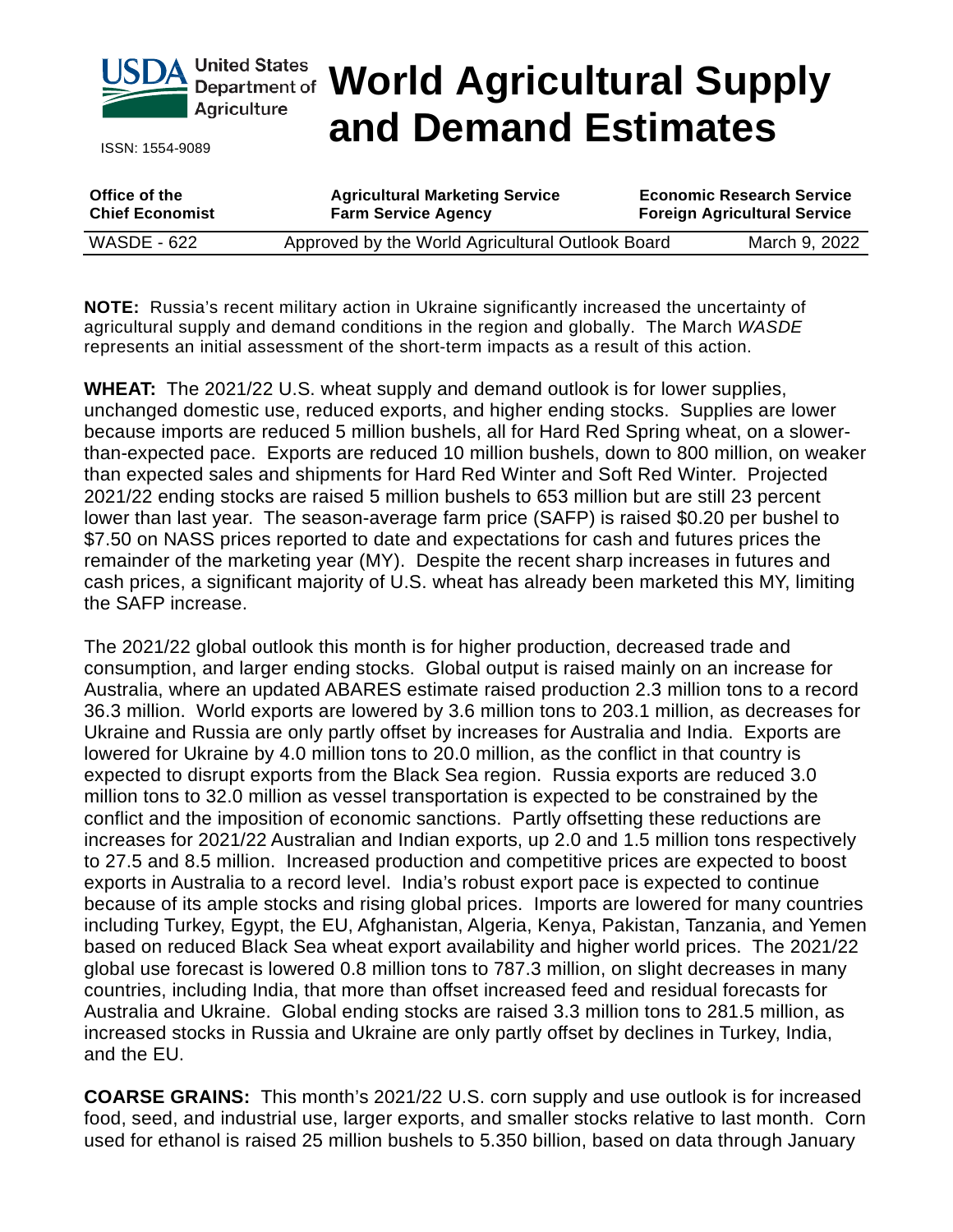#### WASDE-622-2

from the *Grain Crushings and Co-Products Production* report and weekly ethanol production data as reported by the Energy Information Administration for the month of February. Exports are raised 75 million bushels to 2.500 billion, reflecting expectations of sharply lower exports from Ukraine. The projected season-average farm price is raised 20 cents to \$5.65 per bushel.

Global coarse grain production for 2021/22 is forecast 1.5 million tons higher to 1,498.9 million. This month's foreign coarse grain outlook is for larger production, lower trade, and greater ending stocks relative to last month. Foreign corn production is forecast modestly higher with increases for India and Russia that are partly offset by declines for Argentina and South Africa. India corn production is higher with increases to both area and yield. Argentina corn production is lowered as higher indicated area is more than offset by a reduction in yield. South Africa corn production is down reflecting lower yield prospects.

Corn exports are raised for the United States and India but reduced for Ukraine. Imports are lowered for Egypt, Algeria, Turkey, Israel, India, and Bangladesh. Barley exports are raised for Australia and Canada but reduced for Ukraine. Foreign corn ending stocks are higher, mostly reflecting increases for Ukraine, India, and Russia that are partly offset by reductions for Argentina, South Africa, and Bangladesh. Global corn ending stocks, at 301.0 million tons, are down 1.3 million from last month.

**RICE:** The outlook for 2021/22 U.S. rice this month is for stable supplies, unchanged domestic use, reduced exports, and higher ending stocks. Exports are lowered by 1.0 million cwt to 86.0 million with the decline for medium- and short-grain on the continued weak pace of sales and shipments, particularly to the Middle East. Projected 2021/22 all rice ending stocks are 34.5 million cwt, up 1.0 million from last month but down 21 percent from last year. The projected 2021/22 all rice season-average farm price (SAFP) is \$0.20 per cwt higher at \$15.90 per cwt. The long-grain SAFP is raised \$0.50 per cwt to \$14.00 on expectations of elevated cash and futures prices for the remainder of the marketing year with higher projected U.S. wheat, corn, and soybean prices. However, the medium- and short-grain SAFP is reduced \$0.50 per cwt to \$21.60 on lower-than-expected NASS prices reported to date for California rice.

The 2021/22 global outlook is for larger supplies, higher consumption, increased trade, and higher stocks. Rice supplies are raised 4.9 million tons to 701.6 million, mainly on higher production for India, which is projected at a record 129.0 million tons, up 4.0 million. This is based on the government's *Second Advanced Estimates of Production* and a favorable and extended monsoon season. India's 2020/21 production was also increased by 2.1 million tons to 124.4 million on the final government estimate. Global 2021/22 consumption is increased 0.7 million tons to a record 511.1 million. World trade is 0.5 million tons higher at 51.3 million on greater exports by India and Thailand. India's 2021/22 exports are forecast at 20.5 million tons, surpassing last year's record 20.2 million. Projected 2021/22 world ending stocks are raised 4.2 million tons to a record 190.5 million, primarily on increases for India and Thailand. India accounts for 22 percent of global stocks at 42.0 million tons.

**OILSEEDS:** U.S. soybean supply and use changes for 2021/22 include higher exports and lower ending stocks compared with last month's report. Soybean exports are raised 40 million bushels to 2.09 billion with lower production and reduced exports for South America. Soybean ending stocks are projected at 285 million bushels, down 40 million from last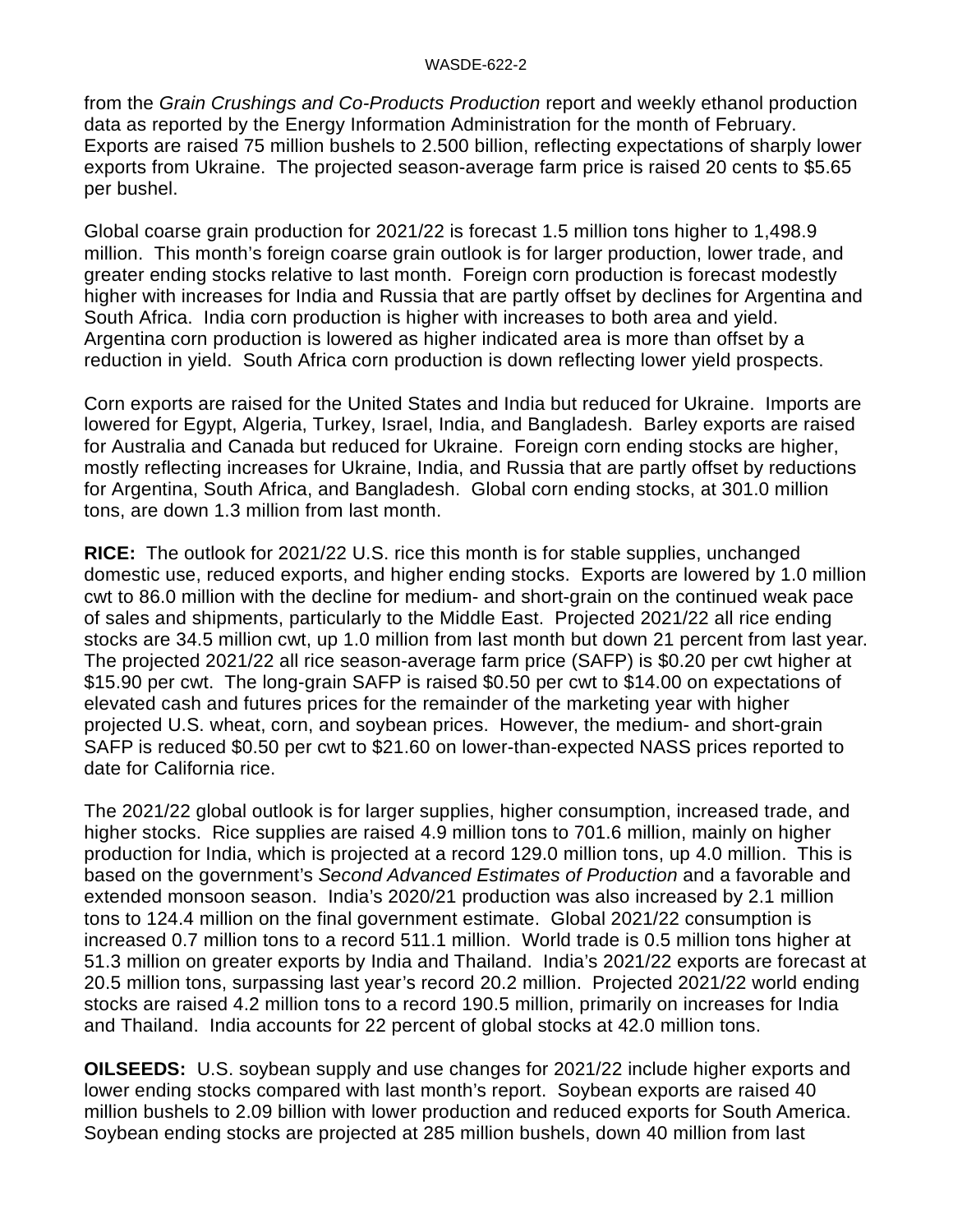month. With rising soybean oil prices, soybean oil used for biofuel is reduced this month. Soybean oil exports are raised in response to reduced global sunflowerseed oil trade and tighter global vegetable oil supplies.

Soybean and product prices are all raised this month. The U.S. season-average soybean price for 2021/22 is forecast at \$13.25 per bushel, up 25 cents. The soybean meal price is forecast at \$420 per short ton, up 10 dollars. The soybean oil price is raised 2 cents to 68.0 cents per pound.

Global 2021/22 soybean supply and demand forecasts include lower production, crush, exports, and stocks. Global soybean production is reduced 10.1 million tons to 353.8 million. Brazil's crop is lowered 7.0 million tons to 127 million, Argentina is lowered 1.5 million tons to 43.5 million, Paraguay is lowered 1.0 million tons to 5.3 million, and Uruguay is lowered 0.6 million to 2.0 million. While global soybean crush is lowered 5.0 million tons on a slowerthan-expected crush pace for China and lower South American supplies, sunflowerseed crush is reduced another 2.2 million mainly for Ukraine. Major markets impacted by lower Ukrainian sunflowerseed crush and product exports include India and the EU. Lower sunflower product supplies in these markets are partly offset by higher soybean oil imports for India and rapeseed imports for the EU.

Tighter oilseed supplies and high oilseed meal and vegetable oil prices reduce forecasts for global demand growth. Global 2021/22 soybean trade is reduced 6.4 million tons to 158.6 million, with lower exports for South America that are partly offset by higher U.S. exports. Imports for China are reduced 3 million tons to 94 million. Other markets with lower imports include Russia, Bangladesh, Egypt, the EU, Pakistan, Argentina, and Belarus. Global soybean stocks are lowered 2.9 million tons to 90.0 million, the lowest level since 2015/16.

**SUGAR:** USDA projects an increase in 2021/22 U.S. sugar use combined with a reduction in supply to decrease ending stocks to 1,692,320 short tons, raw value (STRV) for an ending stocks-to-use ratio of 13.6 percent. U.S. sugar deliveries for human consumption are increased by 100,000 STRV to 12,300,000 based on strong to-date deliveries by beet processors and on higher-than-expected direct consumption imports though the end of January. U.S. sugar supply for 2021/22 is decreased 26,152 STRV as decreases in sugar production are only partially offset by increases in imports. Florida sugar production is decreased 45,059 STRV to 1,959,570 based on lower sugarcane yield and sucrose recovery from processors' analyses of the effect of late January freezes on the crop. Beet sugar production is decreased 12,183 STRV to 3,995,680 on processors' forecast of lower sucrose extraction and an increase in beet pile shrink. Imports are increased by 31,091 STRV to 3,043,041. Raw sugar TRQ imports are increased by 20,591 STRV based on updated FAS analysis of expected TRQ shortfall. High-tier tariff sugar imports are increased by 25,000 STRV to 175,000. High-tier tariff imports are estimated at 126,272 STRV through the end of February. Raw sugar imports constitute about 62 percent of the total. Since the December 2021 sugar *WASDE,* the USDA has been projecting monthly high-tier tariff refined sugar imports at about 7,250 STRV. Extending this projection across the remaining seven months of the fiscal year yields the 175,000 STRV projection. Imports from Mexico are projected at 1,050,212 STRV, a reduction of 14,500.

The net change for the Mexico 2021/22 sugar supply and use balance is a small 4,000 metric ton (MT) reduction in imports accompanied by a reduction of the same amount in exports.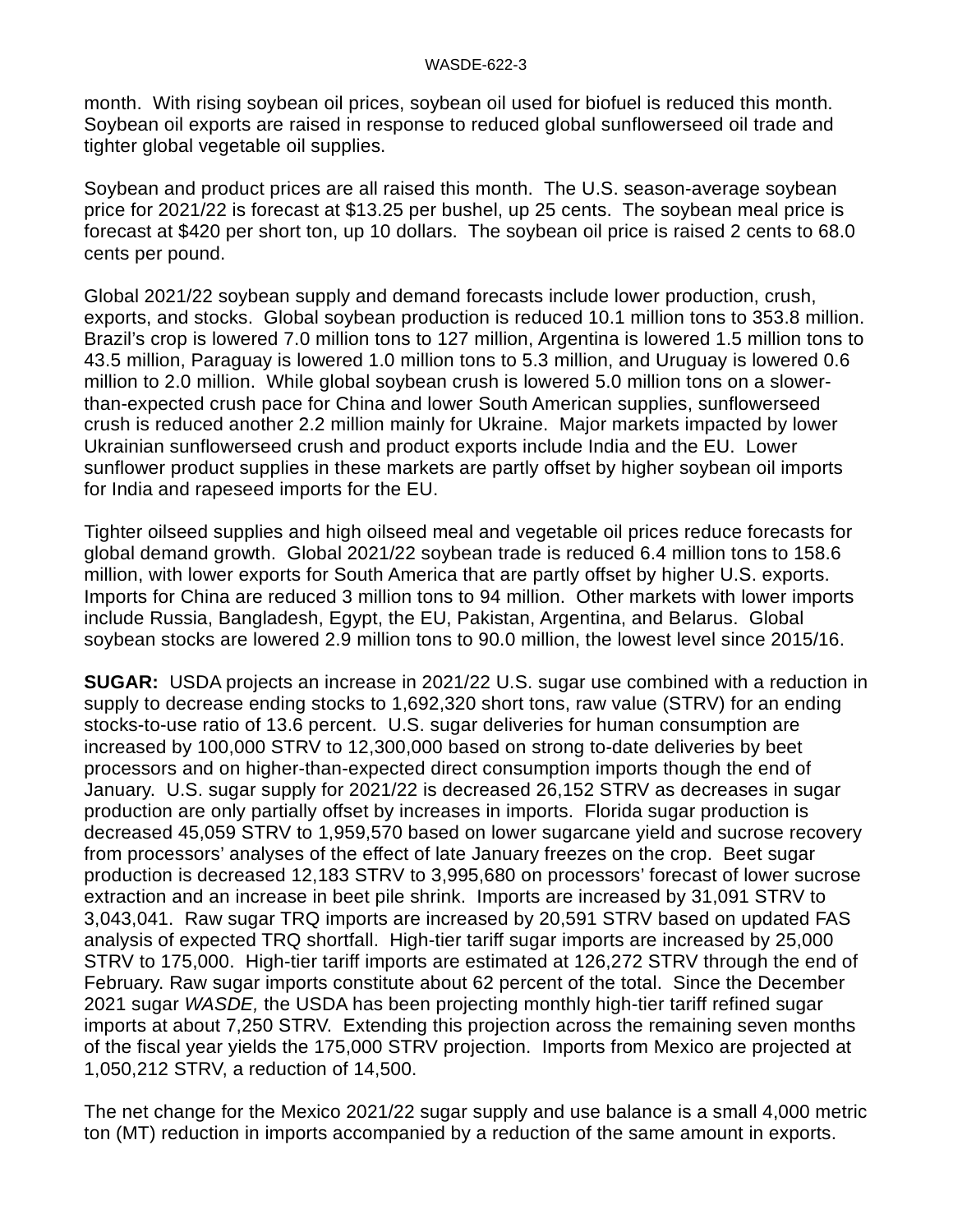Exports to the United States for 2021/22 are projected at 898,808 MT, a decrease of 12,410 from last month. Calculated U.S. Needs implied by the March 2022 U.S. Sugar *WASDE* as set out in the AD/CVD Suspension Agreements is 887,843 MT (1,037,400 STRV). There is an additional export amount of 10,965 MT (12,812 STRV) from the 2020/21 export allocation to Mexico that was permitted by the U.S. Department of Commerce to enter the United States after September 30. Exports other than to the United States under export license increase by 8,410 MT to 852,025.

**LIVESTOCK, POULTRY, AND DAIRY:** The 2022 forecast for total red meat and poultry production is lowered slightly from last month, as higher forecast beef and turkey production is more than offset by lower projections for pork and broilers. The beef production forecast is raised from the previous month on higher fed and non-fed cattle slaughter. Pork production is lowered on a slower pace of slaughter and slightly lighter carcass weights. Broiler production is lowered on lower slaughter to date and a slower-than-previously-expected recovery in hatchability. Turkey production forecasts are raised on early-year hatchery data. The egg production forecast is reduced on slower expected growth in first-half production. Supply and use estimates for 2021 are adjusted for revisions in production and stock data.

Beef import and export forecasts are raised from last month based on recent trade data. Pork imports are raised on strong domestic prices, while exports are reduced on increased competition in a number of Asian markets. The broiler export forecast is reduced as higher prices reduce export opportunities. The turkey export forecast is reduced from last month primarily as recent discoveries of Highly Pathogenic Avian Influenza have resulted in import restrictions by Mexico.

Fed-cattle prices are raised on firm packer demand and declining inventories of fed cattle. Hog prices are raised on observed prices to date and expected strength in demand. Broiler, turkey, and egg price forecasts are raised on current prices and relatively slow production growth.

The milk production forecast for 2022 is lowered from last month, on lower dairy cow numbers and slower growth in milk per cow. The fat basis import forecast is lowered on lower expected imports of cheese and butterfat products, while exports are reduced on lower shipments of whole milk powder and whey. On a skim-solids basis, the import forecast is raised, primarily as higher imports of milk proteins more than offset weaker cheese imports. The export forecast is reduced on weaker expected sales of whey products and skim milk powders. Changes in 2021 estimates of supply and use reflect revised production and stock data.

Price forecasts for cheese, butter, nonfat dry milk, and whey are raised from the previous month on current prices, lower expected production, and continued demand strength. With higher product prices, both Class III and the Class IV prices are raised. The 2022 all milk price forecast is increased to \$25.05 per cwt.

**COTTON:** This month's 2021/22 U.S. cotton supply and demand forecasts are unchanged relative to last month. The projected marketing year average price received by upland producers is also unchanged, at 90 cents per pound.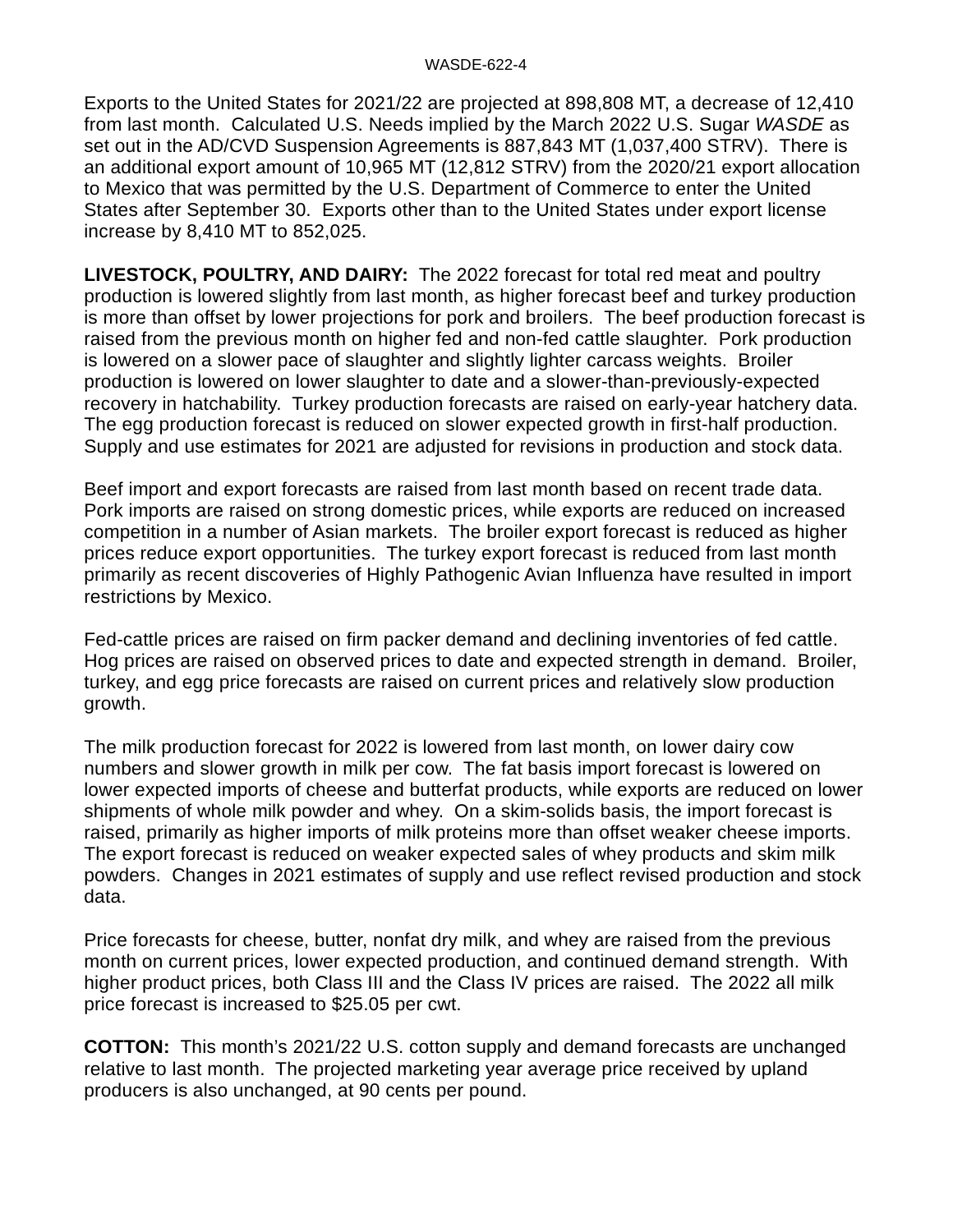#### WASDE-622-5

In the world 2021/22 cotton balance sheet, ending stocks are 1.7 million bales lower than a month earlier. A 300,000-bale decrease in production accounts for some of this change, but most of the decline stems from lower beginning stocks, reflecting updated Indian consumption estimates for 2019/20 and 2020/21 to reflect Indian government sources. Projected world 2021/22 consumption is marginally higher this month, up 111,000 bales, but with a 1-million-bale increase in the 2020/21 global estimate, March's projected consumption growth rate is lower this month. World consumption is now expected to grow 2.1 percent from a year earlier, below the 2.8 percent rate forecast in February. Production is projected lower as a 500,000-bale reduction in India's crop more than offsets a 150,000-bale increase for Mexico.

Approved by the Secretary of Agriculture and the Chairman of the World Agricultural Outlook Board, Mark Jekanowski, (202) 720-6030. This report was prepared by the Interagency Commodity Estimates Committees.

APPROVED BY:

t Me

 SETH MEYER SECRETARY OF AGRICULTURE DESIGNATE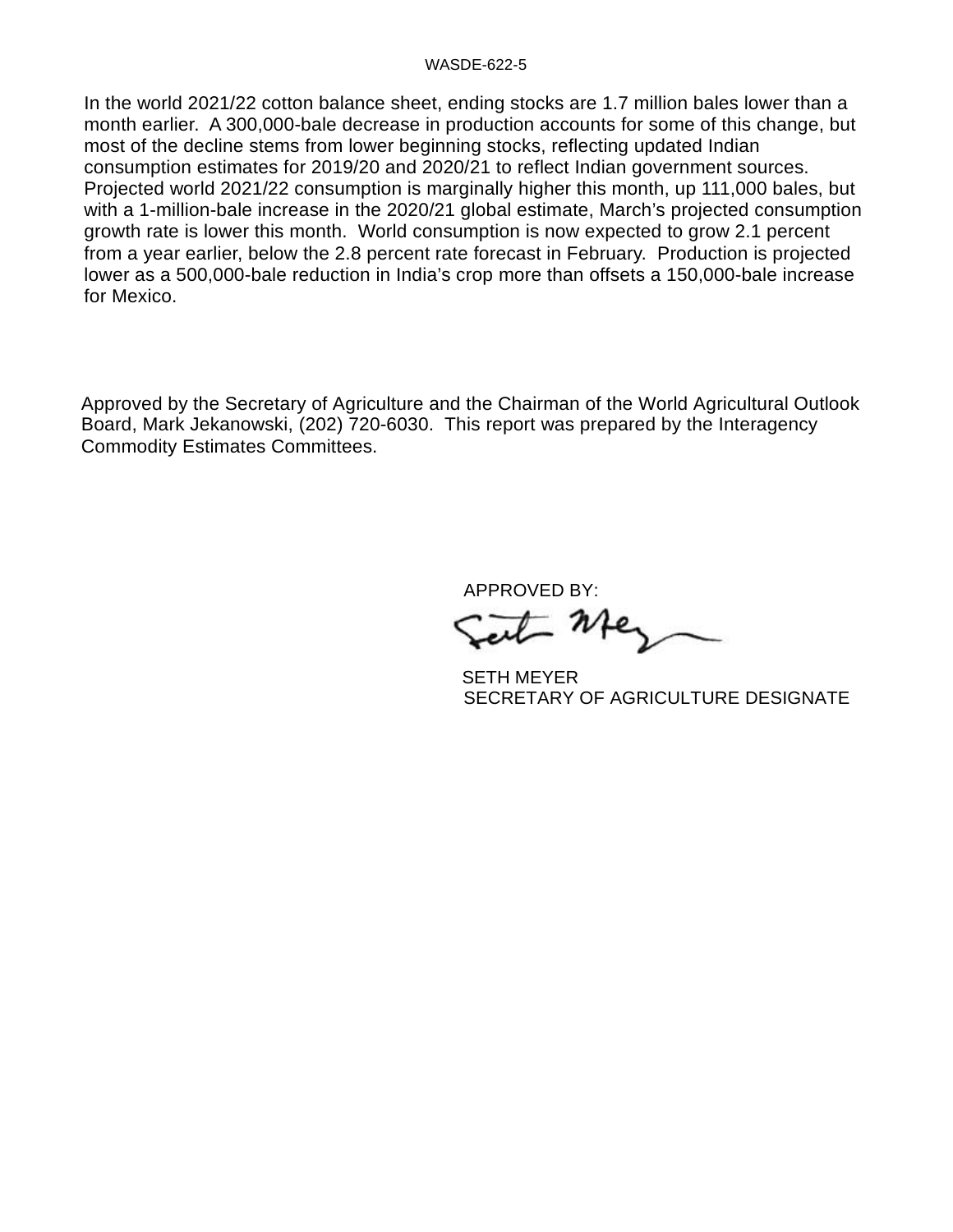# **INTERAGENCY COMMODITY ESTIMATES COMMITTEES**



*Note: The World Agricultural Outlook Board reviews and approves the World Agricultural Supply and Demand Estimates (WASDE) report. The Board's analysts chair the Interagency Commodity Estimates Committees (ICECs) that prepare the monthly report.* 

**Wheat:** Mark Simone, ICEC Chair, WAOB, [mark.simone@usda.gov](mailto:mark.simone@usda.gov) Andrew Sowell, ERS; Rachel Trego, FAS; Pete Riley, FPAC.

**Rice:** Mark Simone, ICEC Chair, WAOB, [mark.simone@usda.gov](mailto:mark.simone@usda.gov) Nathan Childs, ERS; Rachel Trego, FAS; Pete Riley, FPAC.

**Feed Grains:** Michael Jewison, ICEC Chair, WAOB, [michael.jewison2@usda.gov](mailto:michael.jewison2@usda.gov) Michael McConnell, ERS; Yoonhee Macke, FAS; Sharon Raszap, FPAC.

**Oilseeds:** Keith Menzie, ICEC Chair, WAOB, [keith.menzie@usda.gov](mailto:keith.menzie@usda.gov) Maria Bukowski, ERS; Bill George, FAS; Gustavo Ferreira, FPAC.

**Cotton:** Stephen MacDonald, ICEC Chair, WAOB, [stephen.macdonald3@usda.gov](mailto:stephen.macdonald3@usda.gov) Leslie Meyer, ERS; Graham Soley, FAS; Kent Lanclos, FPAC.

**Sugar:** Stephen Haley, ICEC Chair, WAOB, [stephen.haley2@usda.gov](mailto:stephen.haley2@usda.gov)  Vida Abadam, ERS; Souleymane Diaby, FAS; Barbara Fecso, FPAC.

**Meat Animals:** Shayle Shagam, ICEC Chair, WAOB, [shayle.shagam@usda.gov](mailto:shayle.shagam@usda.gov) Sherry Wise, AMS; Mildred Haley, ERS; Jacob Vuillemin, FAS; Georgi Gabrielyan, FPAC.

**Poultry:** Shayle Shagam, ICEC Chair, WAOB, [shayle.shagam@usda.gov](mailto:shayle.shagam@usda.gov) Peyton Ferrier, AMS; Grace Grossen, ERS; Claire Mezoughem, FAS; Georgi Gabrielyan, FPAC.

**Dairy:** Shayle Shagam, ICEC Chair, WAOB, [shayle.shagam@usda.gov](mailto:shayle.shagam@usda.gov) Carolyn Liebrand, AMS; Jerry Cessna, ERS; Paul Kiendl, FAS; Georgi Gabrielyan, FPAC.

**In 2022 the WASDE report will be released on Apr 8, May 12, Jun 10, Jul 12, Aug 12, Sep 12, Oct 12, Nov 9, and Dec 9.**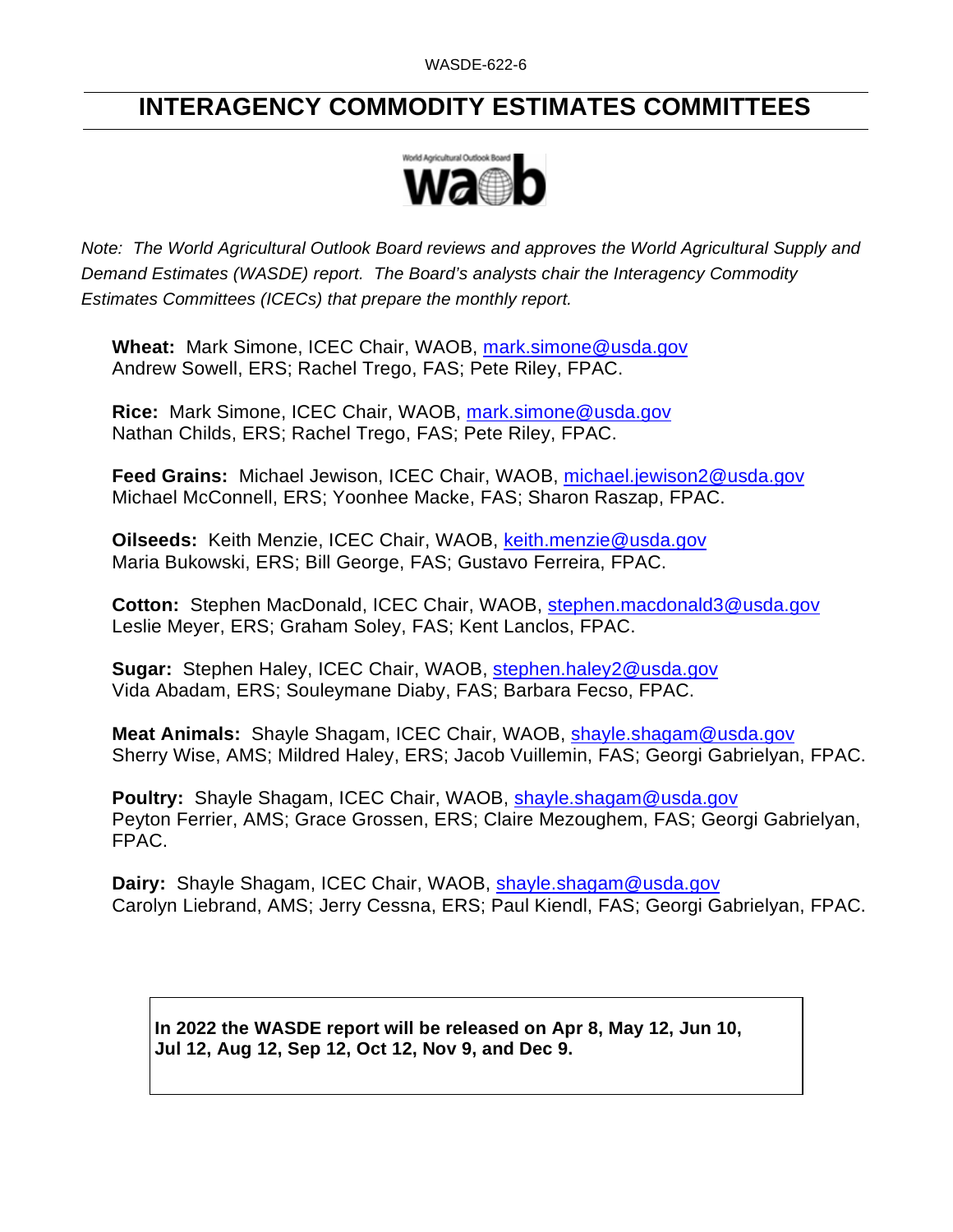# TABLE OF CONTENTS

### Page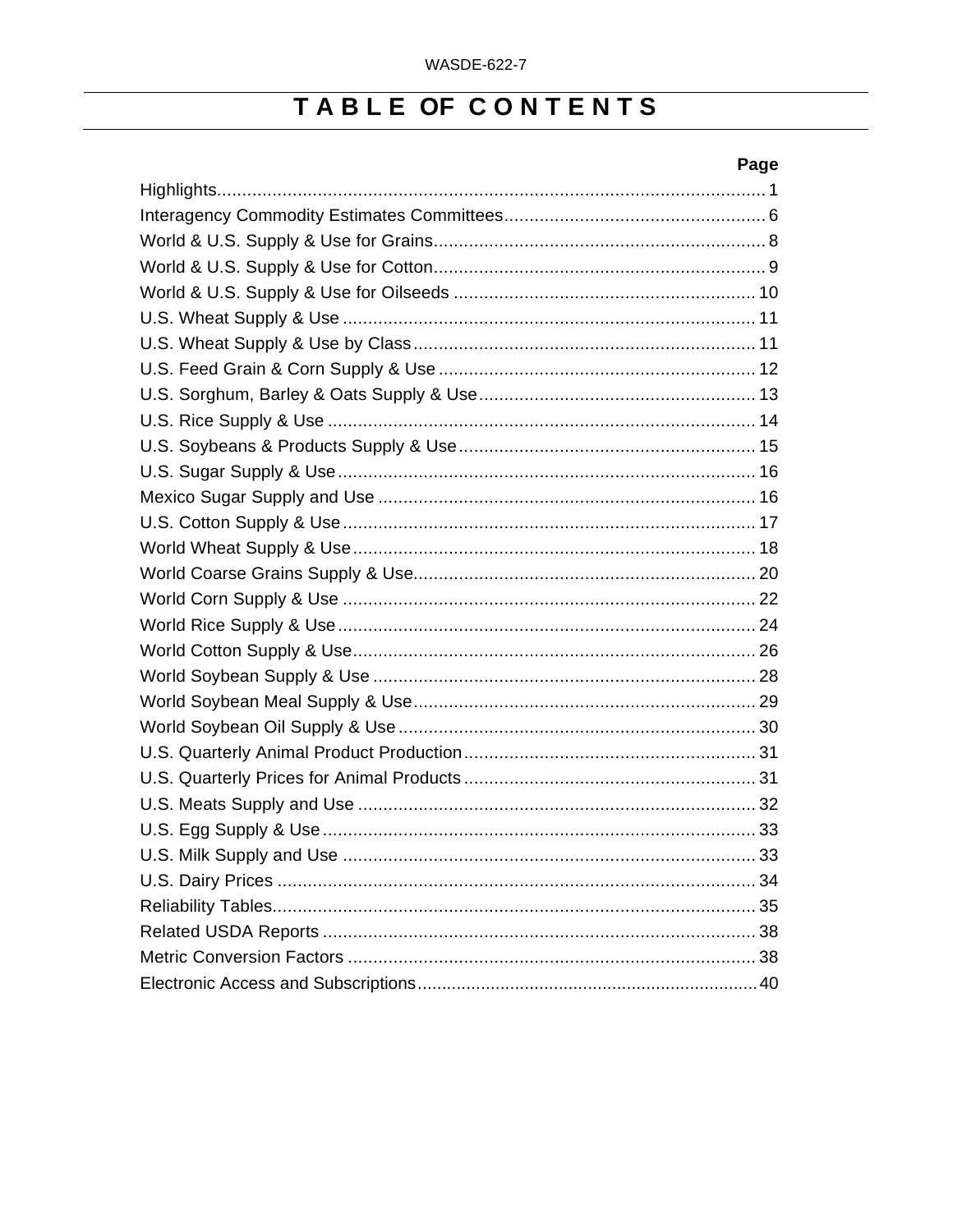| World                |                           |            | Output             | Total<br>Supply    | Trade 2/         | Total<br>Use $3/$  | Ending<br><b>Stocks</b> |
|----------------------|---------------------------|------------|--------------------|--------------------|------------------|--------------------|-------------------------|
| Total Grains 4/      | 2019/20<br>2020/21 (Est.) |            | 2678.28<br>2719.67 | 3487.93<br>3534.90 | 448.03<br>485.29 | 2672.70<br>2736.42 | 815.23<br>798.49        |
|                      | 2021/22 (Proj.)           | Feb<br>Mar | 2784.08<br>2791.48 | 3581.66<br>3589.97 | 510.63<br>504.47 | 2790.12<br>2791.88 | 791.54<br>798.09        |
| Wheat                | 2019/20<br>2020/21 (Est.) |            | 762.37<br>776.00   | 1043.58<br>1072.83 | 193.87<br>202.64 | 746.75<br>782.56   | 296.83<br>290.27        |
|                      | 2021/22 (Proj.)           | Feb<br>Mar | 776.42<br>778.52   | 1066.29<br>1068.80 | 206.69<br>203.11 | 788.08<br>787.28   | 278.21<br>281.51        |
| Coarse Grains 5/     | 2019/20<br>2020/21 (Est.) |            | 1417.09<br>1433.99 | 1768.87<br>1770.66 | 210.73<br>231.98 | 1432.20<br>1449.95 | 336.67<br>320.70        |
|                      | 2021/22 (Proj.)           | Feb<br>Mar | 1497.36<br>1498.89 | 1818.64<br>1819.60 | 253.08<br>250.02 | 1491.64<br>1493.54 | 327.00<br>326.06        |
| Rice, milled         | 2019/20<br>2020/21 (Est.) |            | 498.82<br>509.68   | 675.48<br>691.42   | 43.43<br>50.68   | 493.74<br>503.91   | 181.74<br>187.51        |
|                      | 2021/22 (Proj.)           | Feb<br>Mar | 510.31<br>514.07   | 696.73<br>701.58   | 50.86<br>51.34   | 510.40<br>511.06   | 186.33<br>190.52        |
| <b>United States</b> |                           |            |                    |                    |                  |                    |                         |
| Total Grains 4/      | 2019/20<br>2020/21 (Est.) |            | 417.89<br>429.86   | 516.29<br>516.87   | 79.82<br>107.45  | 355.75<br>351.02   | 80.73<br>58.40          |
|                      | 2021/22 (Proj.)           | Feb<br>Mar | 449.59<br>449.59   | 514.08<br>513.99   | 94.55<br>96.15   | 359.20<br>359.84   | 60.32<br>58.00          |
| Wheat                | 2019/20<br>2020/21 (Est.) |            | 52.58<br>49.75     | 84.79<br>80.46     | 26.37<br>26.99   | 30.44<br>30.48     | 27.99<br>23.00          |
|                      | 2021/22 (Proj.)           | Feb<br>Mar | 44.79<br>44.79     | 70.51<br>70.38     | 22.05<br>21.77   | 30.84<br>30.84     | 17.63<br>17.77          |
| Coarse Grains 5/     | 2019/20<br>2020/21 (Est.) |            | 359.43<br>372.89   | 423.01<br>427.19   | 50.46<br>77.48   | 320.73<br>315.70   | 51.83<br>34.01          |
|                      | 2021/22 (Proj.) Feb       | Mar        | 398.71<br>398.71   | 435.12<br>435.17   | 69.75<br>71.65   | 323.75<br>324.38   | 41.63<br>39.13          |
| Rice, milled         | 2019/20<br>2020/21 (Est.) |            | 5.88<br>7.22       | 8.49<br>9.22       | 2.99<br>2.98     | 4.59<br>4.85       | 0.91<br>1.39            |
|                      | 2021/22 (Proj.) Feb       | Mar        | 6.09<br>6.09       | 8.45<br>8.45       | 2.76<br>2.73     | 4.62<br>4.62       | 1.06<br>1.10            |

#### **World and U.S Supply and Use for Grains 1/ Million Metric Tons**

1/ Aggregate of local marketing years. 2/ Based on export estimate. See individual commodity tables for treatment of export/import imbalances. 3/ Total use for the United States is equal to domestic consumption only (excludes exports). 4/ Wheat, coarse grains, and milled rice. 5/ Corn, sorghum, barley, oats, rye, millet, and mixed grains (for U.S. excludes millet and mixed grains).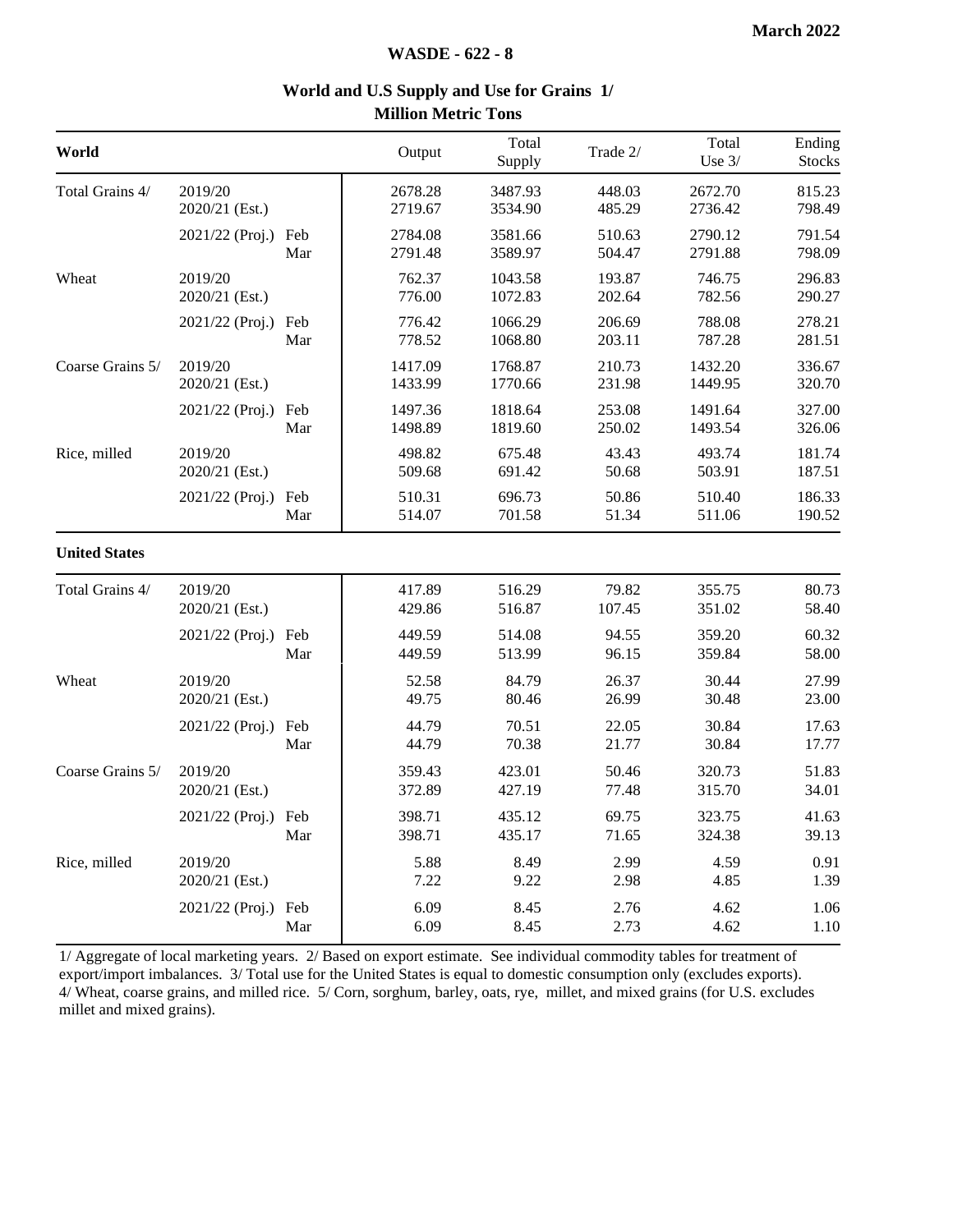| Foreign 3/       |                           |            | Output               | Total<br>Supply      | Trade 2/         | Total<br>Use         | Ending<br><b>Stocks</b> |
|------------------|---------------------------|------------|----------------------|----------------------|------------------|----------------------|-------------------------|
| Total Grains 4/  | 2019/20<br>2020/21 (Est.) |            | 2,260.39<br>2,289.81 | 2,971.64<br>3,018.03 | 368.21<br>377.85 | 2,316.95<br>2,385.39 | 734.51<br>740.09        |
|                  | $2021/22$ (Proj.)         | Feb<br>Mar | 2,334.49<br>2,341.90 | 3,067.58<br>3,075.98 | 416.08<br>408.32 | 2,430.92<br>2,432.04 | 731.21<br>740.10        |
| Wheat            | 2019/20<br>2020/21 (Est.) |            | 709.79<br>726.25     | 958.79<br>992.37     | 167.50<br>175.66 | 716.32<br>752.08     | 268.84<br>267.27        |
|                  | $2021/22$ (Proj.)         | Feb<br>Mar | 731.63<br>733.73     | 995.77<br>998.42     | 184.65<br>181.34 | 757.24<br>756.45     | 260.57<br>263.74        |
| Coarse Grains 5/ | 2019/20<br>2020/21 (Est.) |            | 1,057.65<br>1,061.10 | 1,345.86<br>1,343.46 | 160.28<br>154.50 | 1,111.47<br>1,134.25 | 284.84<br>286.69        |
|                  | $2021/22$ (Proj.)         | Feb<br>Mar | 1,098.65<br>1,100.19 | 1,383.52<br>1,384.43 | 183.33<br>178.37 | 1,167.89<br>1,169.16 | 285.37<br>286.93        |
| Rice, milled     | 2019/20<br>2020/21 (Est.) |            | 492.95<br>502.45     | 667.00<br>682.20     | 40.44<br>47.69   | 489.16<br>499.06     | 180.83<br>186.12        |
|                  | $2021/22$ (Proj.)         | Feb<br>Mar | 504.22<br>507.98     | 688.28<br>693.13     | 48.10<br>48.61   | 505.78<br>506.44     | 185.27<br>189.43        |
|                  |                           |            |                      |                      |                  |                      |                         |

#### **World and U.S. Supply and Use for Grains, Continued 1/ Million Metric Tons**

1/ Aggregate of local marketing years. 2/ Based on export estimate. See individual commodity tables for treatment of export/import imbalances. 3/ Total foreign is equal to world minus United States. 4/ Wheat, coarse grains, and milled rice. 5/ Corn, sorghum, barley, oats, rye, millet, and mixed grains.

#### **World and U.S. Supply and Use for Cotton 1/ Million 480-lb. Bales**

|                      |                             |            |                  | Total            |                | Total            | Ending         |
|----------------------|-----------------------------|------------|------------------|------------------|----------------|------------------|----------------|
|                      |                             |            | Output           | Supply           | Trade 2/       | Use $3/$         | <b>Stocks</b>  |
| World                | 2019/20<br>2020/21 (Est.)   |            | 121.01<br>111.79 | 201.24<br>208.83 | 41.08<br>48.53 | 103.72<br>122.01 | 97.04<br>87.32 |
|                      | 2021/22 (Proj.) Feb         | Mar        | 120.15<br>119.85 | 208.81<br>207.17 | 46.45<br>46.27 | 124.43<br>124.54 | 84.31<br>82.57 |
| <b>United States</b> | 2019/20<br>$2020/21$ (Est.) |            | 19.91<br>14.61   | 24.77<br>21.86   | 15.51<br>16.37 | 2.15<br>2.40     | 7.25<br>3.15   |
|                      | 2021/22 (Proj.)             | Feb<br>Mar | 17.62<br>17.62   | 20.78<br>20.78   | 14.75<br>14.75 | 2.55<br>2.55     | 3.50<br>3.50   |
| Foreign 4/           | 2019/20<br>$2020/21$ (Est.) |            | 101.10<br>97.18  | 176.48<br>186.97 | 25.56<br>32.15 | 101.57<br>119.61 | 89.79<br>84.17 |
|                      | $2021/22$ (Proj.)           | Feb<br>Mar | 102.53<br>102.23 | 188.03<br>186.39 | 31.70<br>31.52 | 121.88<br>121.99 | 80.81<br>79.07 |

1/ Marketing year beginning August 1. 2/ Based on export estimate. 3/ Includes mill use only. 4/ Total Foreign is equal to world minus United States. See global cotton tables for treatment of export/import imbalances.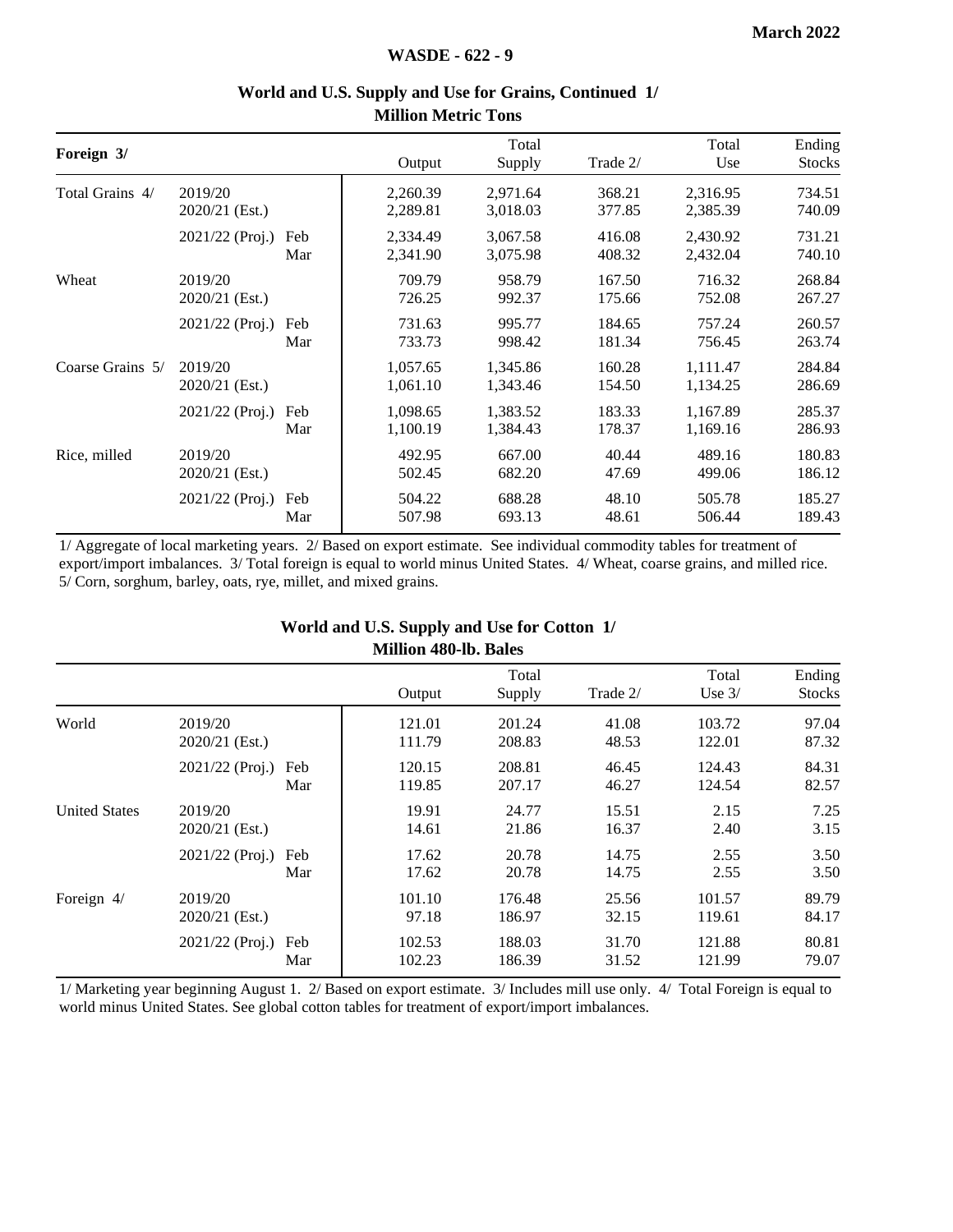#### **WASDE - 622 - 10**

|                      |                           |            | winnon with to Tons |                  |                  |                   |                         |
|----------------------|---------------------------|------------|---------------------|------------------|------------------|-------------------|-------------------------|
| World                |                           |            | Output              | Total<br>Supply  | Trade            | Total<br>Use $2/$ | Ending<br><b>Stocks</b> |
| Oilseeds             | 2019/20<br>2020/21 (Est.) |            | 581.01<br>603.63    | 715.63<br>717.61 | 190.91<br>191.13 | 507.93<br>508.17  | 113.98<br>115.36        |
|                      | 2021/22 (Proj.)           | Feb<br>Mar | 611.48<br>601.62    | 725.36<br>716.98 | 188.28<br>181.32 | 521.16<br>514.01  | 104.73<br>104.34        |
| Oilmeals             | 2019/20<br>2020/21 (Est.) |            | 346.39<br>348.45    | 366.09<br>368.07 | 95.68<br>96.62   | 340.59<br>344.64  | 19.62<br>18.16          |
|                      | 2021/22 (Proj.) Feb       | Mar        | 355.87<br>351.08    | 372.80<br>369.24 | 97.21<br>95.39   | 350.91<br>346.97  | 16.31<br>16.81          |
| Vegetable Oils       | 2019/20<br>2020/21 (Est.) |            | 207.21<br>206.48    | 233.60<br>234.05 | 87.20<br>85.14   | 201.67<br>205.03  | 27.57<br>25.87          |
|                      | 2021/22 (Proj.) Feb       | Mar        | 213.20<br>211.44    | 238.36<br>237.31 | 88.05<br>87.00   | 210.28<br>209.08  | 24.01<br>24.17          |
| <b>United States</b> |                           |            |                     |                  |                  |                   |                         |
| Oilseeds             | 2019/20<br>2020/21 (Est.) |            | 106.98<br>124.49    | 134.74<br>141.66 | 46.97<br>62.64   | 63.04<br>62.66    | 15.96<br>8.61           |
|                      | 2021/22 (Proj.) Feb       | Mar        | 130.59<br>130.59    | 140.26<br>140.26 | 56.77<br>57.86   | 64.11<br>64.11    | 10.41<br>9.33           |
| Oilmeals             | 2019/20<br>2020/21 (Est.) |            | 48.76<br>48.25      | 53.31<br>53.01   | 12.83<br>12.71   | 40.09<br>39.92    | 0.39<br>0.39            |
|                      | 2021/22 (Proj.)           | Feb<br>Mar | 49.32<br>49.32      | 53.26<br>53.26   | 13.31<br>13.31   | 39.51<br>39.51    | 0.44<br>0.44            |
| Vegetable Oils       | 2019/20<br>2020/21 (Est.) |            | 12.64<br>12.70      | 18.71<br>18.86   | 1.50<br>1.04     | 16.00<br>16.53    | 1.21<br>1.29            |
|                      | 2021/22 (Proj.) Feb       | Mar        | 13.09<br>13.09      | 19.45<br>19.43   | 0.84<br>0.94     | 17.32<br>17.21    | 1.28<br>1.28            |
| Foreign 3/           |                           |            |                     |                  |                  |                   |                         |
| Oilseeds             | 2019/20<br>2020/21 (Est.) |            | 474.03<br>479.14    | 580.90<br>575.95 | 143.94<br>128.50 | 444.89<br>445.51  | 98.02<br>106.76         |
|                      | 2021/22 (Proj.) Feb       | Mar        | 480.89<br>471.03    | 585.10<br>576.72 | 131.51<br>123.46 | 457.05<br>449.90  | 94.32<br>95.00          |
| Oilmeals             | 2019/20<br>2020/21 (Est.) |            | 297.63<br>300.21    | 312.78<br>315.06 | 82.86<br>83.91   | 300.49<br>304.73  | 19.24<br>17.77          |
|                      | 2021/22 (Proj.)           | Feb<br>Mar | 306.55<br>301.76    | 319.55<br>315.98 | 83.90<br>82.08   | 311.39<br>307.46  | 15.87<br>16.38          |
| Vegetable Oils       | 2019/20<br>2020/21 (Est.) |            | 194.57<br>193.78    | 214.89<br>215.20 | 85.70<br>84.11   | 185.67<br>188.51  | 26.37<br>24.57          |
|                      | 2021/22 (Proj.)           | Feb<br>Mar | 200.11<br>198.35    | 218.90<br>217.88 | 87.21<br>86.06   | 192.96<br>191.87  | 22.72<br>22.89          |

#### **World and U.S. Supply and Use for Oilseeds 1/ (Million Metric Tons)**

1/ Aggregate of local marketing years with Brazil and Argentina on an Oct.-Sept. year. 2/ Crush only for oilseeds. 3/ Total Foreign is equal to World minus United States.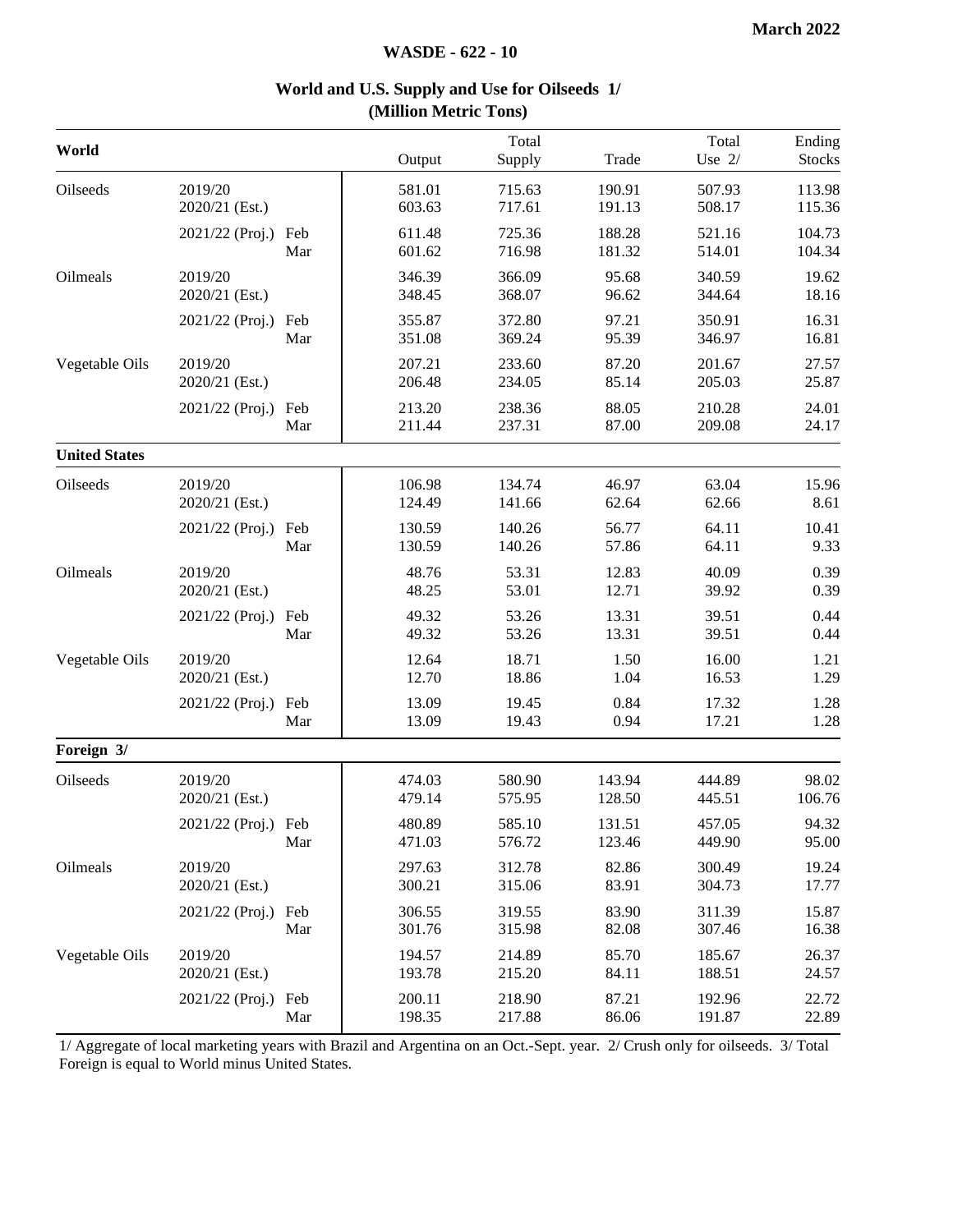|                                     | 2019/20 | 2020/21 Est. | 2021/22 Proj.          | 2021/22 Proj. |
|-------------------------------------|---------|--------------|------------------------|---------------|
|                                     |         |              | Feb                    | Mar           |
|                                     |         |              | <b>Million Acres</b>   |               |
| Area Planted                        | 45.5    | 44.5         | 46.7                   | 46.7          |
| Area Harvested                      | 37.4    | 36.8         | 37.2                   | 37.2          |
|                                     |         |              | <b>Bushels</b>         |               |
| Yield per Harvested Acre            | 51.7    | 49.7         | 44.3                   | 44.3          |
|                                     |         |              | <b>Million Bushels</b> |               |
| <b>Beginning Stocks</b>             | 1,080   | 1,028        | 845                    | 845           |
| Production                          | 1,932   | 1,828        | 1,646                  | 1,646         |
| Imports                             | 104     | 100          | 100                    | 95            |
| Supply, Total                       | 3,116   | 2,957        | 2,591                  | 2,586         |
| Food                                | 962     | 961          | 959                    | 959           |
| Seed                                | 62      | 64           | 64                     | 64            |
| Feed and Residual                   | 95      | 95           | 110                    | 110           |
| Domestic, Total                     | 1,118   | 1,120        | 1,133                  | 1,133         |
| Exports                             | 969     | 992          | 810                    | 800           |
| Use, Total                          | 2,087   | 2,111        | 1,943                  | 1,933         |
| <b>Ending Stocks</b>                | 1,028   | 845          | 648                    | 653           |
| Avg. Farm Price $(\frac{5}{bu})$ 2/ | 4.58    | 5.05         | 7.30                   | 7.50          |

#### **U.S. Wheat Supply and Use 1/**

**U.S. Wheat by Class: Supply and Use**

| <b>Year beginning June 1</b> |                              | Hard Red<br>Winter | Hard Red<br>Spring | Soft Red<br>Winter | White          | Durum          | Total |       |
|------------------------------|------------------------------|--------------------|--------------------|--------------------|----------------|----------------|-------|-------|
|                              |                              |                    |                    |                    | <b>Million</b> | <b>Bushels</b> |       |       |
| 2020/21 (Est.)               | <b>Beginning Stocks</b>      |                    | 506                | 280                | 105            | 95             | 42    | 1,028 |
|                              | Production                   |                    | 659                | 531                | 266            | 303            | 69    | 1,828 |
|                              | Supply, Total 3/             |                    | 1,169              | 858                | 376            | 404            | 148   | 2,957 |
|                              | Domestic Use                 |                    | 402                | 339                | 222            | 64             | 93    | 1,120 |
|                              | <b>Exports</b>               |                    | 340                | 284                | 69             | 270            | 28    | 992   |
|                              | Use, Total                   |                    | 742                | 623                | 291            | 334            | 121   | 2,111 |
|                              | <b>Ending Stocks</b> , Total |                    | 428                | 235                | 85             | 70             | 27    | 845   |
| 2021/22 (Proj.)              | <b>Beginning Stocks</b>      |                    | 428                | 235                | 85             | 70             | 27    | 845   |
|                              | Production                   |                    | 749                | 297                | 361            | 201            | 37    | 1,646 |
|                              | Supply, Total 3/             |                    | 1,182              | 572                | 451            | 276            | 105   | 2,586 |
|                              | Domestic Use                 |                    | 507                | 244                | 239            | 80             | 65    | 1,133 |
|                              | <b>Exports</b>               |                    | 320                | 205                | 115            | 145            | 15    | 800   |
|                              | Use, Total                   |                    | 827                | 449                | 354            | 225            | 80    | 1,933 |
|                              | <b>Ending Stocks</b> , Total | Mar                | 356                | 124                | 97             | 51             | 25    | 653   |
|                              |                              | Feb                | 351                | 129                | 92             | 51             | 25    | 648   |

Note: Totals may not add due to rounding. 1/ Marketing year beginning June 1. 2/ Marketing-year weighted average price received by farmers. 3/ Includes imports.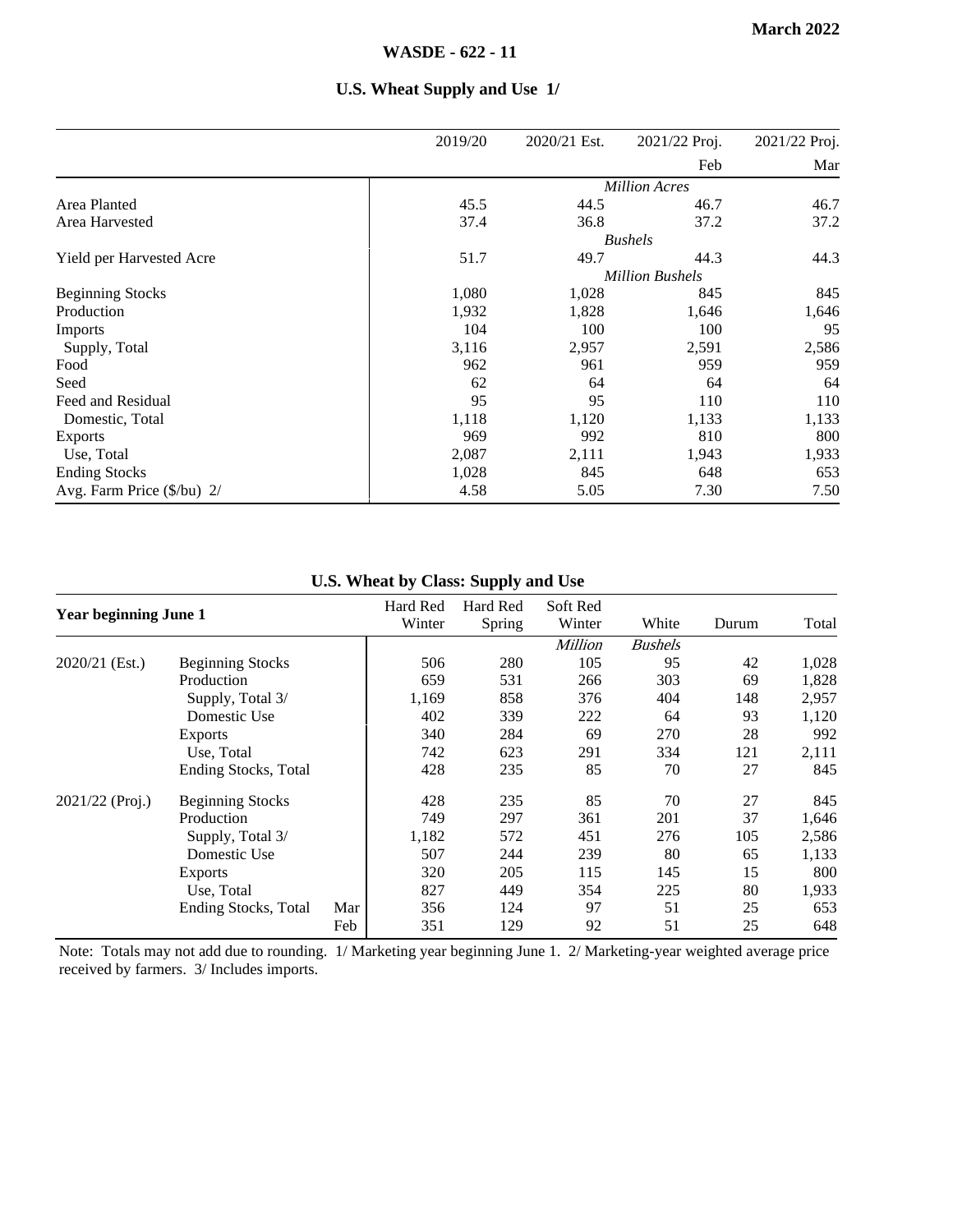| U.S. Feed Grain and Corn Supply and Use 1/ |  |  |  |  |  |  |  |
|--------------------------------------------|--|--|--|--|--|--|--|
|--------------------------------------------|--|--|--|--|--|--|--|

|                            | 2019/20 | 2020/21 Est.         | 2021/22 Proj.              | 2021/22 Proj. |  |
|----------------------------|---------|----------------------|----------------------------|---------------|--|
| <b>FEED GRAINS</b>         |         |                      | Feb                        | Mar           |  |
|                            |         |                      | <b>Million Acres</b>       |               |  |
| Area Planted               | 100.6   | 102.3                | 105.9                      | 105.9         |  |
| Area Harvested             | 89.1    | 90.6                 | 94.5                       | 94.5          |  |
|                            |         |                      | <b>Metric Tons</b>         |               |  |
| Yield per Harvested Acre   | 4.03    | 4.11                 | 4.22                       | 4.22          |  |
|                            |         |                      | <b>Million Metric Tons</b> |               |  |
| <b>Beginning Stocks</b>    | 60.5    | 51.8                 | 34.0                       | 34.0          |  |
| Production                 | 359.2   | 372.6                | 398.5                      | 398.5         |  |
| Imports                    | 2.8     | 2.2                  | 2.2                        | 2.2           |  |
| Supply, Total              | 422.4   | 426.6                | 434.6                      | 434.6         |  |
| Feed and Residual          | 154.3   | 146.3                | 147.6                      | 147.6         |  |
| Food, Seed & Industrial    | 165.9   | 168.9                | 175.6                      | 176.3         |  |
| Domestic, Total            | 320.2   | 315.2                | 323.3                      | 323.9         |  |
| Exports                    | 50.4    | 77.5                 | 69.7                       | 71.6          |  |
| Use, Total                 | 370.6   | 392.6                | 393.0                      | 395.5         |  |
| <b>Ending Stocks</b>       | 51.8    | 34.0                 | 41.6                       | 39.1          |  |
| <b>CORN</b>                |         |                      |                            |               |  |
|                            |         | <b>Million Acres</b> |                            |               |  |
| Area Planted               | 89.7    | 90.7                 | 93.4                       | 93.4          |  |
| Area Harvested             | 81.3    | 82.3                 | 85.4                       | 85.4          |  |
|                            |         |                      | <b>Bushels</b>             |               |  |
| Yield per Harvested Acre   | 167.5   | 171.4                | 177.0                      | 177.0         |  |
|                            |         |                      | <b>Million Bushels</b>     |               |  |
| <b>Beginning Stocks</b>    | 2,221   | 1,919                | 1,235                      | 1,235         |  |
| Production                 | 13,620  | 14,111               | 15,115                     | 15,115        |  |
| Imports                    | 42      | 24                   | 25                         | 25            |  |
| Supply, Total              | 15,883  | 16,055               | 16,375                     | 16,375        |  |
| Feed and Residual          | 5,900   | 5,598                | 5,650                      | 5,650         |  |
| Food, Seed & Industrial 2/ | 6,286   | 6,470                | 6,760                      | 6,785         |  |
| Ethanol & by-products 3/   | 4,857   | 5,033                | 5,325                      | 5,350         |  |
| Domestic, Total            | 12,186  | 12,068               | 12,410                     | 12,435        |  |
| Exports                    | 1,777   | 2,753                | 2,425                      | 2,500         |  |
| Use, Total                 | 13,963  | 14,821               | 14,835                     | 14,935        |  |
| <b>Ending Stocks</b>       | 1,919   | 1,235                | 1,540                      | 1,440         |  |
| Avg. Farm Price (\$/bu) 4/ | 3.56    | 4.53                 | 5.45                       | 5.65          |  |

Note: Totals may not add due to rounding. 1/ Marketing year beginning September 1 for corn and sorghum; June 1 for barley and oats. 2/ For a breakout of FSI corn uses, see Feed Outlook table 5 or access the data on the Web through the Feed Grains Database at www.ers.usda.gov/data-products/feed-grains-database.aspx. 3/ Corn processed in ethanol plants to produce ethanol and by-products including distillers' grains, corn gluten feed, corn gluten meal, and corn oil. 4/ Marketingyear weighted average price received by farmers.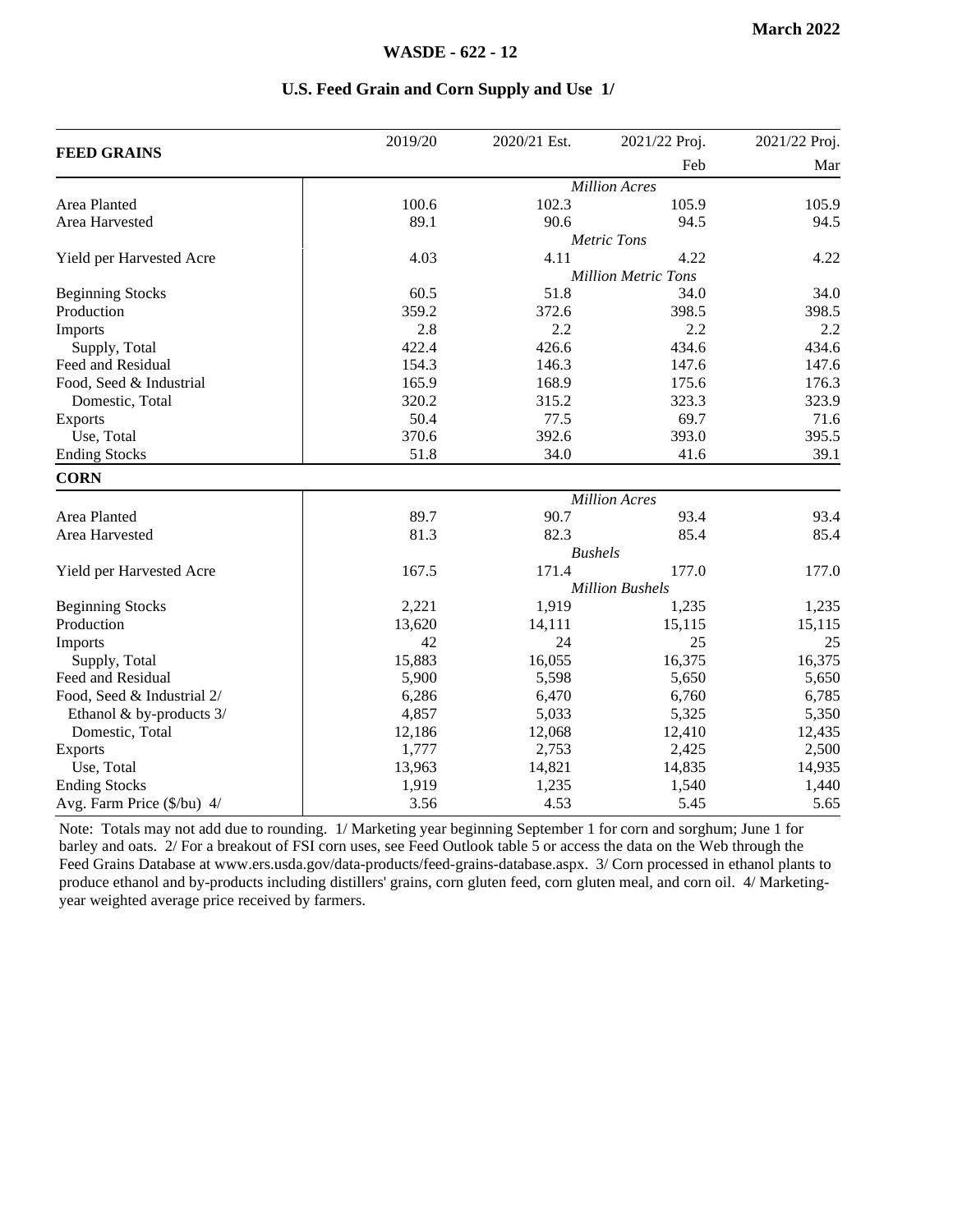#### **U.S. Sorghum, Barley, and Oats Supply and Use 1/**

|                             | 2019/20        | 2020/21 Est. | 2021/22 Proj.          | 2021/22 Proj.  |
|-----------------------------|----------------|--------------|------------------------|----------------|
| <b>SORGHUM</b>              |                |              | Feb                    | Mar            |
|                             |                |              | <b>Million Bushels</b> |                |
| Area Planted (mil. acres)   | 5.3            | 5.9          | 7.3                    | 7.3            |
| Area Harvested (mil. acres) | 4.7            | 5.1          | 6.5                    | 6.5            |
| Yield (bushels/acre)        | 73.0           | 73.2         | 69.0                   | 69.0           |
| <b>Beginning Stocks</b>     | 64             | 30           | 20                     | 20             |
| Production                  | 341            | 373          | 448                    | 448            |
| Imports                     | $\theta$       | $\theta$     | $\mathbf{0}$           | $\overline{0}$ |
| Supply, Total               | 405            | 403          | 468                    | 468            |
| Feed and Residual           | 97             | 92           | 115                    | 115            |
| Food, Seed & Industrial     | 75             | 7            | 10                     | 10             |
| <b>Total Domestic</b>       | 172            | 99           | 125                    | 125            |
| Exports                     | 203            | 284          | 310                    | 310            |
| Use, Total                  | 375            | 383          | 435                    | 435            |
| <b>Ending Stocks</b>        | 30             | 20           | 33                     | 33             |
| Avg. Farm Price (\$/bu) 2/  | 3.34           | 5.04         | 5.45                   | 5.80           |
| <b>BARLEY</b>               |                |              |                        |                |
| Area Planted (mil. acres)   | 2.8            | 2.7          | 2.7                    | 2.7            |
| Area Harvested (mil. acres) | 2.2            | 2.2          | 1.9                    | 1.9            |
| Yield (bushels/acre)        | 77.7           | 77.2         | 60.4                   | 60.4           |
| <b>Beginning Stocks</b>     | 87             | 80           | 71                     | 71             |
| Production                  | 172            | 171          | 118                    | 118            |
| Imports                     | 7              | 7            | 9                      | 11             |
| Supply, Total               | 266            | 258          | 198                    | 200            |
| Feed and Residual           | 38             | 26           | 15                     | 15             |
| Food, Seed & Industrial     | 142            | 147          | 115                    | 115            |
| <b>Total Domestic</b>       | 180            | 172          | 130                    | 130            |
| <b>Exports</b>              | 6              | 14           | 11                     | 11             |
| Use, Total                  | 186            | 186          | 141                    | 141            |
| <b>Ending Stocks</b>        | 80             | 71           | 57                     | 59             |
| Avg. Farm Price (\$/bu) 2/  | 4.69           | 4.75         | 5.15                   | 5.25           |
| <b>OATS</b>                 |                |              |                        |                |
| Area Planted (mil. acres)   | 2.8            | 3.0          | 2.6                    | 2.6            |
| Area Harvested (mil. acres) | 0.8            | 1.0          | 0.7                    | 0.7            |
| Yield (bushels/acre)        | 64.3           | 65.1         | 61.3                   | 61.3           |
| <b>Beginning Stocks</b>     | 38             | 37           | 38                     | 38             |
| Production                  | 53             | 66           | 40                     | 40             |
| Imports                     | 92             | 85           | 77                     | $77 \,$        |
| Supply, Total               | 183            | 188          | 155                    | 155            |
| Feed and Residual           | 63             | 68           | 45                     | 45             |
| Food, Seed & Industrial     | 82             | 78           | 80                     | 80             |
| <b>Total Domestic</b>       | 144            | 147          | 125                    | 125            |
| Exports                     | $\mathfrak{2}$ | 3            | $\overline{c}$         | 2              |
| Use, Total                  | 146            | 150          | 127                    | 127            |
| <b>Ending Stocks</b>        | 37             | 38           | 28                     | 28             |
| Avg. Farm Price (\$/bu) 2/  | 2.82           | 2.77         | 4.00                   | 4.20           |

Note: Totals may not add due to rounding. 1/ Marketing year beginning September 1 for sorghum; June 1 for barley and oats. 2/ Marketing-year weighted average price received by farmers.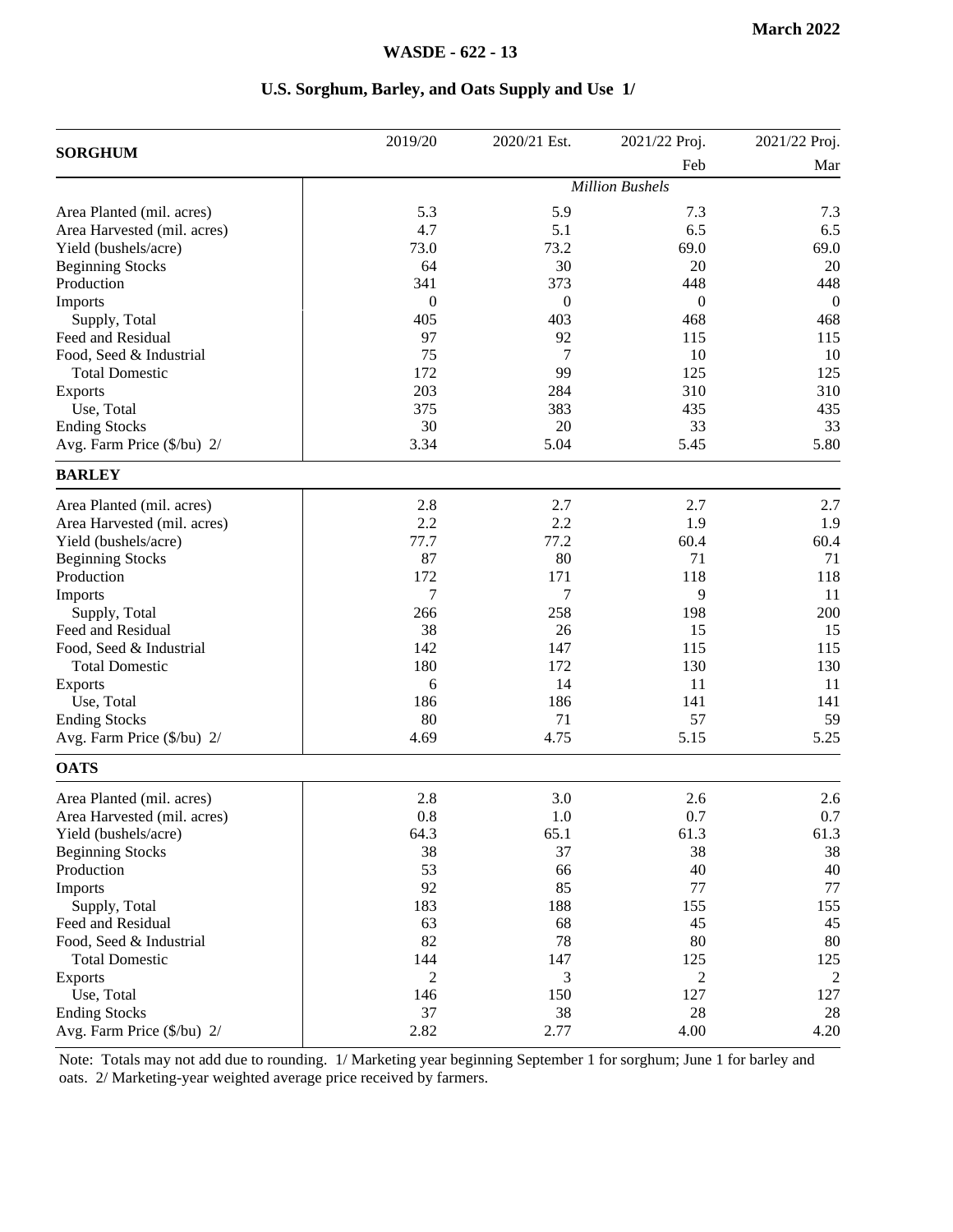#### **WASDE - 622 - 14**

#### **U.S. Rice Supply and Use 1/ (Rough Equivalent of Rough and Milled Rice)**

|                                                          | 2019/20 | 2020/21 Est. | 2021/22 Proj.         | 2021/22 Proj. |
|----------------------------------------------------------|---------|--------------|-----------------------|---------------|
| <b>TOTAL RICE</b>                                        |         |              | Feb                   | Mar           |
|                                                          |         |              | <b>Million Acres</b>  |               |
| Area Planted                                             | 2.55    | 3.04         | 2.53                  | 2.53          |
| Area Harvested                                           | 2.48    | 2.99         | 2.49                  | 2.49          |
|                                                          |         | Pounds       |                       |               |
| Yield per Harvested Acre                                 | 7,473   | 7,619        | 7,709                 | 7,709         |
|                                                          |         |              | Million Hundredweight |               |
| Beginning Stocks 2/                                      | 44.9    | 28.7         | 43.7                  | 43.7          |
| Production                                               | 185.1   | 227.5        | 191.8                 | 191.8         |
| Imports                                                  | 37.3    | 34.1         | 30.5                  | 30.5          |
| Supply, Total                                            | 267.3   | 290.2        | 266.0                 | 266.0         |
| Domestic & Residual 3/                                   | 144.4   | 152.7        | 145.5                 | 145.5         |
| Exports, Total 4/                                        | 94.2    | 93.9         | 87.0                  | 86.0          |
| Rough                                                    | 31.3    | 34.6         | 34.0                  | 34.0          |
| Milled (rough equiv.)                                    | 62.9    | 59.3         | 53.0                  | 52.0          |
| Use, Total                                               | 238.6   | 246.6        | 232.5                 | 231.5         |
| <b>Ending Stocks</b>                                     | 28.7    | 43.7         | 33.5                  | 34.5          |
| Avg. Milling Yield (%) 5/                                | 70.00   | 70.00        | 70.00                 | 70.00         |
| Avg. Farm Price (\$/cwt) 6/                              | 13.60   | 14.40        | 15.70                 | 15.90         |
| <b>LONG-GRAIN RICE</b>                                   |         |              |                       |               |
| Harvested Acres (mil.)                                   | 1.73    | 2.30         | 1.94                  | 1.94          |
| Yield (pounds/acre)                                      | 7,261   | 7,422        | 7,471                 | 7,471         |
| <b>Beginning Stocks</b>                                  | 32.6    | 16.9         | 29.7                  | 29.7          |
| Imports                                                  | 29.8    | 27.4         | 24.0                  | 24.0          |
| Production                                               | 125.6   | 170.8        | 144.6                 | 144.6         |
| Supply, Total 7/                                         | 188.0   | 215.1        | 198.4                 | 198.4         |
| Domestic & Residual 3/                                   | 106.3   | 120.2        | 113.0                 | 113.0         |
| Exports 8/                                               | 64.8    | 65.1         | 64.0                  | 64.0          |
| Use, Total                                               | 171.1   | 185.3        | 177.0                 | 177.0         |
| <b>Ending Stocks</b>                                     | 16.9    | 29.7         | 21.4                  | 21.4          |
| Avg. Farm Price (\$/cwt) 6/                              | 12.00   | 12.60        | 13.50                 | 14.00         |
| MEDIUM & SHORT-GRAIN RICE                                |         |              |                       |               |
| Harvested Acres (mil.)                                   | 0.75    | 0.69         | 0.55                  | 0.55          |
| Yield (pounds/acre)                                      | 7,964   | 8,282        | 8,543                 | 8,543         |
| <b>Beginning Stocks</b>                                  | 10.2    | 10.7         | 11.5                  | 11.5          |
| Imports                                                  | 7.6     | 6.7          | 6.5                   | 6.5           |
| Production                                               | 59.5    | 56.7         | 47.2                  | 47.2          |
| Supply, Total 7/                                         | 78.3    | 72.7         | 65.1                  | 65.1          |
| Domestic & Residual 3/                                   | 38.2    | 32.4         | 32.5                  | 32.5          |
| Exports 8/                                               | 29.4    | 28.8         | 23.0                  | 22.0          |
| Use, Total                                               | 67.6    | 61.2         | 55.5                  | 54.5          |
| <b>Ending Stocks</b>                                     | 10.7    | 11.5         | 9.6                   | 10.6          |
| Avg. Farm Price $(\frac{C}{x})$ ( $\frac{C}{x}$ ) 1/6/9/ | 18.20   | 20.10        | 22.10                 | 21.60         |
| California 10/                                           | 21.60   | 22.60        | 26.00                 | 25.00         |
| Other States 1/                                          | 11.60   | 13.00        | 13.90                 | 14.40         |

Note: Totals may not add due to rounding. 1/ Marketing year beginning August 1. 2/ Includes the following quantities of broken kernel rice (type undetermined) not included in estimates of ending stocks by type (in mil. cwt): 2017/18-1.4; 2018/19-2.1; 2019/20-1.0. 3/ Residual includes unreported use, processing losses, and estimating errors. Use by type may not add to total rice use because of the difference in brokens between beginning and ending stocks. 4/ Includes rough rice and milled rice exports. Milled rice exports are converted to an equivalent rough basis. 5/ Expressed as a percent, i.e., the total quantity of whole kernel and broken rice produced divided by the quantity of rough rice milled. 6/ Marketing-year weighted average price received by farmers. 7/ Includes imports. 8/ Exports by type of rice are estimated. 9/ The California medium/short-grain season-average- farm price (SAFP) largely reflects rice that is marketed through price pools in California. The pool price is not final until all the rice in the pool is marketed for the crop year. Therefore, SAFP forecasts based on the average of NASS monthly prices and the final price may differ. 10/ Marketing year beginning October 1.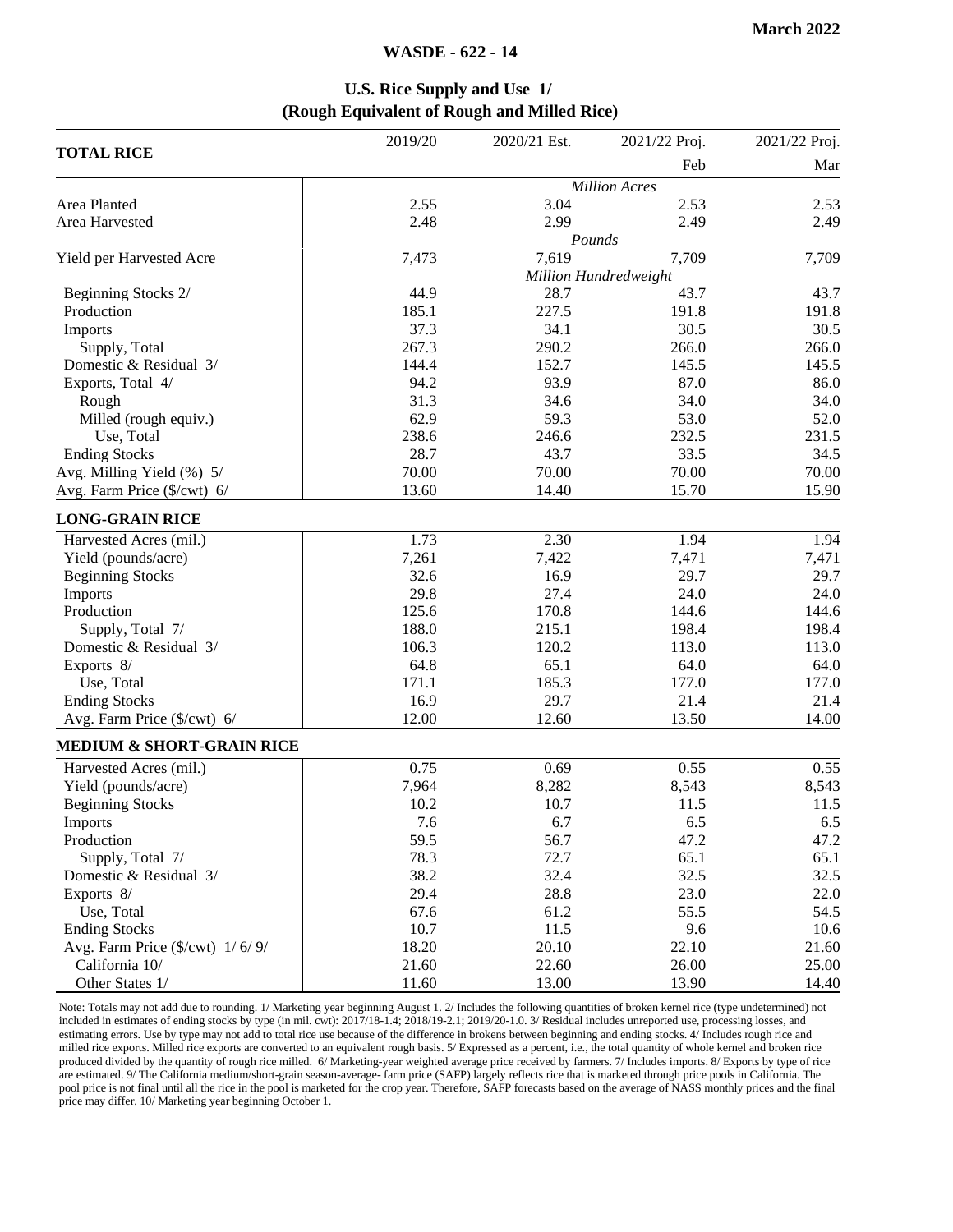#### **U.S. Soybeans and Products Supply and Use (Domestic Measure) 1/**

|                                  | 2019/20 | 2020/21 Est.               | 2021/22 Proj.          | 2021/22 Proj. |
|----------------------------------|---------|----------------------------|------------------------|---------------|
| <b>SOYBEANS</b>                  |         |                            | Feb                    | Mar           |
|                                  |         |                            | <b>Million Acres</b>   |               |
| Area Planted                     | 76.1    | 83.4                       | 87.2                   | 87.2          |
| Area Harvested                   | 74.9    | 82.6                       | 86.3                   | 86.3          |
|                                  |         |                            | <b>Bushels</b>         |               |
| Yield per Harvested Acre         | 47.4    | 51.0                       | 51.4                   | 51.4          |
|                                  |         |                            | <b>Million Bushels</b> |               |
| <b>Beginning Stocks</b>          | 909     | 525                        | 257                    | 257           |
| Production                       | 3,552   | 4,216                      | 4,435                  | 4,435         |
| Imports                          | 15      | 20                         | 15                     | 15            |
| Supply, Total                    | 4,476   | 4,761                      | 4,707                  | 4,707         |
| Crushings                        | 2,165   | 2,141                      | 2,215                  | 2,215         |
| <b>Exports</b>                   | 1,679   | 2,261                      | 2,050                  | 2,090         |
| Seed                             | 97      | 101                        | 102                    | 102           |
| Residual                         | 11      | 1                          | 16                     | 15            |
| Use, Total                       | 3,952   | 4,504                      | 4,382                  | 4,422         |
| <b>Ending Stocks</b>             | 525     | 257                        | 325                    | 285           |
| Avg. Farm Price (\$/bu) 2/       | 8.57    | 10.80                      | 13.00                  | 13.25         |
| <b>SOYBEAN OIL</b>               |         |                            |                        |               |
|                                  |         |                            |                        |               |
|                                  |         |                            | <b>Million Pounds</b>  |               |
| <b>Beginning Stocks</b>          | 1,775   | 1,853                      | 2,131                  | 2,131         |
| Production 4/                    | 24,911  | 25,023                     | 26,205                 | 26,205        |
| Imports                          | 320     | 302                        | 450                    | 450           |
| Supply, Total                    | 27,006  | 27,177                     | 28,786                 | 28,786        |
| Domestic Disappearance           | 22,317  | 23,323                     | 25,285                 | 25,085        |
| Biofuel 3/                       | 8,658   | 8,850                      | 11,000                 | 10,700        |
| Food, Feed & other Industrial    | 13,659  | 14,473                     | 14,285                 | 14,385        |
| <b>Exports</b>                   | 2,837   | 1,723                      | 1,425                  | 1,625         |
| Use, Total                       | 25,154  | 25,046                     | 26,710                 | 26,710        |
| Ending stocks                    | 1,853   | 2,131                      | 2,076                  | 2,076         |
| Avg. Price (c/lb) 2/             | 29.65   | 56.87                      | 66.00                  | 68.00         |
| <b>SOYBEAN MEAL</b>              |         |                            |                        |               |
|                                  |         | <b>Thousand Short Tons</b> |                        |               |
| <b>Beginning Stocks</b>          | 402     | 341                        | 341                    | 341           |
| Production 4/                    | 51,100  | 50,565                     | 51,909                 | 51,909        |
| Imports                          | 639     | 783                        | 450                    | 450           |
| Supply, Total                    | 52,142  | 51,689                     | 52,700                 | 52,700        |
| Domestic Disappearance           | 37,967  | 37,580                     | 37,900                 | 37,900        |
| <b>Exports</b>                   | 13,834  | 13,768                     | 14,400                 | 14,400        |
| Use, Total                       | 51,801  | 51,348                     | 52,300                 | 52,300        |
| <b>Ending Stocks</b>             | 341     | 341                        | 400                    | 400           |
| Avg. Price $(\frac{5}{s}.t.)$ 2/ | 299.50  | 392.31                     | 410.00                 | 420.00        |
|                                  |         |                            |                        |               |

Note: Totals may not add due to rounding. Reliability calculations at end of report. 1/ Marketing year beginning September 1 for soybeans; October 1 for soybean oil and soybean meal. 2/ Prices: soybeans, marketing year weighted average price received by farmers; oil, simple average of crude soybean oil, Decatur; meal, simple average of 48 percent protein, Decatur. 3/ Reflects soybean oil used for biofuels as reported by the U.S. Energy Information Administration. 4/ Based on an October year crush of 2,134 million bushels for 2020/21 and 2,215 million bushels for 2021/22.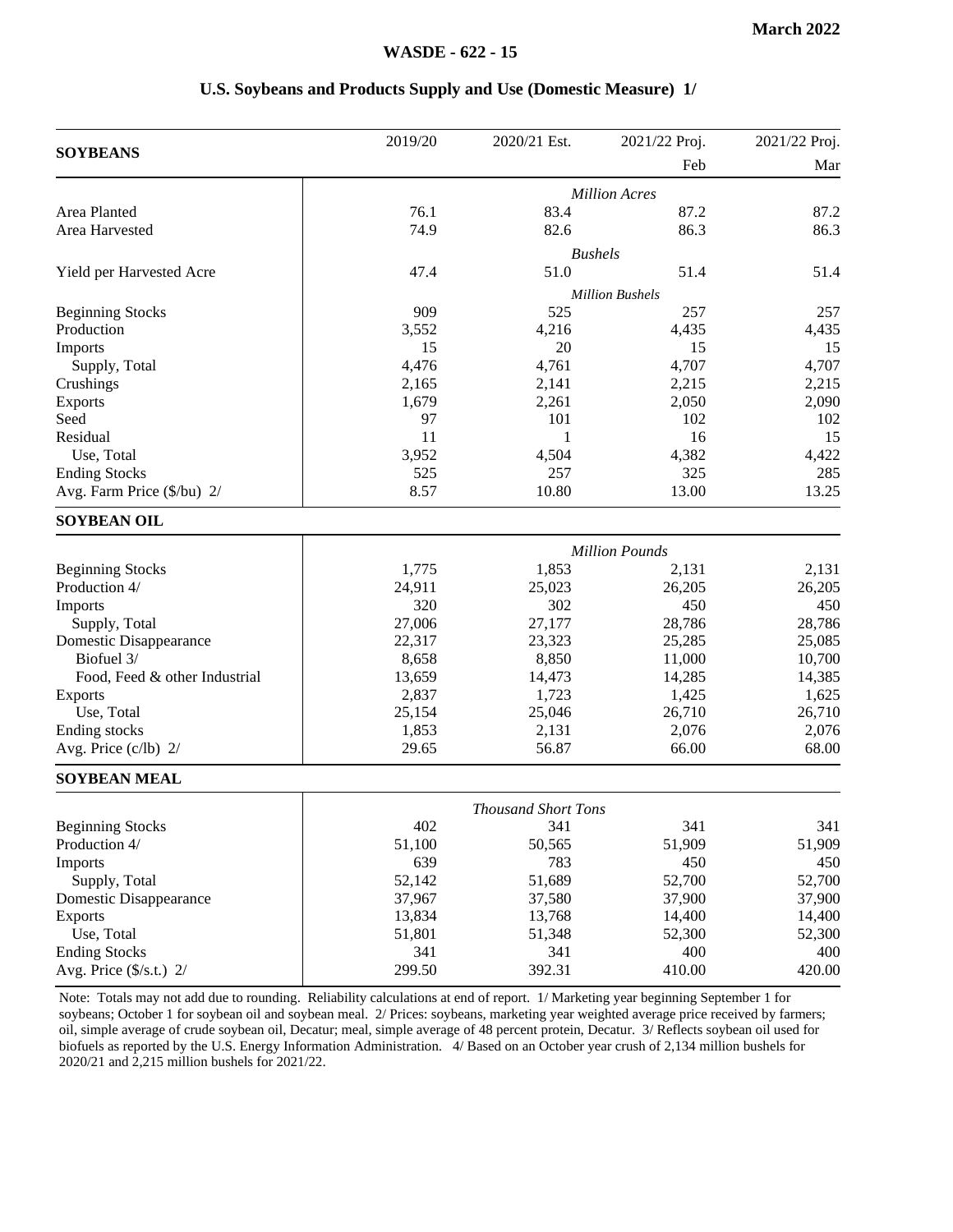|                            | 2019/20 | 2020/21 Est.                | 2021/22 Proj.  | 2021/22 Proj.  |
|----------------------------|---------|-----------------------------|----------------|----------------|
|                            |         |                             | Feb            | Mar            |
|                            |         | 1,000 Short Tons, Raw Value |                |                |
| <b>Beginning Stocks</b>    | 1,783   | 1,618                       | 1,705          | 1,705          |
| Production 2/              | 8,149   | 9,233                       | 9,442          | 9,384          |
| <b>Beet Sugar</b>          | 4,351   | 5,092                       | 5,401          | 5,389          |
| Cane Sugar                 | 3,798   | 4,141                       | 4,041          | 3,996          |
| Florida                    | 2,106   | 2,090                       | 2,005          | 1,960          |
| Louisiana                  | 1,566   | 1,918                       | 1,906          | 1,906          |
| Texas                      | 126     | 134                         | 130            | 130            |
| Imports                    | 4,165   | 3,195                       | 3,012          | 3,043          |
| <b>TRQ 3/</b>              | 2,152   | 1,749                       | 1,547          | 1,568          |
| Other Program 4/           | 432     | 292                         | 250            | 250            |
| Other $5/$                 | 1,581   | 1,154                       | 1,215          | 1,225          |
| Mexico                     | 1,376   | 968                         | 1,065          | 1,050          |
| <b>Total Supply</b>        | 14,097  | 14,046                      | 14,158         | 14,132         |
| Exports                    | 61      | 49                          | 35             | 35             |
| Deliveries                 | 12,344  | 12,252                      | 12,305         | 12,405         |
| Food                       | 12,246  | 12,135                      | 12,200         | 12,300         |
| Other 6/                   | 98      | 116                         | 105            | 105            |
| Miscellaneous              | 74      | 40                          | $\overline{0}$ | $\overline{0}$ |
| <b>Total Use</b>           | 12,479  | 12,341                      | 12,340         | 12,440         |
| <b>Ending Stocks</b>       | 1,618   | 1,705                       | 1,818          | 1,692          |
| <b>Stocks to Use Ratio</b> | 13.0    | 13.8                        | 14.7           | 13.6           |

#### **U.S. Sugar Supply and Use 1/**

1/ Fiscal years beginning Oct 1. Data and projections correspond to category components from "Sweetener Market Data" (SMD). 2/ Production projections for 2020/21 and 2021/22 are based on Crop Production and/or processor projections/industry data and/or sugar ICEC analysis where appropriate. 3/ For 2020/21, WTO raw sugar TRQ shortfall (114) and for 2021/22 (230). 4/ Composed of sugar under the re-export and polyhydric alcohol programs. 5/ Imports from Mexico; and high-tier tariff sugar and syrups not otherwise specified -- for 2019/20 (206), 2020/21 (186), and 2021/22 (175). 6/ Transfers accompanying deliveries for sugar-containing products to be exported (SCP) and polyhydric alcohol manufacture (POLY), and deliveries for livestock feed and ethanol. Total refiner license transfers for SCP and POLY inclusive of WASDE-reported deliveries: 2019/20 -- 298; estimated 2020/21 -- 298; projected 2021/22 -- 313.

#### **Mexico Sugar Supply and Use and High Fructose Corn Syrup Consumption 1/**

|               |     | Beginning<br><b>Stocks</b> | Production | Imports                          | Domestic 2/ | <b>Exports</b> | Ending<br><b>Stocks</b> |
|---------------|-----|----------------------------|------------|----------------------------------|-------------|----------------|-------------------------|
| <b>Sugar</b>  |     |                            |            | 1,000 Metric Tons, Actual Weight |             |                |                         |
| 2020/21 Est.  | Feb | 858                        | 5,715      | 65                               | 4.420       | 1,165          | 1,053                   |
|               | Mar | 858                        | 5,715      | 65                               | 4,420       | 1,165          | 1,053                   |
| 2021/22 Proj. | Feb | 1,053                      | 5.979      | 54                               | 4.412       | 1,755          | 919                     |
|               | Mar | 1.053                      | 5.979      | 50                               | 4,412       | 1,751          | 919                     |

1/ HFCS consumption by Mexico (1,000 metric tons, dry basis): 2019/20 = 1,388; Estimated 2020/21 = 1,320; Projected  $2021/22 = 1,310$ ; Estimated Oct - Jan 2022 = 423, Oct - Jan 2021 = 436. Footnote source for estimate: Comite Nacional para el Desarollo Sustentable de la Cana de Azucar. 2/Includes deliveries for consumption, Mexico's products export program (IMMEX), and Other Deliveries/Ending Year Statistical Adjustments. IMMEX: 2020/21 (485 est =451 dom.+33 import); 2021/22 (497 proj = 462 dom.+35 import). Statistical Adjustments: 2020/21 (0), 2021/22 (0).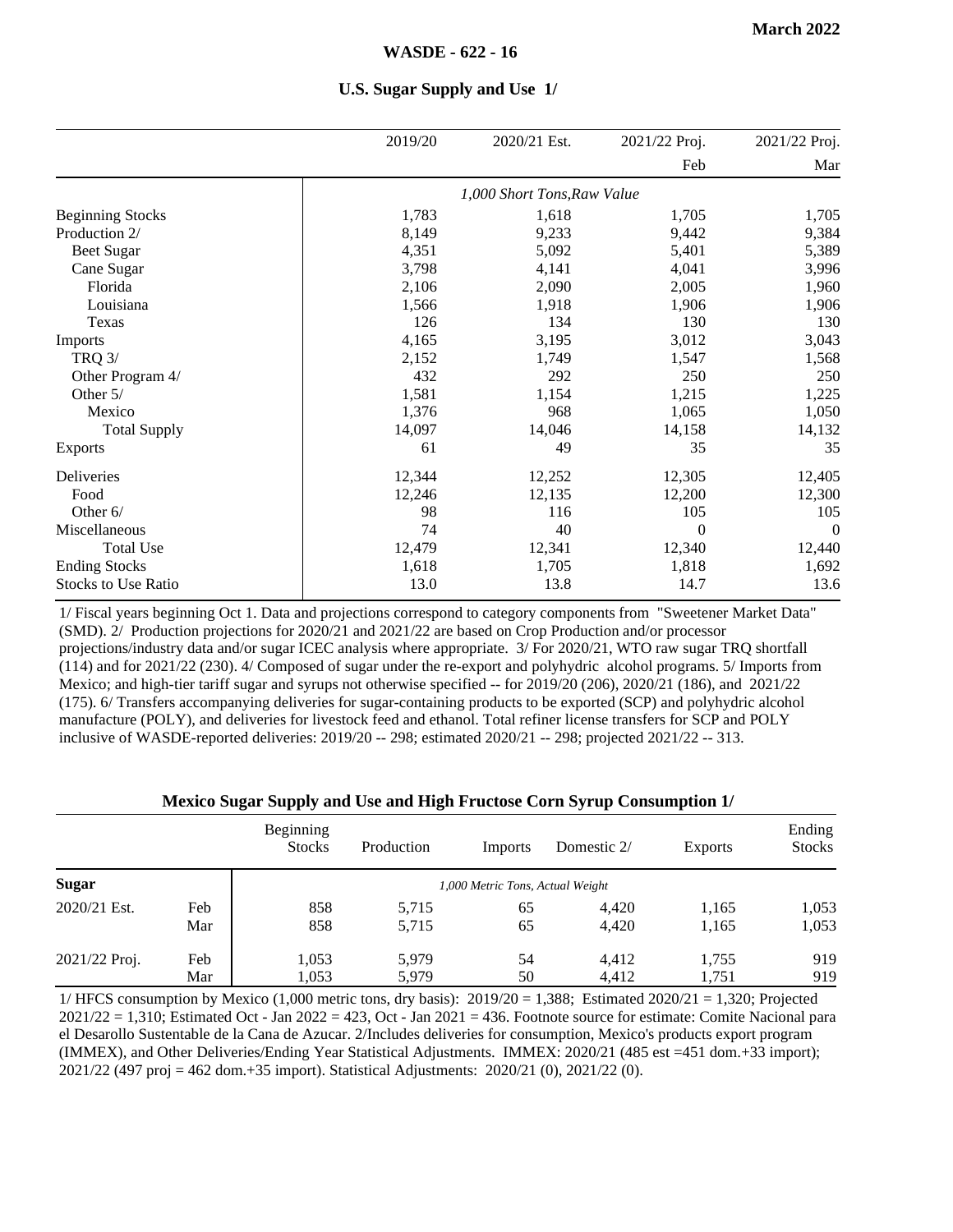|                          | 2019/20 | 2020/21 Est.            | 2021/22 Proj.        | 2021/22 Proj. |
|--------------------------|---------|-------------------------|----------------------|---------------|
|                          |         |                         | Feb                  | Mar           |
| Area                     |         |                         | <b>Million Acres</b> |               |
| Planted                  | 13.74   | 12.09                   | 11.22                | 11.22         |
| Harvested                | 11.50   | 8.27                    | 9.97                 | 9.97          |
|                          |         |                         | Pounds               |               |
| Yield per Harvested Acre | 831     | 847                     | 849                  | 849           |
|                          |         | Million 480 Pound Bales |                      |               |
| <b>Beginning Stocks</b>  | 4.85    | 7.25                    | 3.15                 | 3.15          |
| Production               | 19.91   | 14.61                   | 17.62                | 17.62         |
| Imports                  | 0.00    | 0.00                    | 0.01                 | 0.01          |
| Supply, Total            | 24.77   | 21.86                   | 20.78                | 20.78         |
| Domestic Use             | 2.15    | 2.40                    | 2.55                 | 2.55          |
| Exports, Total           | 15.51   | 16.37                   | 14.75                | 14.75         |
| Use, Total               | 17.66   | 18.77                   | 17.30                | 17.30         |
| Unaccounted 2/           | $-0.15$ | $-0.06$                 | $-0.02$              | $-0.02$       |
| <b>Ending Stocks</b>     | 7.25    | 3.15                    | 3.50                 | 3.50          |
| Avg. Farm Price 3/       | 59.6    | 66.3                    | 90.0                 | 90.0          |

#### **U.S. Cotton Supply and Use 1/**

Note: Reliability calculations at end of report. 1/ Upland and extra-long staple; marketing year beginning August 1. Totals may not add due to rounding. 2/ Reflects the difference between the previous season's supply less total use and ending stocks. 3/ Cents per pound for upland cotton.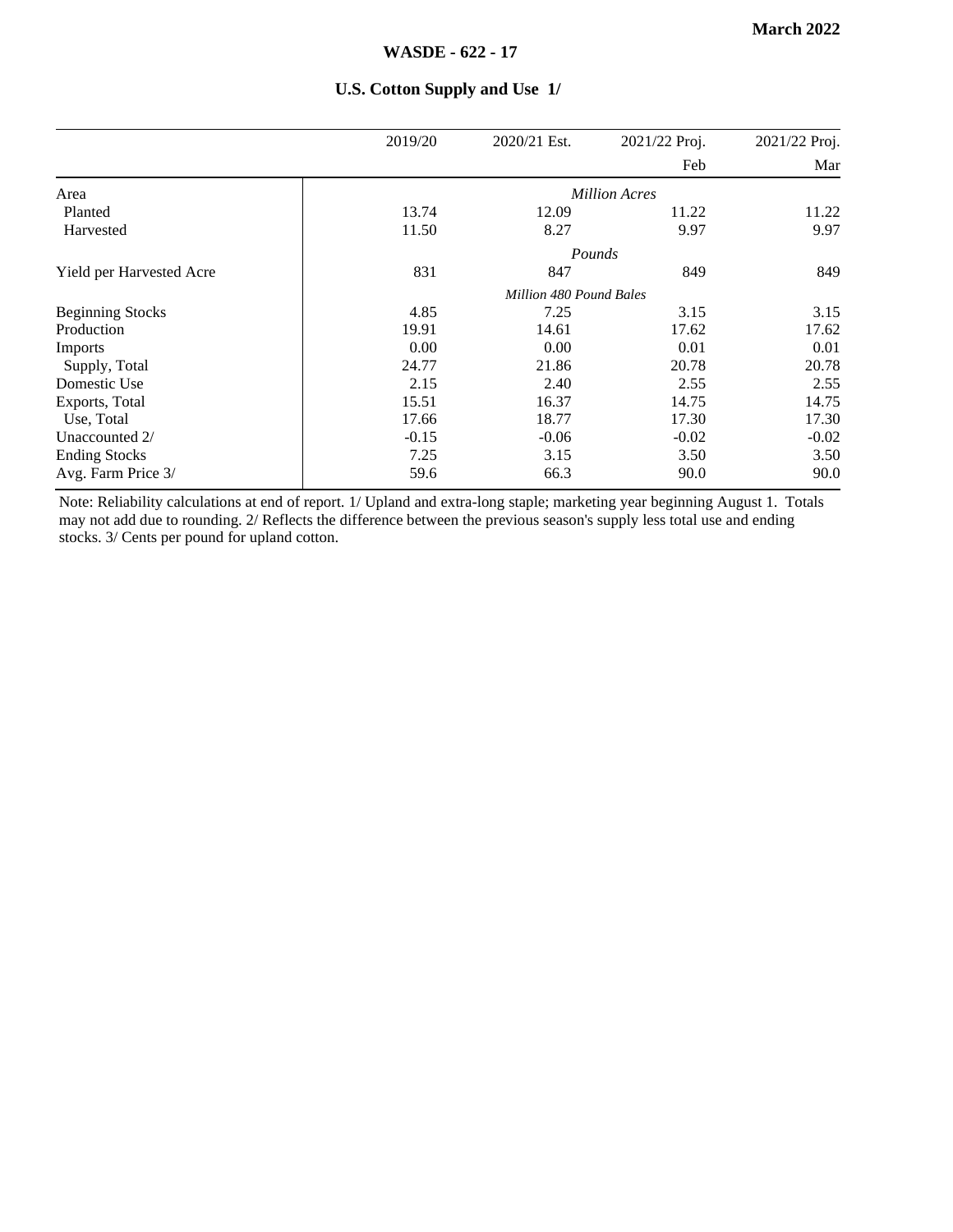| 2019/20               | Beginning     |            |          | Domestic     | Domestic |                | Ending        |
|-----------------------|---------------|------------|----------|--------------|----------|----------------|---------------|
|                       | <b>Stocks</b> | Production | Imports  | Feed         | Total 2/ | <b>Exports</b> | <b>Stocks</b> |
| World 3/              | 281.21        | 762.37     | 188.37   | 139.65       | 746.75   | 193.87         | 296.83        |
| World Less China      | 143.12        | 628.77     | 182.99   | 120.65       | 620.75   | 192.82         | 146.81        |
| <b>United States</b>  | 29.39         | 52.58      | 2.83     | 2.59         | 30.44    | 26.37          | 27.99         |
| <b>Total Foreign</b>  | 251.82        | 709.79     | 185.54   | 137.06       | 716.32   | 167.50         | 268.84        |
| Major Exporters 4/    | 37.35         | 308.48     | 7.55     | 73.87        | 179.65   | 141.35         | 32.38         |
| Argentina             | 1.74          | 19.75      | 0.01     | 0.05         | 6.35     | 12.79          | 2.36          |
| Australia             | 4.44          | 14.48      | 0.89     | 4.50         | 8.00     | 9.14           | 2.68          |
| Canada                | 6.04          | 32.67      | 0.68     | 4.62         | 9.75     | 24.14          | 5.50          |
| European Union 5/     | 15.80         | 138.80     | 5.55     | 45.50        | 107.25   | 39.79          | 13.11         |
| Russia                | 7.78          | 73.61      | 0.33     | 17.00        | 40.00    | 34.49          | 7.23          |
| Ukraine               | 1.56          | 29.17      | 0.09     | 2.20         | 8.30     | 21.02          | 1.50          |
| Major Importers 6/    | 179.09        | 201.29     | 122.98   | 37.09        | 297.91   | 13.21          | 192.24        |
| Bangladesh            | 1.26          | 1.20       | 6.80     | 0.30         | 7.50     | 0.00           | 1.76          |
| <b>Brazil</b>         | 1.06          | 5.20       | 7.03     | 0.50         | 12.10    | 0.43           | 0.76          |
| China                 | 138.09        | 133.60     | 5.38     | 19.00        | 126.00   | 1.05           | 150.02        |
| Japan                 | 1.08          | 1.10       | 5.68     | 0.65         | 6.37     | 0.29           | 1.21          |
| N. Africa 7/          | 15.54         | 18.40      | 27.74    | 1.85         | 46.25    | 1.07           | 14.36         |
| Nigeria               | 0.20          | 0.06       | 5.34     | 0.05         | 4.90     | 0.40           | 0.30          |
| Sel. Mideast 8/       | 11.13         | 20.95      | 18.68    | 3.60         | 38.47    | 0.78           | 11.51         |
| Southeast Asia 9/     | 5.95          | 0.00       | 26.46    | 7.94         | 25.37    | 1.13           | 5.91          |
| Selected Other        |               |            |          |              |          |                |               |
| India                 | 16.99         | 103.60     | 0.02     | 6.00         | 95.40    | 0.51           | 24.70         |
| Kazakhstan            | 1.71          | 11.45      | 0.58     | 1.30         | 6.10     | 6.99           | 0.66          |
| <b>United Kingdom</b> | 1.91          | 15.60      | 1.75     | 7.70         | 15.20    | 1.62           | 2.44          |
| 2020/21 Est.          |               |            |          |              |          |                |               |
| World 3/              | 296.83        | 776.00     | 194.77   | 157.68       | 782.56   | 202.64         | 290.27        |
| World Less China      | 146.81        | 641.75     | 184.15   | 117.68       | 632.56   | 201.88         | 146.15        |
| <b>United States</b>  | 27.99         | 49.75      | 2.73     | 2.59         | 30.48    | 26.99          | 23.00         |
| <b>Total Foreign</b>  | 268.84        | 726.25     | 192.04   | 155.09       | 752.08   | 175.66         | 267.27        |
| Major Exporters 4/    | 32.38         | 323.83     | 6.66     | 72.81        | 179.41   | 147.50         | 35.96         |
| Argentina             | 2.36          | 17.64      | $0.01\,$ | 0.05         | 6.35     | 11.53          | 2.12          |
| Australia             | 2.68          | 33.30      | 0.20     | 4.50         | 8.00     | 23.85          | 4.33          |
| Canada                | 5.50          | 35.18      | 0.55     | 4.16         | 9.11     | 26.43          | 5.69          |
| European Union 5/     | 13.11         | 126.93     | 5.38     | 42.50        | 104.75   | 29.74          | 10.93         |
| Russia                | 7.23          | 85.35      | 0.40     | 19.00        | 42.50    | 39.10          | 11.38         |
| Ukraine               | 1.50          | 25.42      | 0.13     | 2.60         | 8.70     | 16.85          | 1.51          |
| Major Importers 6/    | 192.24        | 201.00     | 124.86   | 57.38        | 323.92   | 12.62          | 181.56        |
| Bangladesh            | 1.76          | 1.18       | 7.20     | 0.50         | 8.00     | 0.00           | 2.14          |
| <b>Brazil</b>         | 0.76          | 6.25       | 6.40     | 0.40         | 12.05    | 0.93           | 0.43          |
| China                 | 150.02        | 134.25     | 10.62    | 40.00        | 150.00   | 0.76           | 144.12        |
|                       | 1.21          | 1.00       | 5.49     | 0.65         | 6.35     | 0.30           | 1.05          |
| Japan<br>N. Africa 7/ | 14.36         | 16.60      | 28.50    | 1.75         | 46.82    | 0.80           | 11.84         |
| Nigeria               | 0.30          | 0.06       | 6.59     | 0.05         | 5.55     | 0.60           | 0.79          |
| Sel. Mideast 8/       | 11.51         | 20.43      | 17.74    | 3.54         | 38.95    | 0.62           | 10.10         |
| Southeast Asia 9/     | 5.91          | 0.00       | 25.64    | 7.09         | 24.85    | 1.14           | 5.56          |
| Selected Other        |               |            |          |              |          |                |               |
|                       | 24.70         | 107.86     | 0.02     |              | 102.22   |                | 27.80         |
| India<br>Kazakhstan   | 0.66          | 14.26      | 1.00     | 6.50<br>1.45 | 6.25     | 2.56<br>8.19   | 1.48          |
| <b>United Kingdom</b> | 2.44          | 9.66       | 3.22     | 5.96         | 13.46    | 0.45           | 1.42          |

**World Wheat Supply and Use 1/ (Million Metric Tons)**

1/ Aggregate of local marketing years. 2/ Total foreign and world use adjusted to reflect the differences in world imports and exports. 3/ World imports and exports may not balance due to differences in marketing years, grain in transit, and reporting discrepancies in some countries. 4/ Argentina, Australia, Canada, European Union, Russia, and Ukraine. 5/ Trade excludes intra-trade. 6/ Bangladesh, Brazil, China, South Korea, Japan, Nigeria, Mexico, Turkey, Egypt, Algeria, Libya, Morocco, Tunisia, Indonesia, Malaysia, Philippines, Thailand, Vietnam, Lebanon, Iraq, Iran, Israel, Jordan, Kuwait, Saudi Arabia, Yemen, United Arab Emirates, and Oman. 7/ Algeria, Egypt, Libya, Morocco, and Tunisia. 8/Lebanon, Iraq, Iran, Israel, Jordan, Kuwait, Saudi Arabia, Yemen, United Arab Emirates, and Oman 9/ Indonesia, Malaysia, Philippines, Thailand, and Vietnam.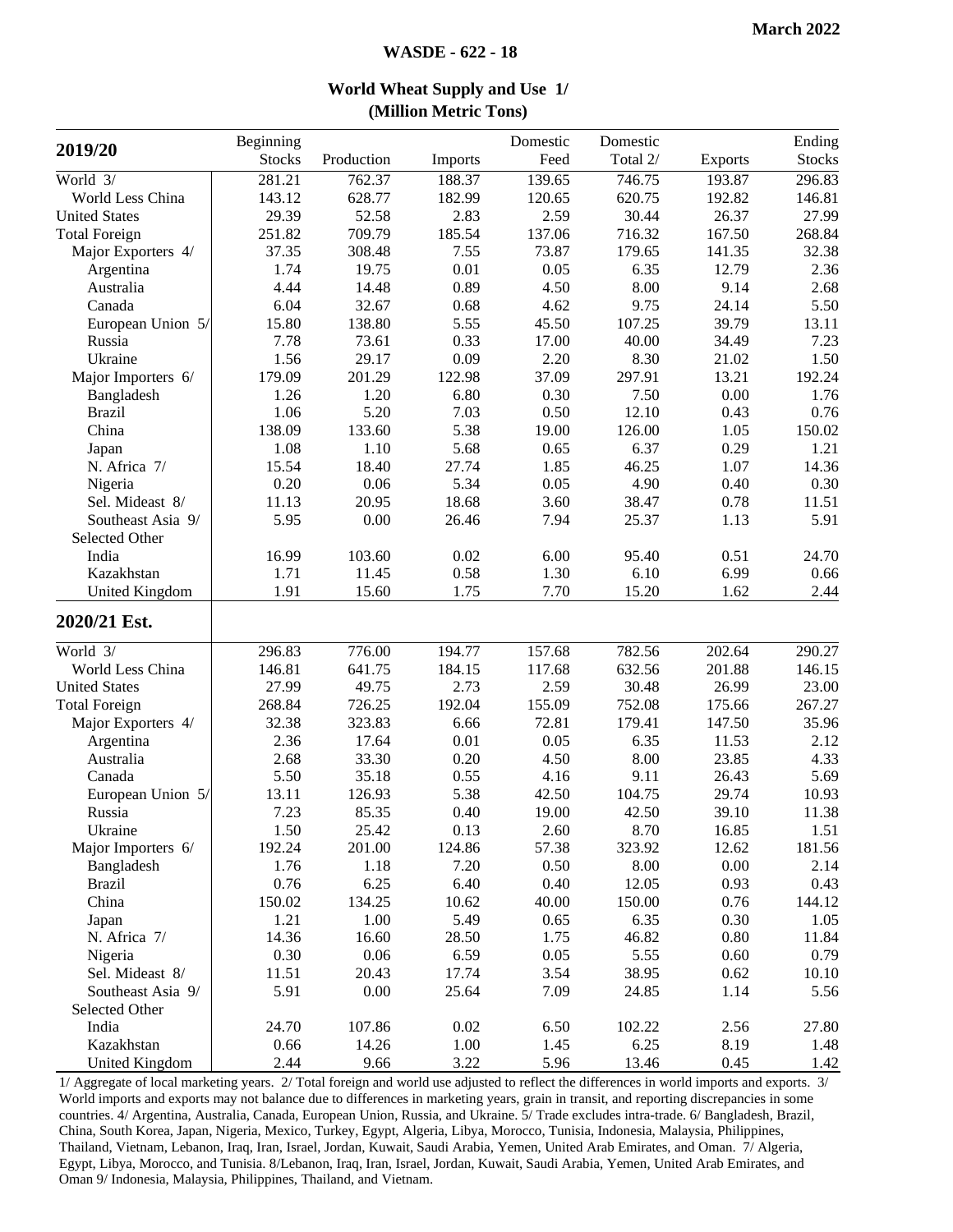| 2021/22 Proj.        |            | Beginning<br><b>Stocks</b> | Production | Imports  | Domestic<br>Feed | Domestic<br>Total 2/ | <b>Exports</b> | Ending<br><b>Stocks</b> |
|----------------------|------------|----------------------------|------------|----------|------------------|----------------------|----------------|-------------------------|
| World 3/             |            | 289.87                     | 776.42     | 204.76   | 160.69           | 788.08               | 206.69         | 278.21                  |
|                      | Feb<br>Mar | 290.27                     | 778.52     | 201.27   | 162.14           | 787.28               | 203.11         | 281.51                  |
| World Less China     | Feb        | 145.75                     | 639.47     | 195.26   | 125.69           | 640.58               | 205.79         | 136.04                  |
|                      | Mar        | 146.15                     | 641.58     | 191.77   | 127.14           | 639.78               | 202.21         | 139.35                  |
| <b>United States</b> | Feb        | 23.00                      | 44.79      | 2.72     | 2.99             | 30.84                | 22.05          | 17.63                   |
|                      | Mar        | 23.00                      | 44.79      | 2.59     | 2.99             | 30.84                | 21.77          | 17.77                   |
| <b>Total Foreign</b> | Feb        | 266.87                     | 731.63     | 202.04   | 157.70           | 757.24               | 184.65         | 260.57                  |
|                      | Mar        | 267.27                     | 733.73     | 198.69   | 159.15           | 756.45               | 181.34         | 263.74                  |
| Major Exporters 4/   | Feb        | 35.96                      | 323.55     | 6.60     | 76.05            | 182.65               | 151.20         | 32.26                   |
|                      | Mar        | 35.96                      | 325.61     | 6.00     | 77.55            | 184.05               | 146.50         | 37.02                   |
| Argentina            | Feb        | 2.12                       | 20.50      | 0.00     | 0.05             | 6.55                 | 14.00          | 2.08                    |
|                      | Mar        | 2.12                       | 20.50      | $0.00\,$ | 0.05             | 6.55                 | 14.00          | 2.08                    |
| Australia            | Feb        | 4.33                       | 34.00      | 0.20     | 5.00             | 8.50                 | 25.50          | 4.53                    |
|                      | Mar        | 4.33                       | 36.30      | 0.20     | 5.50             | 9.00                 | 27.50          | 4.33                    |
| Canada               | Feb        | 5.69                       | 21.65      | 0.60     | 4.50             | 9.60                 | 15.20          | 3.14                    |
|                      | Mar        | 5.69                       | 21.65      | 0.60     | 4.50             | 9.50                 | 15.50          | 2.94                    |
| European Union 5/    | Feb        | 10.93                      | 138.90     | 5.20     | 45.50            | 107.65               | 37.50          | 9.88                    |
|                      | Mar        | 10.93                      | 139.00     | 4.80     | 45.50            | 107.65               | 37.50          | 9.58                    |
| Russia               | Feb        | 11.38                      | 75.50      | 0.50     | 18.50            | 41.75                | 35.00          | 10.63                   |
|                      | Mar        | 11.38                      | 75.16      | 0.30     | 18.50            | 41.75                | 32.00          | 13.09                   |
| Ukraine              | Feb        | 1.51                       | 33.00      | $0.10\,$ | 2.50             | 8.60                 | 24.00          | 2.01                    |
|                      | Mar        | 1.51                       | 33.00      | 0.10     | 3.50             | 9.60                 | 20.00          | 5.01                    |
| Major Importers 6/   | Feb        | 181.56                     | 204.60     | 135.75   | 55.06            | 326.95               | 13.62          | 181.33                  |
|                      | Mar        | 181.56                     | 204.60     | 134.05   | 55.11            | 326.60               | 13.42          | 180.19                  |
| Bangladesh           | Feb        | 2.14                       | 1.13       | 7.50     | 0.60             | 8.50                 | 0.00           | 2.27                    |
|                      | Mar        | 2.14                       | 1.13       | 7.50     | 0.60             | 8.50                 | 0.00           | 2.27                    |
| <b>Brazil</b>        | Feb        | 0.43                       | 7.70       | 6.70     | 0.80             | 12.60                | 1.50           | 0.73                    |
|                      | Mar        | 0.43                       | 7.70       | 6.70     | 0.80             | 12.50                | 1.70           | 0.63                    |
| China                | Feb        | 144.12                     | 136.95     | 9.50     | 35.00            | 147.50               | 0.90           | 142.17                  |
|                      | Mar        | 144.12                     | 136.95     | 9.50     | 35.00            | 147.50               | 0.90           | 142.17                  |
| Japan                | Feb        | 1.05                       | 1.10       | 5.60     | 0.63             | 6.30                 | 0.30           | 1.15                    |
|                      | Mar        | 1.05                       | 1.10       | 5.60     | 0.63             | 6.30                 | 0.30           | 1.15                    |
| N. Africa 7/         | Feb        | 11.84                      | 21.59      | 29.00    | 1.97             | 48.02                | 1.01           | 13.40                   |
|                      | Mar        | 11.84                      | 21.59      | 28.20    | 1.97             | 47.92                | 0.61           | 13.10                   |
| Nigeria              | Feb        | 0.79                       | 0.09       | 6.20     | 0.05             | 5.85                 | 0.60           | 0.63                    |
|                      | Mar        | 0.79                       | 0.09       | 6.20     | 0.05             | 5.85                 | 0.60           | 0.63                    |
| Sel. Mideast 8/      | Feb        | 10.10                      | 16.49      | 24.55    | 4.07             | 39.80                | 0.71           | 10.64                   |
|                      | Mar        | 10.10                      | 16.49      | 24.35    | 4.07             | 39.60                | 0.71           | 10.64                   |
| Southeast Asia 9/    | Feb        | 5.56                       | 0.00       | 26.10    | 7.40             | 25.34                | 1.16           | 5.16                    |
|                      | Mar        | 5.56                       | 0.00       | 26.40    | 7.70             | 25.64                | 1.16           | 5.16                    |
| Selected Other       |            |                            |            |          |                  |                      |                |                         |
| India                | Feb        | 27.80                      | 109.52     | 0.03     | 7.00             | 104.25               | 7.00           | 26.10                   |
|                      | Mar        | 27.80                      | 109.59     | 0.03     | 7.00             | 103.50               | 8.50           | 25.42                   |
| Kazakhstan           | Feb        | 1.48                       | 11.81      | 1.20     | 1.25             | 6.05                 | 7.30           | 1.14                    |
|                      | Mar        | 1.48                       | 11.81      | 1.40     | 1.25             | 6.05                 | 7.40           | 1.24                    |
| United Kingdom       | Feb        | 1.42                       | 14.00      | 2.30     | 7.35             | 15.30                | 0.70           | 1.72                    |
|                      | Mar        | 1.42                       | 14.00      | 2.30     | 7.35             | 15.30                | 0.70           | 1.72                    |
|                      |            |                            |            |          |                  |                      |                |                         |

#### **World Wheat Supply and Use 1/ (Cont'd.) (Million Metric Tons)**

1/ Aggregate of local marketing years. 2/ Total foreign and world use adjusted to reflect the differences in world imports and exports. 3/ World imports and exports may not balance due to differences in marketing years, grain in transit, and reporting discrepancies in some countries. 4/ Argentina, Australia, Canada, European Union, Russia, and Ukraine. 5/ Trade excludes intra-trade. 6/ Bangladesh, Brazil, China, South Korea, Japan, Nigeria, Mexico, Turkey, Egypt, Algeria, Libya, Morocco, Tunisia, Indonesia, Malaysia, Philippines, Thailand, Vietnam, Lebanon, Iraq, Iran, Israel, Jordan, Kuwait, Saudi Arabia, Yemen, United Arab Emirates, and Oman. 7/ Algeria, Egypt, Libya, Morocco, and Tunisia. 8/Lebanon, Iraq, Iran, Israel, Jordan, Kuwait, Saudi Arabia, Yemen, United Arab Emirates, and Oman 9/ Indonesia, Malaysia, Philippines, Thailand, and Vietnam.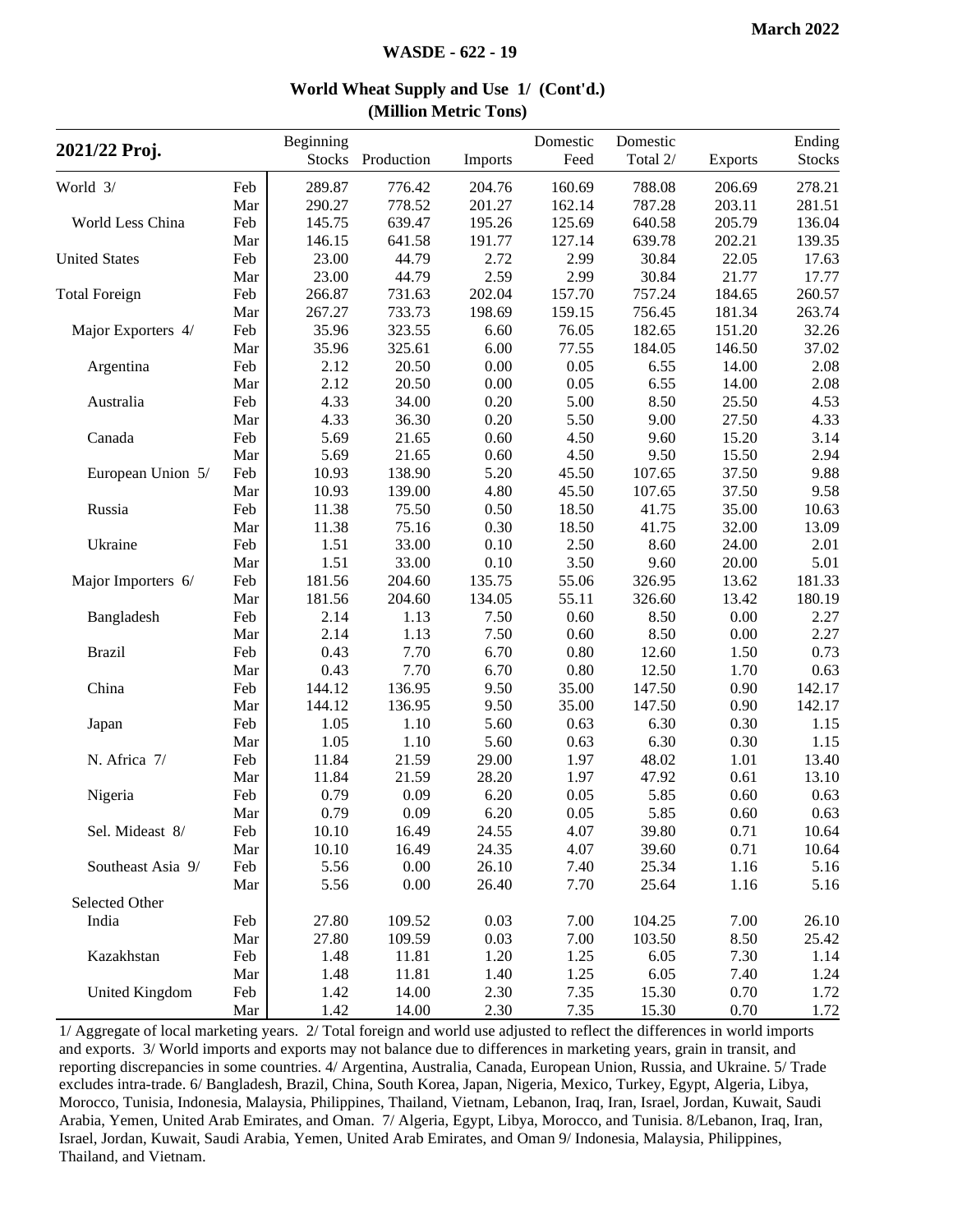| 2019/20              | Beginning     |            |          | Domestic | Domestic |                | Ending        |
|----------------------|---------------|------------|----------|----------|----------|----------------|---------------|
|                      | <b>Stocks</b> | Production | Imports  | Feed     | Total 2/ | <b>Exports</b> | <b>Stocks</b> |
| World 3/             | 351.78        | 1,417.09   | 204.98   | 883.77   | 1,432.20 | 210.73         | 336.67        |
| World Less China     | 141.12        | 1,148.02   | 187.50   | 682.05   | 1,135.99 | 210.69         | 135.71        |
| <b>United States</b> | 60.47         | 359.43     | 3.11     | 154.53   | 320.73   | 50.45          | 51.83         |
| <b>Total Foreign</b> | 291.31        | 1,057.65   | 201.87   | 729.24   | 1,111.48 | 160.28         | 284.84        |
| Major Exporters 4/   | 19.49         | 307.77     | 4.59     | 134.48   | 179.12   | 128.50         | 24.24         |
| Argentina            | 3.50          | 57.94      | 0.02     | 12.12    | 17.58    | 39.31          | 4.57          |
| Australia            | 2.43          | 12.00      | $0.01\,$ | 5.66     | 7.55     | 3.87           | 3.01          |
| <b>Brazil</b>        | 5.67          | 105.82     | 2.32     | 61.71    | 72.84    | 35.14          | 5.82          |
| Canada               | 3.29          | 28.61      | 1.92     | 17.23    | 24.93    | 4.91           | 3.98          |
| Russia               | 1.22          | 40.50      | 0.18     | 22.29    | 31.39    | 8.63           | 1.87          |
| Ukraine              | 2.04          | 46.55      | 0.03     | 8.99     | 11.99    | 34.08          | 2.55          |
| Major Importers 5/   | 37.34         | 248.31     | 142.37   | 293.19   | 375.33   | 15.98          | 36.71         |
| European Union 6/    | 14.51         | 152.82     | 19.42    | 119.90   | 158.94   | 13.65          | 14.16         |
| Japan                | 1.75          | 0.23       | 17.63    | 13.91    | 17.87    | 0.00           | 1.74          |
| Mexico               | 5.78          | 32.10      | 17.60    | 30.83    | 50.31    | 1.03           | 4.14          |
| N. Afr & Mideast 7/  | 7.39          | 33.22      | 41.65    | 64.98    | 73.45    | 0.69           | 8.12          |
| Saudi Arabia         | 1.70          | 0.20       | 11.22    | 11.05    | 11.40    | 0.00           | 1.72          |
| Southeast Asia 8/    | 3.38          | 29.40      | 18.20    | 38.50    | 46.55    | 0.61           | 3.82          |
| South Korea          | 1.86          | 0.28       | 11.98    | 9.55     | 12.09    | 0.00           | 2.02          |
| Selected Other       |               |            |          |          |          |                |               |
| China                | 210.66        | 269.07     | 17.48    | 201.72   | 296.21   | 0.04           | 200.96        |
| 2020/21 Est.         |               |            |          |          |          |                |               |
| World 3/             | 336.67        | 1,433.99   | 233.75   | 901.02   | 1,449.95 | 231.98         | 320.70        |
| World Less China     | 135.71        | 1,164.90   | 183.22   | 680.07   | 1,136.84 | 231.97         | 113.25        |
| <b>United States</b> | 51.83         | 372.89     | 2.48     | 146.49   | 315.70   | 77.48          | 34.01         |
| <b>Total Foreign</b> | 284.84        | 1,061.10   | 231.27   | 754.54   | 1,134.25 | 154.50         | 286.69        |
| Major Exporters 4/   | 24.24         | 295.59     | 5.53     | 133.66   | 179.76   | 125.89         | 19.70         |
| Argentina            | 4.57          | 59.50      | 0.02     | 11.28    | 17.01    | 45.21          | 1.86          |
| Australia            | 3.01          | 16.69      | 0.00     | 5.13     | 7.00     | 10.36          | 2.33          |
| <b>Brazil</b>        | 5.82          | 90.96      | 3.40     | 62.52    | 73.96    | 21.01          | 5.22          |
| Canada               | 3.98          | 29.64      | 1.90     | 16.73    | 24.68    | 7.23           | 3.61          |
| Russia               | 1.87          | 41.40      | 0.09     | 21.47    | 31.04    | 10.42          | 1.90          |
| Ukraine              | 2.55          | 39.59      | 0.07     | 9.25     | 12.41    | 28.15          | 1.65          |
| Major Importers 5/   | 36.71         | 252.34     | 136.90   | 294.19   | 376.66   | 13.21          | 36.08         |
| European Union 6/    | 14.16         | 155.21     | 15.86    | 120.30   | 159.73   | 11.45          | 14.06         |
| Japan                | 1.74          | 0.23       | 16.98    | 13.32    | 17.20    | 0.00           | 1.75          |
| Mexico               | 4.14          | 32.66      | 17.15    | 30.34    | 49.84    | 0.51           | 3.60          |
| N. Afr & Mideast 7/  | 8.12          | 33.30      | 38.06    | 63.09    | 71.30    | 0.69           | 7.50          |
| Saudi Arabia         | 1.72          | 0.19       | 10.03    | 10.25    | 10.61    | 0.00           | 1.33          |
| Southeast Asia 8/    | 3.82          | 30.45      | 22.54    | 42.82    | 51.10    | 0.57           | 5.14          |
| South Korea          | 2.02          | 0.22       | 11.81    | 9.55     | 12.10    | 0.00           | 1.95          |
| Selected Other       |               |            |          |          |          |                |               |
| China                | 200.96        | 269.08     | 50.53    | 220.95   | 313.11   | 0.01           | 207.46        |

#### **World Coarse Grain Supply and Use 1/ (Million Metric Tons)**

1/ Aggregate of local marketing years. Coarse grains include corn, sorghum, barley, oats, rye, millet, and mixed grains (for U.S. excludes millet and mixed grains). 2/ Total foreign and world use adjusted to reflect the differences in world imports and exports. 3/ World imports and exports may not balance due to differences in marketing years, grain in transit, and reporting discrepancies in some countries. 4/ Argentina, Australia, Brazil, Canada, Russia, South Africa, and Ukraine. 5/ European Union, Japan, Mexico, selected North Africa and Middle East, Saudi Arabia, Southeast Asia, and South Korea. 6/ Trade excludes intra-trade. 7/ Algeria, Egypt, Iran, Israel, Jordan, Libya, Morocco, Syria, Tunisia, and Turkey. 8/ Indonesia, Malaysia, Philippines, Thailand, and Vietnam.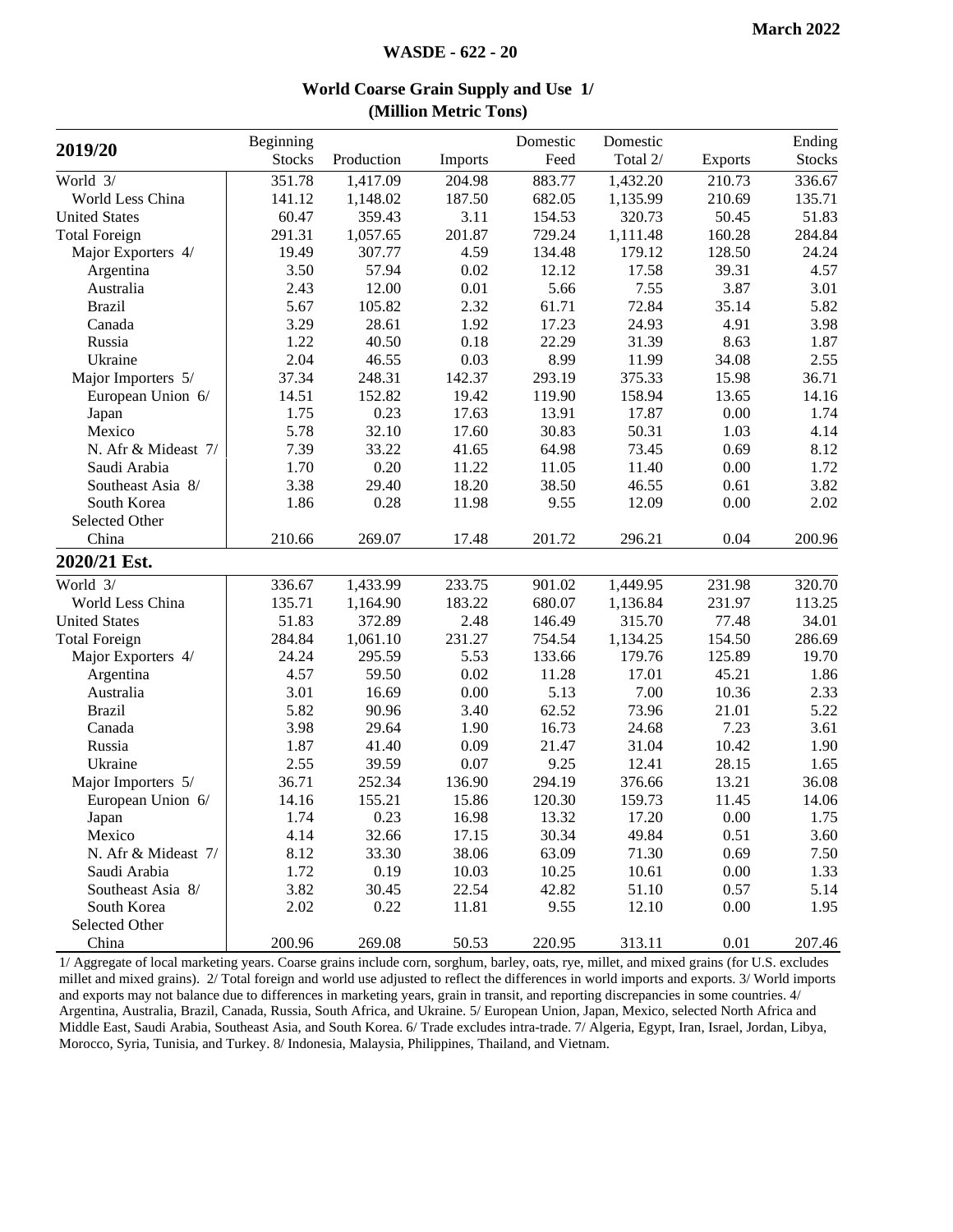| 2021/22 Proj.        |     | Beginning<br><b>Stocks</b> | Production | Imports  | Domestic<br>Feed | Domestic<br>Total 2/ | <b>Exports</b> | Ending<br><b>Stocks</b> |
|----------------------|-----|----------------------------|------------|----------|------------------|----------------------|----------------|-------------------------|
| World 3/             | Feb | 321.29                     | 1,497.36   | 237.52   | 921.57           | 1,491.64             | 253.08         | 327.00                  |
|                      | Mar | 320.70                     | 1,498.89   | 235.00   | 922.82           | 1,493.54             | 250.02         | 326.06                  |
| World Less China     | Feb | 113.83                     | 1,216.50   | 190.37   | 687.62           | 1,167.29             | 253.03         | 115.94                  |
|                      | Mar | 113.25                     | 1,218.04   | 187.65   | 688.67           | 1,168.99             | 249.97         | 115.00                  |
| <b>United States</b> | Feb | 34.01                      | 398.71     | 2.40     | 147.76           | 323.75               | 69.75          | 41.63                   |
|                      | Mar | 34.01                      | 398.71     | 2.44     | 147.76           | 324.38               | 71.65          | 39.13                   |
| <b>Total Foreign</b> | Feb | 287.27                     | 1,098.65   | 235.12   | 773.81           | 1,167.89             | 183.33         | 285.37                  |
|                      | Mar | 286.69                     | 1,100.19   | 232.55   | 775.07           | 1,169.16             | 178.37         | 286.93                  |
| Major Exporters 4/   | Feb | 20.46                      | 332.17     | 6.59     | 138.75           | 183.84               | 154.73         | 20.65                   |
|                      | Mar | 19.70                      | 331.38     | 6.64     | 141.68           | 186.85               | 149.40         | 21.47                   |
| Argentina            | Feb | 2.26                       | 63.39      | 0.01     | 11.96            | 17.63                | 44.80          | 3.22                    |
|                      | Mar | 1.86                       | 62.39      | 0.01     | 11.96            | 17.63                | 44.80          | 1.82                    |
| Australia            | Feb | 2.34                       | 17.05      | 0.00     | 5.40             | 7.28                 | 10.58          | 1.54                    |
|                      | Mar | 2.33                       | 18.10      | $0.00\,$ | 5.50             | 7.38                 | 11.28          | 1.78                    |
| <b>Brazil</b>        | Feb | 5.32                       | 118.02     | 2.50     | 65.09            | 77.03                | 43.03          | 5.79                    |
|                      | Mar | 5.22                       | 118.02     | 2.50     | 65.09            | 77.03                | 43.03          | 5.69                    |
| Canada               | Feb | 3.61                       | 24.21      | 3.91     | 17.75            | 25.00                | 4.05           | 2.69                    |
|                      | Mar | 3.61                       | 24.21      | 3.96     | 17.55            | 24.85                | 4.25           | 2.69                    |
| Russia               | Feb | 1.90                       | 38.31      | 0.10     | 21.24            | 29.91                | 9.23           | 1.17                    |
|                      | Mar | 1.90                       | 38.54      | 0.10     | 21.23            | 29.91                | 9.23           | 1.40                    |
| Ukraine              | Feb | 1.65                       | 53.59      | 0.03     | 9.91             | 12.94                | 39.84          | 2.48                    |
|                      | Mar | 1.65                       | 53.27      | 0.03     | 12.94            | 16.02                | 33.61          | 5.32                    |
| Major Importers 5/   | Feb | 36.08                      | 248.15     | 140.73   | 294.72           | 378.01               | 14.32          | 32.64                   |
|                      | Mar | 36.08                      | 248.02     | 138.43   | 292.29           | 375.58               | 14.32          | 32.64                   |
| European Union 6/    | Feb | 14.06                      | 154.95     | 16.48    | 118.97           | 158.59               | 12.76          | 14.13                   |
|                      | Mar | 14.06                      | 154.82     | 16.50    | 118.85           | 158.47               | 12.73          | 14.17                   |
| Japan                | Feb | 1.75                       | 0.25       | 17.24    | 13.83            | 17.77                | 0.00           | 1.46                    |
|                      | Mar | 1.75                       | 0.25       | 17.24    | 13.83            | 17.77                | 0.00           | 1.46                    |
| Mexico               | Feb | 3.60                       | 33.35      | 18.05    | 30.99            | 50.54                | 0.60           | 3.86                    |
|                      | Mar | 3.60                       | 33.35      | 18.05    | 30.99            | 50.54                | 0.60           | 3.86                    |
| N. Afr & Mideast 7/  | Feb | 7.50                       | 29.20      | 43.51    | 64.76            | 73.46                | 0.39           | 6.37                    |
|                      | Mar | 7.50                       | 29.20      | 41.49    | 62.75            | 71.45                | 0.42           | 6.33                    |
| Saudi Arabia         | Feb | 1.33                       | 0.20       | 9.61     | 9.36             | 9.71                 | 0.00           | 1.43                    |
|                      | Mar | 1.33                       | 0.20       | 9.71     | 9.46             | 9.81                 | 0.00           | 1.43                    |
| Southeast Asia 8/    | Feb | 5.14                       | 29.91      | 19.45    | 42.75            | 51.05                | 0.58           | 2.88                    |
|                      | Mar | 5.14                       | 29.91      | 19.05    | 42.35            | 50.65                | 0.58           | 2.88                    |
| South Korea          | Feb | 1.95                       | 0.22       | 11.81    | 9.55             | 12.11                | 0.00           | 1.87                    |
|                      | Mar | 1.95                       | 0.22       | 11.81    | 9.55             | 12.11                | 0.00           | 1.87                    |
| Selected Other       |     |                            |            |          |                  |                      |                |                         |
| China                | Feb | 207.46                     | 280.85     | 47.15    | 233.95           | 324.35               | 0.05           | 211.06                  |
|                      | Mar | 207.46                     | 280.85     | 47.35    | 234.15           | 324.55               | 0.05           | 211.06                  |

#### **World Coarse Grain Supply and Use 1/ (Cont'd.) (Million Metric Tons)**

1/ Aggregate of local marketing years. Coarse grains include corn, sorghum, barley, oats, rye, millet, and mixed grains (for U.S. excludes millet and mixed grains). 2/ Total foreign and world use adjusted to reflect the differences in world imports and exports. 3/ World imports and exports may not balance due to differences in marketing years, grain in transit, and reporting discrepancies in some countries. 4/ Argentina, Australia, Brazil, Canada, Russia, South Africa, and Ukraine. 5/ European Union, Japan, Mexico, selected North Africa and Middle East, Saudi Arabia, Southeast Asia, and South Korea. 6/ Trade excludes intra-trade. 7/ Algeria, Egypt, Iran, Israel, Jordan, Libya, Morocco, Syria, Tunisia, and Turkey. 8/ Indonesia, Malaysia, Philippines, Thailand, and Vietnam.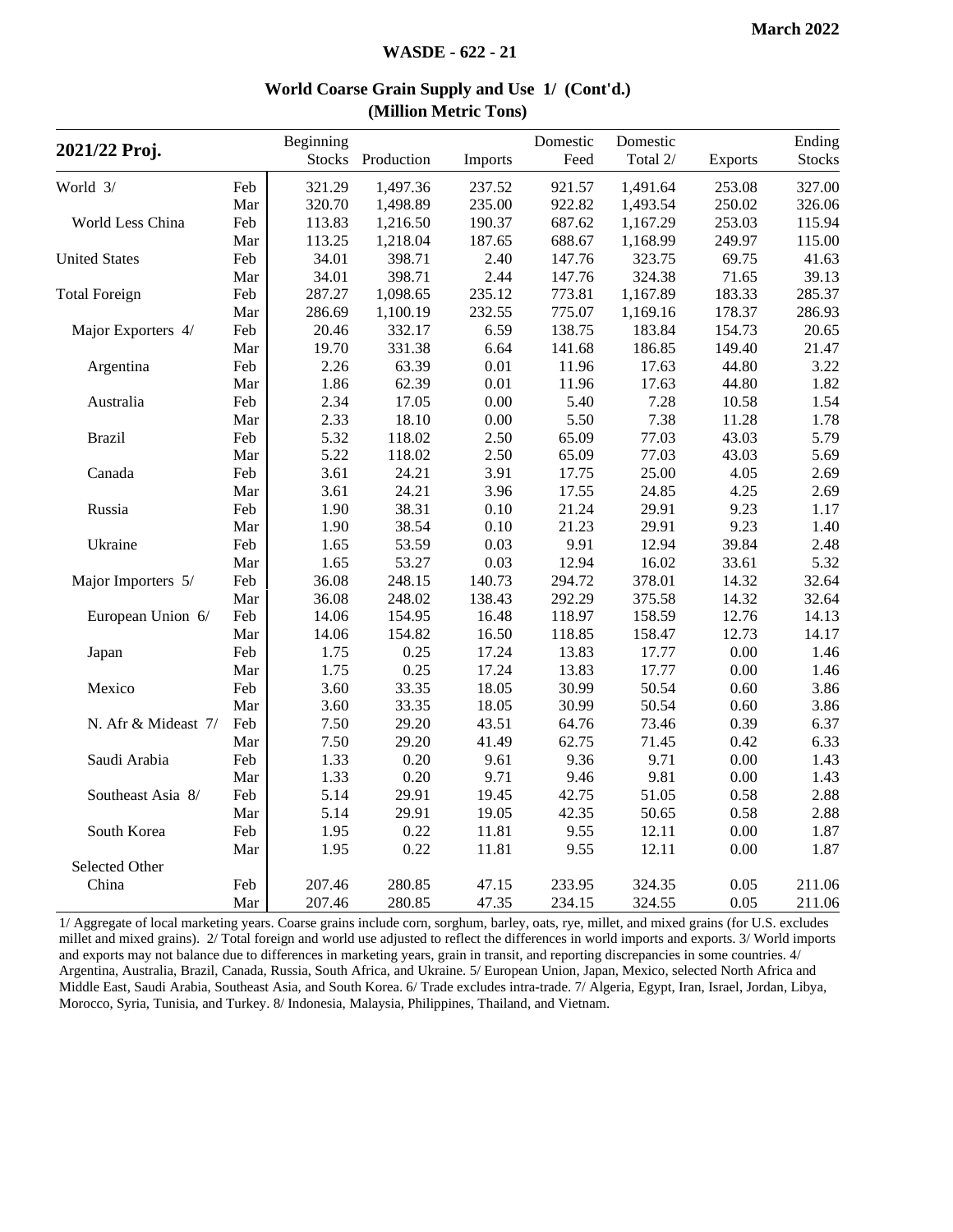| 2019/20              | Beginning     |            |         | Domestic | Domestic |                | Ending        |
|----------------------|---------------|------------|---------|----------|----------|----------------|---------------|
|                      | <b>Stocks</b> | Production | Imports | Feed     | Total 2/ | <b>Exports</b> | <b>Stocks</b> |
| World 3/             | 322.35        | 1,119.60   | 167.66  | 715.58   | 1,135.62 | 172.25         | 306.33        |
| World Less China     | 112.17        | 858.82     | 160.08  | 522.58   | 857.62   | 172.23         | 105.80        |
| <b>United States</b> | 56.41         | 345.96     | 1.06    | 149.87   | 309.55   | 45.13          | 48.76         |
| <b>Total Foreign</b> | 265.94        | 773.63     | 166.60  | 565.70   | 826.07   | 127.11         | 257.57        |
| Major Exporters 4/   | 9.97          | 219.01     | 1.74    | 88.40    | 110.40   | 106.94         | 13.37         |
| Argentina            | 2.37          | 51.00      | 0.00    | 9.50     | 13.50    | 36.25          | 3.62          |
| <b>Brazil</b>        | 5.31          | 102.00     | 1.66    | 58.50    | 68.50    | 35.14          | 5.33          |
| Russia               | 0.38          | 14.28      | 0.05    | 8.80     | 9.80     | 4.07           | 0.83          |
| South Africa         | 1.02          | 15.84      | 0.00    | 6.40     | 12.20    | 2.55           | 2.12          |
| Ukraine              | 0.89          | 35.89      | 0.03    | 5.20     | 6.40     | 28.93          | 1.48          |
| Major Importers 5/   | 22.24         | 129.30     | 93.95   | 163.15   | 217.65   | 7.04           | 20.81         |
| Egypt                | 1.81          | 6.40       | 10.43   | 14.40    | 16.90    | 0.01           | 1.73          |
| European Union 6/    | 7.64          | 66.74      | 17.38   | 59.10    | 79.00    | 5.39           | 7.38          |
| Japan                | 1.45          | 0.00       | 15.89   | 12.40    | 15.95    | 0.00           | 1.39          |
| Mexico               | 5.16          | 26.66      | 16.53   | 25.60    | 43.80    | 1.03           | 3.52          |
| Southeast Asia 7/    | 3.37          | 29.35      | 17.26   | 37.70    | 45.55    | 0.61           | 3.81          |
| South Korea          | 1.84          | 0.08       | 11.88   | 9.50     | 11.80    | 0.00           | 2.00          |
| Selected Other       |               |            |         |          |          |                | 0.00          |
| Canada               | 1.98          | 13.40      | 1.84    | 8.64     | 13.96    | 0.71           | 2.56          |
| China                | 210.18        | 260.78     | 7.58    | 193.00   | 278.00   | 0.01           | 200.53        |
| 2020/21 Est.         |               |            |         |          |          |                |               |
| World 3/             | 306.33        | 1,123.28   | 185.69  | 721.56   | 1,138.16 | 181.76         | 291.45        |
| World Less China     | 105.80        | 862.61     | 156.18  | 518.56   | 853.16   | 181.75         | 85.74         |
| <b>United States</b> | 48.76         | 358.45     | 0.62    | 142.20   | 306.54   | 69.92          | 31.36         |
| <b>Total Foreign</b> | 257.57        | 764.83     | 185.07  | 579.37   | 831.62   | 111.84         | 260.09        |
| Major Exporters 4/   | 13.37         | 199.62     | 2.97    | 90.50    | 113.10   | 92.95          | 9.91          |
| Argentina            | 3.62          | 51.50      | 0.01    | 9.50     | 13.50    | 40.60          | 1.02          |
| <b>Brazil</b>        | 5.33          | 87.00      | 2.90    | 59.00    | 69.50    | 21.00          | 4.73          |
| Russia               | 0.83          | 13.87      | 0.04    | 8.90     | 10.00    | 3.99           | 0.75          |
| South Africa         | 2.12          | 16.95      | 0.01    | 7.20     | 13.00    | 3.50           | 2.58          |
| Ukraine              | 1.48          | 30.30      | 0.02    | 5.90     | 7.10     | 23.86          | 0.83          |
| Major Importers 5/   | 20.81         | 131.40     | 92.89   | 163.75   | 218.96   | 4.79           | 21.35         |
| Egypt                | 1.73          | 6.40       | 9.63    | 13.90    | 16.40    | 0.01           | 1.36          |
| European Union 6/    | 7.38          | 67.09      | 14.49   | 57.20    | 77.60    | 3.73           | 7.63          |
| Japan                | 1.39          | 0.00       | 15.48   | 11.90    | 15.40    | 0.00           | 1.47          |
| Mexico               | 3.52          | 27.35      | 16.50   | 25.60    | 43.80    | 0.48           | 3.08          |
| Southeast Asia 7/    | 3.81          | 30.40      | 20.69   | 41.15    | 49.20    | 0.57           | 5.14          |
| South Korea          | 2.00          | 0.08       | 11.71   | 9.50     | 11.86    | 0.00           | 1.93          |
| Selected Other       |               |            |         |          |          |                | 0.00          |
| Canada               | 2.56          | 13.56      | 1.58    | 8.62     | 14.01    | 1.52           | 2.17          |
| China                | 200.53        | 260.67     | 29.51   | 203.00   | 285.00   | $0.00\,$       | 205.70        |

#### **World Corn Supply and Use 1/ (Million Metric Tons)**

1/ Aggregate of local marketing years. 2/ Total foreign and world use adjusted to reflect the differences in world imports and exports. 3/ World imports and exports may not balance due to differences in marketing years, grain in transit, and reporting discrepancies in some countries. 4/ Argentina, Brazil, Russia, South Africa and Ukraine. 5/ Egypt, European Union, Japan, Mexico, Southeast Asia, and South Korea. 6/ Trade excludes intra-trade. 7/ Indonesia, Malaysia, Philippines, Thailand, and Vietnam.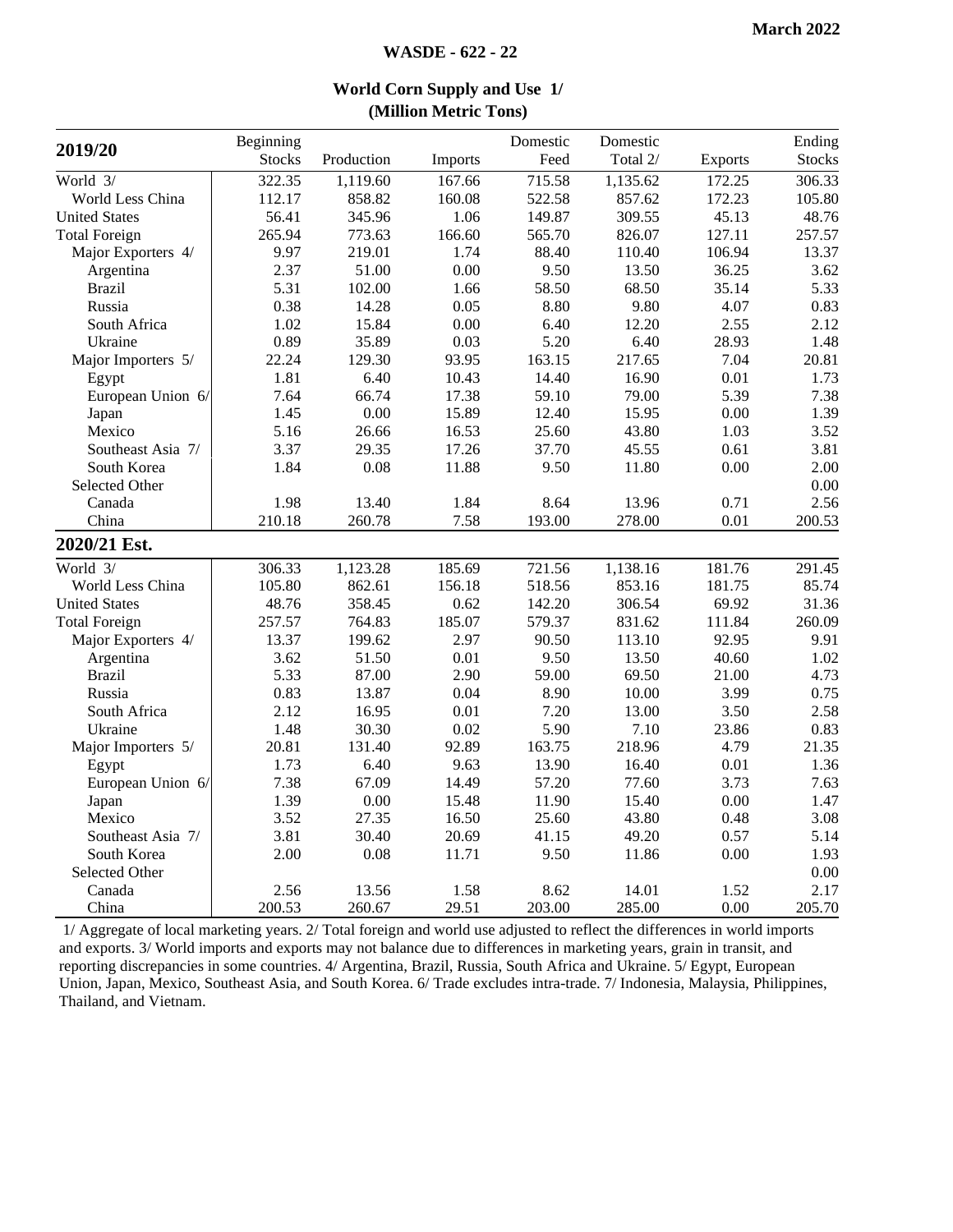|                      |     | Beginning     |            |         | Domestic | Domestic |                | Ending        |
|----------------------|-----|---------------|------------|---------|----------|----------|----------------|---------------|
| 2021/22 Proj.        |     | <b>Stocks</b> | Production | Imports | Feed     | Total 2/ | <b>Exports</b> | <b>Stocks</b> |
| World 3/             | Feb | 292.05        | 1,205.35   | 188.17  | 751.86   | 1,195.17 | 203.67         | 302.22        |
|                      | Mar | 291.45        | 1,206.14   | 185.63  | 753.45   | 1,196.62 | 199.90         | 300.97        |
| World Less China     | Feb | 86.34         | 932.79     | 162.17  | 537.86   | 901.17   | 203.65         | 91.99         |
|                      | Mar | 85.74         | 933.59     | 159.63  | 539.45   | 902.62   | 199.88         | 90.73         |
| <b>United States</b> | Feb | 31.36         | 383.94     | 0.64    | 143.52   | 315.23   | 61.60          | 39.11         |
|                      | Mar | 31.36         | 383.94     | 0.64    | 143.52   | 315.86   | 63.50          | 36.57         |
| <b>Total Foreign</b> | Feb | 260.69        | 821.40     | 187.53  | 608.35   | 879.94   | 142.07         | 263.11        |
|                      | Mar | 260.09        | 822.20     | 185.00  | 609.93   | 880.76   | 136.40         | 264.40        |
| Major Exporters 4/   | Feb | 10.66         | 242.00     | 2.07    | 95.30    | 118.60   | 123.20         | 12.93         |
|                      | Mar | 9.91          | 240.43     | 2.07    | 98.30    | 121.60   | 117.20         | 13.61         |
| Argentina            | Feb | 1.42          | 54.00      | 0.01    | 10.00    | 14.00    | 39.00          | 2.43          |
|                      | Mar | 1.02          | 53.00      | 0.01    | 10.00    | 14.00    | 39.00          | 1.03          |
| <b>Brazil</b>        | Feb | 4.83          | 114.00     | 2.00    | 61.50    | 72.50    | 43.00          | 5.33          |
|                      | Mar | 4.73          | 114.00     | 2.00    | 61.50    | 72.50    | 43.00          | 5.23          |
| Russia               | Feb | 0.75          | 15.00      | 0.05    | 9.80     | 10.90    | 4.50           | 0.40          |
|                      | Mar | 0.75          | 15.23      | 0.05    | 9.80     | 10.90    | 4.50           | 0.63          |
| South Africa         | Feb | 2.83          | 17.00      | 0.00    | 7.30     | 13.30    | 3.20           | 3.33          |
|                      | Mar | 2.58          | 16.30      | 0.00    | 7.30     | 13.30    | 3.20           | 2.38          |
| Ukraine              | Feb | 0.83          | 42.00      | 0.02    | 6.70     | 7.90     | 33.50          | 1.45          |
|                      | Mar | 0.83          | 41.90      | 0.02    | 9.70     | 10.90    | 27.50          | 4.35          |
| Major Importers 5/   | Feb | 21.35         | 133.98     | 91.80   | 166.80   | 222.25   | 6.08           | 18.80         |
|                      | Mar | 21.35         | 133.82     | 91.20   | 166.10   | 221.55   | 6.08           | 18.74         |
| Egypt                | Feb | 1.36          | 6.40       | 10.30   | 14.30    | 16.80    | 0.01           | 1.25          |
|                      | Mar | 1.36          | 6.40       | 9.70    | 13.70    | 16.20    | 0.01           | 1.25          |
| European Union 6/    | Feb | 7.63          | 69.96      | 15.00   | 59.30    | 79.90    | 4.90           | 7.79          |
|                      | Mar | 7.63          | 69.80      | 15.00   | 59.20    | 79.80    | 4.90           | 7.73          |
| Japan                | Feb | 1.47          | 0.01       | 15.60   | 12.30    | 15.85    | 0.00           | 1.22          |
|                      | Mar | 1.47          | 0.01       | 15.60   | 12.30    | 15.85    | 0.00           | 1.22          |
| Mexico               | Feb | 3.08          | 27.60      | 17.30   | 26.00    | 44.20    | 0.60           | 3.18          |
|                      | Mar | 3.08          | 27.60      | 17.30   | 26.00    | 44.20    | 0.60           | 3.18          |
| Southeast Asia 7/    | Feb | 5.14          | 29.86      | 17.40   | 40.90    | 48.95    | 0.58           | 2.87          |
|                      | Mar | 5.14          | 29.86      | 17.40   | 40.90    | 48.95    | 0.58           | 2.87          |
| South Korea          | Feb | 1.93          | 0.08       | 11.70   | 9.50     | 11.85    | 0.00           | 1.86          |
|                      | Mar | 1.93          | 0.08       | 11.70   | 9.50     | 11.85    | 0.00           | 1.86          |
| Selected Other       |     |               |            |         |          |          |                |               |
| Canada               | Feb | 2.17          | 13.98      | 3.80    | 11.80    | 17.00    | 1.00           | 1.95          |
|                      | Mar | 2.17          | 13.98      | 3.80    | 11.80    | 17.00    | 1.00           | 1.95          |
| China                | Feb | 205.70        | 272.55     | 26.00   | 214.00   | 294.00   | 0.02           | 210.24        |
|                      | Mar | 205.70        | 272.55     | 26.00   | 214.00   | 294.00   | 0.02           | 210.24        |

#### **World Corn Supply and Use 1/ (Cont'd.) (Million Metric Tons)**

1/ Aggregate of local marketing years. 2/ Total foreign and world use adjusted to reflect the differences in world imports and exports. 3/ World imports and exports may not balance due to differences in marketing years, grain in transit, and reporting discrepancies in some countries. 4/ Argentina, Brazil, Russia, South Africa and Ukraine. 5/ Egypt, European Union, Japan, Mexico, Southeast Asia, and South Korea. 6/ Trade excludes intra-trade. 7/ Indonesia, Malaysia, Philippines, Thailand, and Vietnam.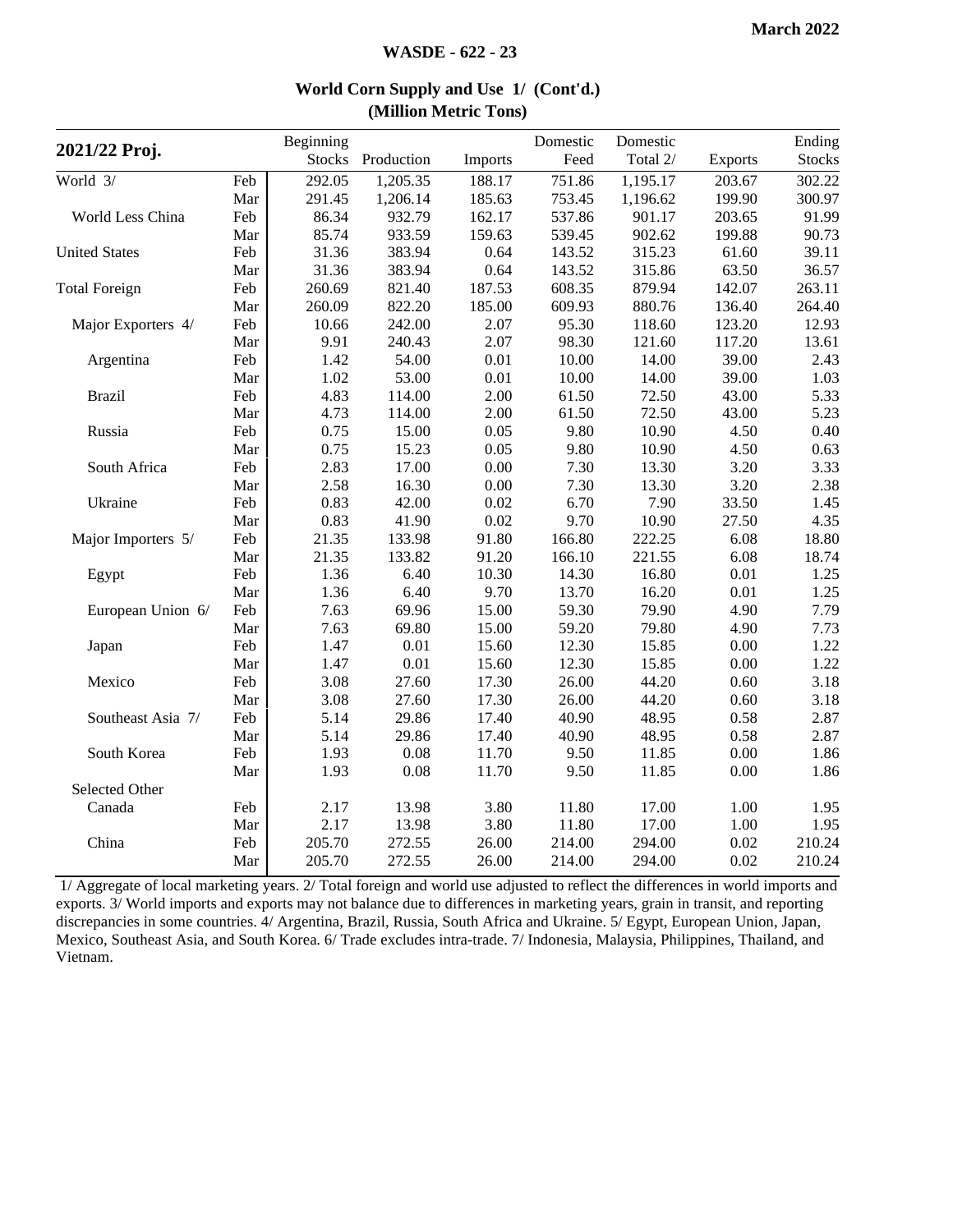| 2019/20                     | Beginning<br><b>Stocks</b> | Production | Imports            | Total /2<br>Domestic | Exports | Ending<br><b>Stocks</b> |
|-----------------------------|----------------------------|------------|--------------------|----------------------|---------|-------------------------|
| World 3/                    | 176.66                     | 498.82     | $\overline{42.39}$ | 493.74               | 43.43   | 181.74                  |
| World Less China            | 61.66                      | 352.09     | 39.79              | 348.51               | 40.83   | 65.24                   |
| <b>United States</b>        | 1.42                       | 5.88       | 1.19               | 4.59                 | 2.99    | 0.91                    |
| <b>Total Foreign</b>        | 175.24                     | 492.95     | 41.21              | 489.16               | 40.44   | 180.83                  |
|                             | 36.69                      | 183.69     | 0.66               | 149.30               | 30.51   |                         |
| Major Exporters 4/<br>Burma | 1.06                       | 12.65      | $0.00\,$           | 10.40                | 2.30    | 41.22<br>1.01           |
| India                       | 29.50                      | 118.87     | 0.00               | 101.95               | 12.52   | 33.90                   |
| Pakistan                    | 0.95                       | 7.41       | $0.01\,$           | 3.40                 | 3.82    |                         |
|                             |                            |            | 0.25               |                      | 5.71    | 1.15                    |
| Thailand                    | 4.08                       | 17.66      |                    | 12.30                |         | 3.98                    |
| Vietnam                     | 1.10                       | 27.10      | 0.40               | 21.25                | 6.17    | 1.18                    |
| Major Importers 5/          | 127.82                     | 239.80     | 13.98              | 249.85               | 3.18    | 128.56                  |
| China                       | 115.00                     | 146.73     | 2.60               | 145.23               | 2.60    | 116.50                  |
| European Union 6/           | 1.19                       | 1.99       | 2.01               | 3.39                 | 0.53    | 1.27                    |
| Indonesia                   | 4.06                       | 34.70      | 0.55               | 36.00                | 0.00    | 3.31                    |
| Nigeria                     | 1.22                       | 5.04       | 1.40               | 6.85                 | 0.00    | 0.81                    |
| Philippines                 | 3.52                       | 11.93      | 2.45               | 14.30                | 0.00    | 3.60                    |
| Sel. Mideast 7/             | 0.89                       | 2.34       | 3.97               | 5.98                 | 0.00    | 1.22                    |
| Selected Other              |                            |            |                    |                      |         | 0.00                    |
| <b>Brazil</b>               | 0.24                       | 7.60       | 0.90               | 7.30                 | 1.22    | 0.21                    |
| C. Amer & Carib 8/          | 0.61                       | 1.63       | 1.87               | 3.41                 | 0.04    | 0.66                    |
| Egypt                       | 0.95                       | 4.30       | 0.30               | 4.30                 | 0.02    | 1.23                    |
| Japan                       | 2.05                       | 7.61       | 0.71               | 8.35                 | 0.03    | 1.98                    |
| Mexico                      | 0.15                       | 0.18       | 0.80               | 0.94                 | 0.02    | 0.18                    |
| South Korea                 | 1.09                       | 3.74       | 0.45               | 4.10                 | 0.06    | 1.14                    |
| 2020/21 Est.                |                            |            |                    |                      |         |                         |
| World 3/                    | 181.74                     | 509.68     | 46.38              | 503.91               | 50.68   | 187.51                  |
| World Less China            | 65.24                      | 361.38     | 42.17              | 353.62               | 48.45   | 71.01                   |
| <b>United States</b>        | 0.91                       | 7.22       | 1.08               | 4.85                 | 2.98    | 1.39                    |
| <b>Total Foreign</b>        | 180.83                     | 502.45     | 45.30              | 499.06               | 47.69   | 186.12                  |
| Major Exporters 4/          | 41.22                      | 191.63     | 2.01               | 149.57               | 38.31   | 46.98                   |
| <b>Burma</b>                | 1.01                       | 12.60      | 0.00               | 10.55                | 1.90    | 1.16                    |
| India                       | 33.90                      | 124.37     | 0.00               | 101.07               | 20.20   | 37.00                   |
| Pakistan                    | 1.15                       | 8.42       | 0.01               | 3.80                 | 3.88    | 1.90                    |
| Thailand                    | 3.98                       | 18.86      | 0.20               | 12.70                | 6.06    | 4.28                    |
| Vietnam                     | 1.18                       | 27.38      | 1.80               | 21.45                | 6.27    | 2.64                    |
| Major Importers 5/          | 128.56                     | 240.72     | 17.00              | 255.42               | 2.71    | 128.16                  |
| China                       | 116.50                     | 148.30     | 4.22               | 150.29               | 2.22    | 116.50                  |
| European Union 6/           | 1.27                       | 1.95       | 1.79               | 3.40                 | 0.45    | 1.16                    |
| Indonesia                   | 3.31                       | 35.30      | 0.60               | 35.80                | 0.00    | 3.41                    |
| Nigeria                     | 0.81                       | 4.89       | 2.20               | 7.10                 | 0.00    | 0.80                    |
| Philippines                 | 3.60                       | 12.42      | 2.20               | 14.45                | 0.00    | 3.76                    |
| Sel. Mideast 7/             | 1.22                       | 2.31       | 3.25               | 5.83                 | 0.00    | 0.95                    |
| Selected Other              |                            |            |                    |                      |         | 0.00                    |
| <b>Brazil</b>               | 0.21                       | 8.00       | 0.66               | 7.45                 | 0.85    | 0.58                    |
| C. Amer & Carib 8/          | 0.66                       | 1.59       | 1.62               | 3.29                 | 0.04    | 0.54                    |
| Egypt                       | 1.23                       | 4.00       | 0.22               | 4.30                 | 0.01    | 1.15                    |
| Japan                       | 1.98                       | 7.57       | 0.65               | 8.25                 | 0.08    | 1.87                    |
| Mexico                      | 0.18                       | 0.20       | 0.81               | 0.96                 | 0.02    | 0.21                    |
| South Korea                 | 1.14                       | 3.51       | 0.43               | 4.00                 | 0.05    | 1.02                    |
|                             |                            |            |                    |                      |         |                         |

**World Rice Supply and Use (Milled Basis) 1/ (Million Metric Tons)**

1/ Aggregate of local marketing years. 2/ Total foreign and world use adjusted to reflect the differences in world imports and exports. Total domestic includes both domestic use and unreported disappearance. 3/ World imports and exports may not balance due to differences in some countries. 4/ Burma, India, Pakistan, Thailand, and Vietnam. 5/ Bangladesh, China, Nigeria, European Union, Philippines, Cote d'Ivoire, Indonesia, Iran, Iraq, and Saudi Arabia. 6/ Trade excludes intra-trade. 7/ Selected Middle East includes Iran, Iraq, and Saudi Arabia. 8/ Central American and Caribbean countries.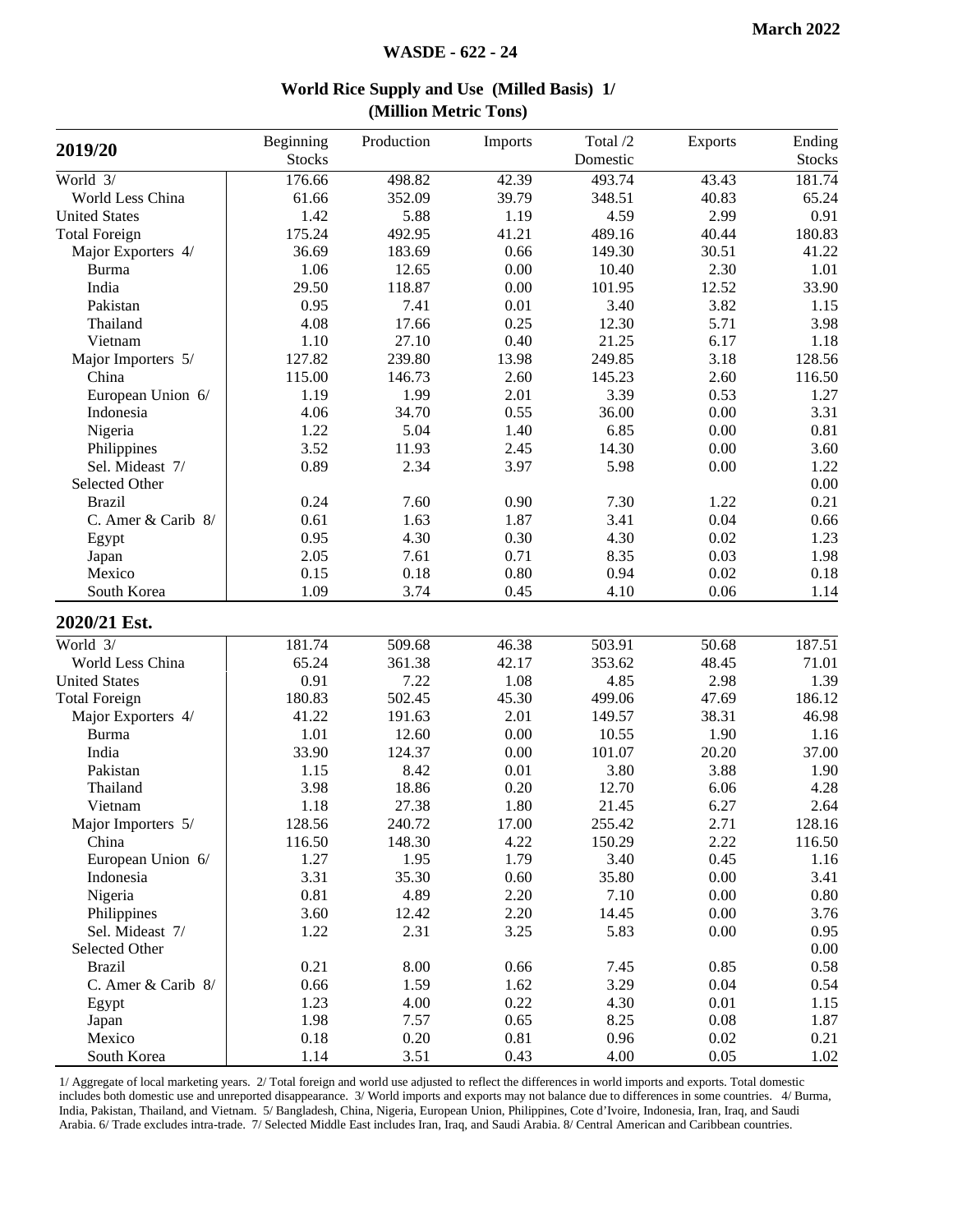| 2021/22 Proj.        |     | Beginning<br><b>Stocks</b> | Production | Imports | Total /2<br>Domestic | Exports | Ending<br><b>Stocks</b> |
|----------------------|-----|----------------------------|------------|---------|----------------------|---------|-------------------------|
| World 3/             | Feb | 186.42                     | 510.31     | 49.72   | 510.40               | 50.86   | 186.33                  |
|                      | Mar | 187.51                     | 514.07     | 50.07   | 511.06               | 51.34   | 190.52                  |
| World Less China     | Feb | 69.92                      | 361.32     | 45.12   | 355.56               | 48.61   | 73.33                   |
|                      | Mar | 71.01                      | 365.08     | 45.47   | 356.22               | 49.09   | 77.52                   |
| <b>United States</b> | Feb | 1.39                       | 6.09       | 0.97    | 4.62                 | 2.76    | 1.06                    |
|                      | Mar | 1.39                       | 6.09       | 0.97    | 4.62                 | 2.73    | 1.10                    |
| <b>Total Foreign</b> | Feb | 185.04                     | 504.22     | 48.75   | 505.78               | 48.10   | 185.27                  |
|                      | Mar | 186.12                     | 507.98     | 49.10   | 506.44               | 48.61   | 189.43                  |
| Major Exporters 4/   | Feb | 45.93                      | 192.79     | 0.81    | 152.25               | 39.05   | 48.23                   |
|                      | Mar | 46.98                      | 197.19     | 0.81    | 152.75               | 39.65   | 52.58                   |
| <b>Burma</b>         | Feb | 1.11                       | 12.60      | 0.00    | 10.65                | 1.90    | 1.17                    |
|                      | Mar | 1.16                       | 12.60      | 0.00    | 10.65                | 1.90    | 1.22                    |
| India                | Feb | 36.00                      | 125.00     | 0.00    | 103.00               | 20.00   | 38.00                   |
|                      | Mar | 37.00                      | 129.00     | 0.00    | 103.50               | 20.50   | 42.00                   |
| Pakistan             | Feb | 1.90                       | 8.70       | 0.01    | 4.10                 | 4.15    | 2.35                    |
|                      | Mar | 1.90                       | 8.70       | 0.01    | 4.10                 | 4.15    | 2.35                    |
| Thailand             | Feb | 4.28                       | 19.30      | 0.20    | 13.00                | 6.50    | 4.28                    |
|                      | Mar | 4.28                       | 19.70      | 0.20    | 13.00                | 6.60    | 4.58                    |
| Vietnam              | Feb | 2.64                       | 27.19      | 0.60    | 21.50                | 6.50    | 2.43                    |
|                      | Mar | 2.64                       | 27.19      | 0.60    | 21.50                | 6.50    | 2.43                    |
| Major Importers 5/   | Feb | 128.26                     | 242.84     | 19.08   | 261.16               | 2.72    | 126.31                  |
|                      | Mar | 128.16                     | 242.84     | 19.08   | 261.11               | 2.72    | 126.26                  |
| China                | Feb | 116.50                     | 148.99     | 4.60    | 154.84               | 2.25    | 113.00                  |
|                      | Mar | 116.50                     | 148.99     | 4.60    | 154.84               | 2.25    | 113.00                  |
| European Union 6/    | Feb | 1.16                       | 1.85       | 1.93    | 3.44                 | 0.44    | 1.06                    |
|                      | Mar | 1.16                       | 1.85       | 1.93    | 3.44                 | 0.44    | 1.06                    |
| Indonesia            | Feb | 3.41                       | 35.40      | 0.60    | 35.60                | 0.00    | 3.81                    |
|                      | Mar | 3.41                       | 35.40      | 0.60    | 35.60                | 0.00    | 3.81                    |
| Nigeria              | Feb | 0.90                       | 5.00       | 2.20    | 7.25                 | 0.00    | 0.85                    |
|                      | Mar | 0.80                       | 5.00       | 2.20    | 7.20                 | 0.00    | 0.80                    |
| Philippines          | Feb | 3.76                       | 12.40      | 3.00    | 14.95                | 0.00    | 4.21                    |
|                      | Mar | 3.76                       | 12.40      | 3.00    | 14.95                | 0.00    | 4.21                    |
| Sel. Mideast 7/      | Feb | 0.95                       | 2.15       | 3.75    | 5.83                 | 0.00    | 1.02                    |
|                      | Mar | 0.95                       | 2.15       | 3.75    | 5.83                 | 0.00    | 1.02                    |
| Selected Other       |     |                            |            |         |                      |         |                         |
| <b>Brazil</b>        | Feb | 0.65                       | 7.68       | 0.65    | 7.55                 | 0.90    | 0.53                    |
|                      | Mar | 0.58                       | 7.28       | 0.68    | 7.45                 | 0.80    | 0.28                    |
| C. Amer & Carib 8/   | Feb | 0.54                       | 1.62       | 1.83    | 3.37                 | 0.02    | 0.60                    |
|                      | Mar | 0.54                       | 1.61       | 1.83    | 3.36                 | 0.02    | 0.59                    |
| Egypt                | Feb | 1.15                       | 2.90       | 0.90    | 4.25                 | 0.01    | 0.70                    |
|                      | Mar | 1.15                       | 2.90       | 0.90    | 4.25                 | 0.01    | 0.70                    |
| Japan                | Feb | 1.87                       | 7.56       | 0.69    | 8.20                 | 0.07    | 1.85                    |
|                      | Mar | 1.87                       | 7.56       | 0.69    | 8.20                 | 0.07    | 1.85                    |
| Mexico               | Feb | 0.21                       | 0.21       | 0.80    | 0.97                 | 0.01    | 0.24                    |
|                      | Mar | 0.21                       | 0.19       | 0.80    | 0.97                 | 0.01    | 0.22                    |
| South Korea          | Feb | 1.02                       | 3.88       | 0.44    | 3.95                 | 0.06    | 1.34                    |
|                      | Mar | 1.02                       | 3.88       | 0.44    | 3.95                 | 0.06    | 1.34                    |

#### **World Rice Supply and Use (Milled Basis) 1/ (Cont'd.) (Million Metric Tons)**

1/ Aggregate of local marketing years. 2/ Total foreign and world use adjusted to reflect the differences in world imports and exports. Total domestic includes both domestic use and unreported disappearance. 3/ World imports and exports may not balance due to differences in some countries. 4/ Burma, India, Pakistan, Thailand, and Vietnam. 5/ Bangladesh, China, Nigeria, European Union, Philippines, Cote d'Ivoire, Indonesia, Iran, Iraq, and Saudi Arabia. 6/ Trade excludes intra-trade. 7/ Selected Middle East includes Iran, Iraq, and Saudi Arabia. 8/ Central American and Caribbean countries.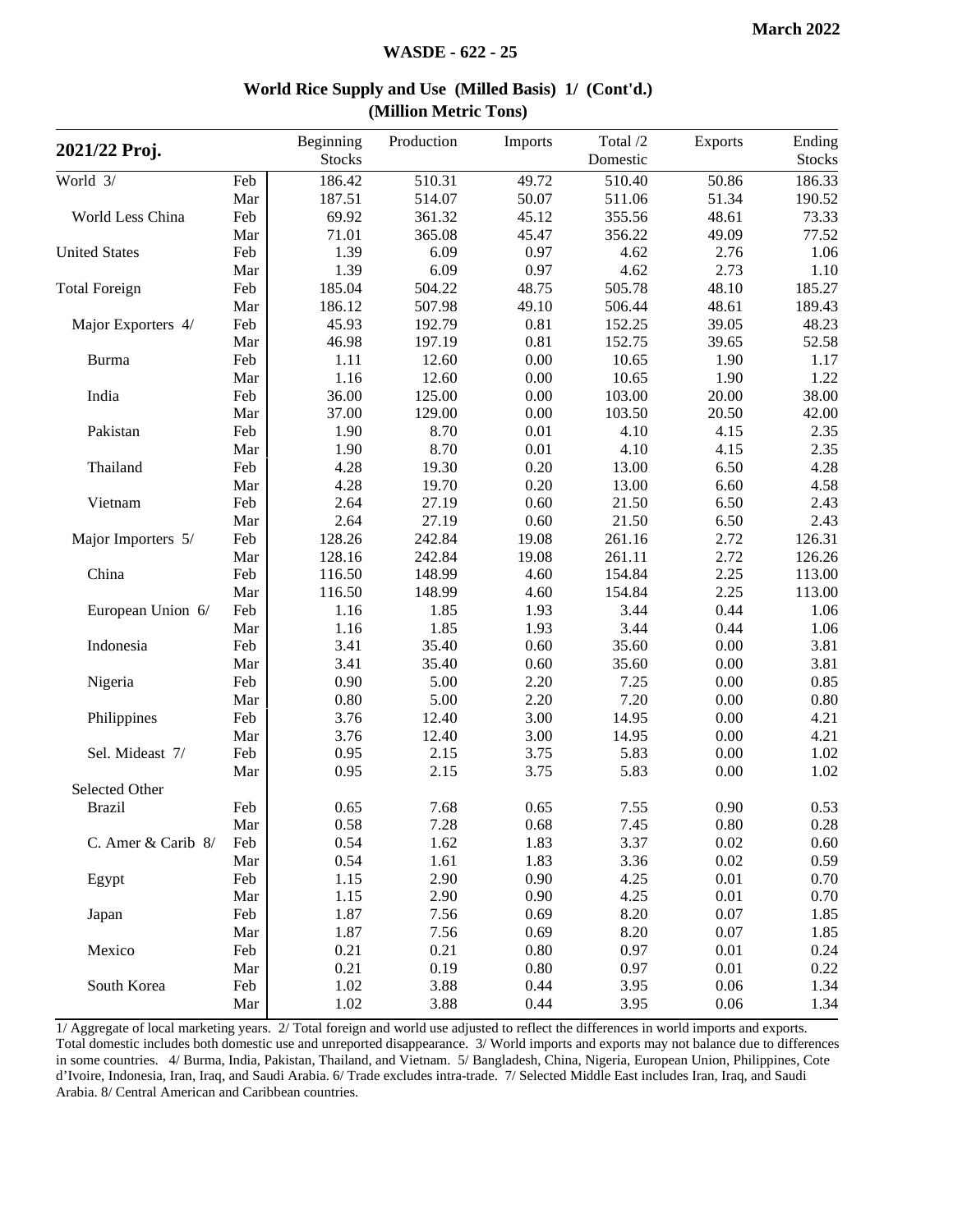|                      |                            |            | $(1)$ minon $100$ I band $D$ anc $5$ |                 |          |            |                         |
|----------------------|----------------------------|------------|--------------------------------------|-----------------|----------|------------|-------------------------|
| 2019/20              | Beginning<br><b>Stocks</b> | Production | Imports                              | Domestic<br>Use | Exports  | Loss<br>/2 | Ending<br><b>Stocks</b> |
| World                | 80.23                      | 121.01     | 40.56                                | 103.72          | 41.08    | $-0.05$    | 97.04                   |
| World Less China     | 44.56                      | 93.76      | 33.42                                | 70.72           | 40.92    | $-0.05$    | 60.14                   |
| <b>United States</b> | 4.85                       | 19.91      | 3/                                   | 2.15            | 15.51    | $-0.15$    | 7.25                    |
| <b>Total Foreign</b> | 75.38                      | 101.10     | 40.55                                | 101.57          | 25.56    | 0.10       | 89.79                   |
| Major Exporters 4/   | 28.29                      | 57.40      | 2.92                                 | 28.89           | 21.15    | 0.02       | 38.53                   |
| Central Asia 5/      | 2.28                       | 5.96       | 3/                                   | 3.92            | 1.76     | 0.00       | 2.56                    |
| Afr. Fr. Zone 6/     | 1.40                       | 5.80       | 3/                                   | 0.13            | 4.60     | 0.00       | 2.46                    |
| S. Hemis. 7/         | 15.31                      | 16.69      | 0.14                                 | 3.56            | 11.34    | 0.01       | 17.22                   |
| Australia            | 1.57                       | 0.63       | 3/                                   | 0.04            | 1.36     | 0.00       | 0.80                    |
| <b>Brazil</b>        | 12.26                      | 13.78      | 0.01                                 | 2.70            | 8.94     | 0.00       | 14.40                   |
| India                | 8.60                       | 28.50      | 2.28                                 | 20.50           | 3.20     | 0.00       | 15.68                   |
| Major Importers 8/   | 45.12                      | 40.62      | 35.44                                | 69.04           | 3.19     | 0.08       | 48.87                   |
| Mexico               | 0.69                       | 1.57       | 0.59                                 | 1.48            | 0.66     | 0.03       | 0.69                    |
| China                | 35.67                      | 27.25      | 7.14                                 | 33.00           | 0.16     | 0.00       | 36.90                   |
| European Union 9/    | 0.46                       | 2.00       | 0.58                                 | 0.59            | 1.82     | 0.00       | 0.63                    |
| Turkey               | 1.69                       | 3.45       | 4.67                                 | 6.60            | 0.45     | 0.00       | 2.77                    |
| Pakistan             | 2.50                       | 6.20       | 3.98                                 | 9.40            | 0.06     | 0.03       | 3.19                    |
| Indonesia            | 0.53                       | 3/         | 2.51                                 | 2.40            | 0.00     | 0.00       | 0.64                    |
| Thailand             | 0.20                       | 3/         | 0.70                                 | 0.78            | 0.00     | 0.02       | 0.10                    |
| Bangladesh           | 1.78                       | 0.14       | 7.50                                 | 6.90            | 0.00     | 0.01       | 2.52                    |
| Vietnam              | 1.23                       | 3/         | 6.48                                 | 6.60            | 0.00     | 0.00       | 1.11                    |
| 2020/21 Est.         |                            |            |                                      |                 |          |            |                         |
| World                | 97.04                      | 111.79     | 49.06                                | 122.01          | 48.53    | 0.04       | 87.32                   |
| World Less China     | 60.14                      | 82.29      | 36.19                                | 82.01           | 48.52    | 0.04       | 48.07                   |
| <b>United States</b> | 7.25                       | 14.61      | 3/                                   | 2.40            | 16.37    | $-0.06$    | 3.15                    |
| <b>Total Foreign</b> | 89.79                      | 97.18      | 49.05                                | 119.61          | 32.15    | 0.10       | 84.17                   |
| Major Exporters 4/   | 38.53                      | 54.22      | 1.60                                 | 34.98           | 27.65    | 0.02       | 31.69                   |
| Central Asia 5/      | 2.56                       | 5.80       | 0.01                                 | 4.17            | 1.99     | 0.00       | 2.21                    |
| Afr. Fr. Zone 6/     | 2.46                       | 4.79       | 3/                                   | 0.13            | 5.31     | 0.00       | 1.81                    |
| S. Hemis. 7/         | 17.22                      | 15.68      | 0.14                                 | 4.03            | 13.61    | 0.01       | 15.39                   |
| Australia            | 0.80                       | 2.80       | 3/                                   | 0.04            | 1.56     | 0.00       | 2.00                    |
| <b>Brazil</b>        | 14.40                      | 10.82      | 0.01                                 | 3.10            | 11.01    | 0.00       | 11.12                   |
| India                | 15.68                      | 27.60      | 0.84                                 | 26.00           | 6.19     | 0.00       | 11.94                   |
| Major Importers 8/   | 48.87                      | 39.75      | 45.06                                | 80.68           | 3.10     | 0.08       | 49.83                   |
| Mexico               | 0.69                       | 1.02       | 0.93                                 | 1.70            | 0.49     | 0.03       | 0.43                    |
| China                | 36.90                      | 29.50      | 12.86                                | 40.00           | 0.01     | $0.00\,$   | 39.25                   |
| European Union 9/    | 0.63                       | 1.68       | 0.56                                 | 0.59            | 1.96     | 0.00       | 0.32                    |
| Turkey               | 2.77                       | 2.90       | 5.33                                 | 7.70            | 0.59     | 0.00       | 2.71                    |
| Pakistan             | 3.19                       | 4.50       | 5.33                                 | 10.70           | 0.03     | 0.03       | 2.27                    |
| Indonesia            | 0.64                       | 3/         | 2.31                                 | 2.45            | 0.01     | 0.00       | 0.50                    |
| Thailand             | 0.10                       | 3/         | 0.60                                 | 0.61            | 0.00     | 0.02       | 0.08                    |
| Bangladesh           | 2.52                       | 0.15       | 8.75                                 | 8.50            | $0.00\,$ | 0.01       | 2.90                    |
| Vietnam              | 1.11                       | 3/         | 7.31                                 | 7.30            | 0.00     | 0.00       | 1.12                    |

**World Cotton Supply and Use 1/ (Million 480-Pound Bales)**

1/ Marketing year beginning August 1. Totals may not add exactly and trade may not balance due to rounding and other factors. 2/ Generally reflects cotton lost or destroyed in the marketing channel; for Australia, Brazil, China, and the United States, reflects the difference between implicit stocks based on supply less total use and indicated ending stocks. 3/ Less than 5,000 bales. 4/ Includes Egypt and Syria in addition to the countries and regions listed. 5/ Azerbaijan, Kazakhstan, Kyrgyzstan, Tajikistan, Turkmenistan, and Uzbekistan. 6/ Benin, Burkina Faso, Cameroon, Central African Republic, Chad, Cote d'Ivoire, Mali, Niger, Senegal, and Togo. 7/ Argentina, Australia, Brazil, Lesotho, South Africa, Tanzania, Zambia, and Zimbabwe. 8/ In addition to the countries and regions listed, includes Japan, Russia, South Korea, and Taiwan. 9/ Includes intra-EU trade.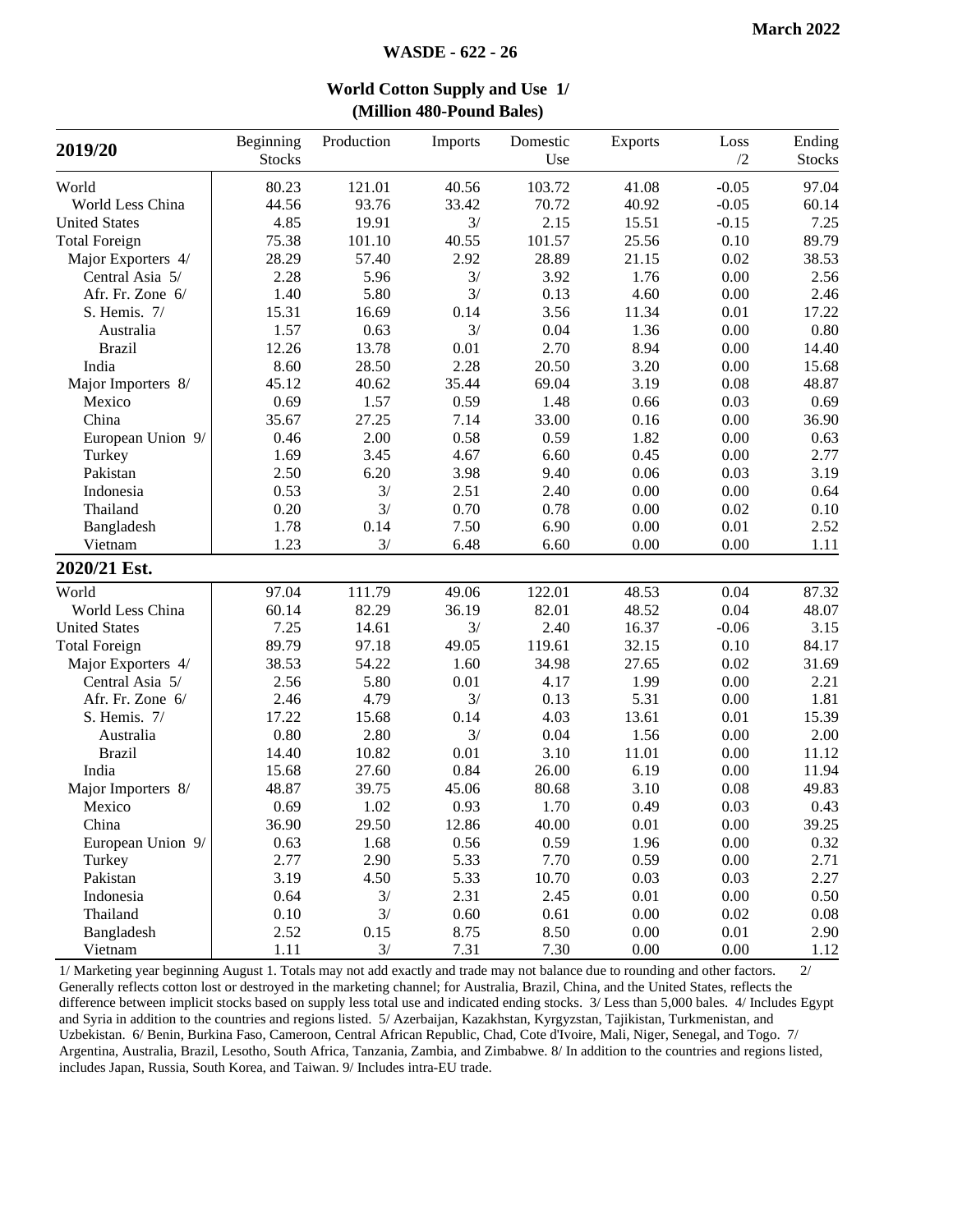| 2021/22 Proj.        |     | <b>Stocks</b> | Beginning Production | Imports | Domestic<br>Use | <b>Exports</b> | Loss<br>/2 | Ending<br><b>Stocks</b> |
|----------------------|-----|---------------|----------------------|---------|-----------------|----------------|------------|-------------------------|
| World                | Feb | 88.66         | 120.15               | 46.44   | 124.43          | 46.45          | 0.07       | 84.31                   |
|                      | Mar | 87.32         | 119.85               | 46.28   | 124.54          | 46.27          | 0.07       | 82.57                   |
| World Less China     | Feb | 49.41         | 93.15                | 36.94   | 84.93           | 46.37          | 0.07       | 48.13                   |
|                      | Mar | 48.07         | 92.85                | 36.78   | 85.04           | 46.19          | 0.07       | 46.40                   |
| <b>United States</b> | Feb | 3.15          | 17.62                | 0.01    | 2.55            | 14.75          | $-0.02$    | 3.50                    |
|                      | Mar | 3.15          | 17.62                | 0.01    | 2.55            | 14.75          | $-0.02$    | 3.50                    |
| <b>Total Foreign</b> | Feb | 85.51         | 102.53               | 46.44   | 121.88          | 31.70          | 0.10       | 80.81                   |
|                      | Mar | 84.17         | 102.23               | 46.27   | 121.99          | 31.52          | 0.10       | 79.07                   |
| Major Exporters 4/   | Feb | 33.08         | 60.01                | 1.88    | 35.38           | 27.45          | 0.02       | 32.11                   |
|                      | Mar | 31.69         | 59.56                | 1.88    | 35.38           | 27.39          | 0.02       | 30.33                   |
| Central Asia 5/      | Feb | 2.21          | 5.68                 | 0.02    | 4.38            | 1.51           | 0.00       | 2.01                    |
|                      | Mar | 2.21          | 5.68                 | 0.02    | 4.38            | 1.55           | 0.00       | 1.97                    |
| Afr. Fr. Zone 6/     | Feb | 1.81          | 6.16                 | 3/      | 0.13            | 6.19           | 0.00       | 1.64                    |
|                      | Mar | 1.81          | 6.16                 | 3/      | 0.13            | 6.24           | 0.00       | 1.59                    |
| S. Hemis. 7/         | Feb | 15.27         | 20.72                | 0.16    | 4.22            | 13.60          | 0.01       | 18.32                   |
|                      | Mar | 15.39         | 20.77                | 0.16    | 4.22            | 13.65          | 0.01       | 18.44                   |
| Australia            | Feb | 2.00          | 5.50                 | 3/      | 0.04            | 4.30           | 0.00       | 3.17                    |
|                      | Mar | 2.00          | 5.50                 | 3/      | 0.04            | 4.40           | 0.00       | 3.07                    |
| <b>Brazil</b>        | Feb | 11.12         | 13.20                | 0.03    | 3.20            | 8.20           | 0.00       | 12.94                   |
|                      | Mar | 11.12         | 13.20                | 0.03    | 3.20            | 8.00           | 0.00       | 13.14                   |
| India                | Feb | 13.44         | 27.00                | 1.10    | 26.00           | 5.70           | 0.00       | 9.84                    |
|                      | Mar | 11.94         | 26.50                | 1.10    | 26.00           | 5.50           | 0.00       | 8.04                    |
| Major Importers 8/   | Feb | 49.69         | 39.29                | 41.96   | 82.29           | 2.55           | 0.08       | 46.03                   |
|                      | Mar | 49.83         | 39.44                | 41.89   | 82.40           | 2.67           | 0.08       | 46.02                   |
| Mexico               | Feb | 0.43          | 1.05                 | 1.08    | 1.90            | 0.25           | 0.03       | 0.38                    |
|                      | Mar | 0.43          | 1.20                 | 1.08    | 2.00            | 0.25           | 0.03       | 0.43                    |
| China                | Feb | 39.25         | 27.00                | 9.50    | 39.50           | 0.08           | 0.00       | 36.18                   |
|                      | Mar | 39.25         | 27.00                | 9.50    | 39.50           | 0.08           | 0.00       | 36.18                   |
| European Union 9/    | Feb | 0.18          | 1.48                 | 0.60    | 0.62            | 1.51           | 0.00       | 0.13                    |
|                      | Mar | 0.32          | 1.48                 | 0.60    | 0.61            | 1.62           | 0.00       | 0.17                    |
| Turkey               | Feb | 2.71          | 3.80                 | 5.20    | 8.50            | 0.65           | 0.00       | 2.56                    |
|                      | Mar | 2.71          | 3.80                 | 5.30    | 8.50            | 0.65           | 0.00       | 2.66                    |
| Pakistan             | Feb | 2.27          | 5.80                 | 5.50    | 11.20           | 0.05           | 0.03       | 2.29                    |
|                      | Mar | 2.27          | 5.80                 | 5.30    | 11.20           | 0.05           | 0.03       | 2.09                    |
| Indonesia            | Feb | 0.50          | 3/                   | 2.50    | 2.50            | 0.01           | 0.00       | 0.49                    |
|                      | Mar | 0.50          | 3/                   | 2.50    | 2.50            | 0.01           | $0.00\,$   | 0.49                    |
| Thailand             | Feb | 0.08          | 3/                   | 0.65    | 0.63            | 0.00           | 0.02       | 0.08                    |
|                      | Mar | 0.08          | 3/                   | 0.70    | 0.68            | 0.00           | 0.02       | 0.09                    |
| Bangladesh           | Feb | 2.90          | 0.15                 | 8.30    | 8.80            | 0.00           | 0.01       | 2.54                    |
|                      | Mar | 2.90          | 0.15                 | 8.30    | 8.80            | 0.00           | 0.01       | 2.54                    |
| Vietnam              | Feb | 1.12          | 3/                   | 7.50    | 7.50            | 0.00           | 0.00       | 1.13                    |
|                      | Mar | 1.12          | 3/                   | 7.50    | 7.50            | 0.00           | 0.00       | 1.13                    |

#### **World Cotton Supply and Use 1/ (Million 480-Pound Bales)**

1/ Marketing year beginning August 1. Totals may not add exactly and trade may not balance due to rounding and other factors. 2/ Generally reflects cotton lost or destroyed in the marketing channel; for Australia, Brazil, China, and the United States, reflects the difference between implicit stocks based on supply less total use and indicated ending stocks. 3/ Less than 5,000 bales. 4/ Includes Egypt and Syria in addition to the countries and regions listed. 5/ Azerbaijan, Kazakhstan, Kyrgyzstan, Tajikistan, Turkmenistan, and Uzbekistan. 6/ Benin, Burkina Faso, Cameroon, Central African Republic, Chad, Cote d'Ivoire, Mali, Niger, Senegal, and Togo. 7/ Argentina, Australia, Brazil, Lesotho, South Africa, Tanzania, Zambia, and Zimbabwe. 8/ In addition to the countries and regions listed, includes Japan, Russia, South Korea, and Taiwan. 9/ Includes intra-EU trade.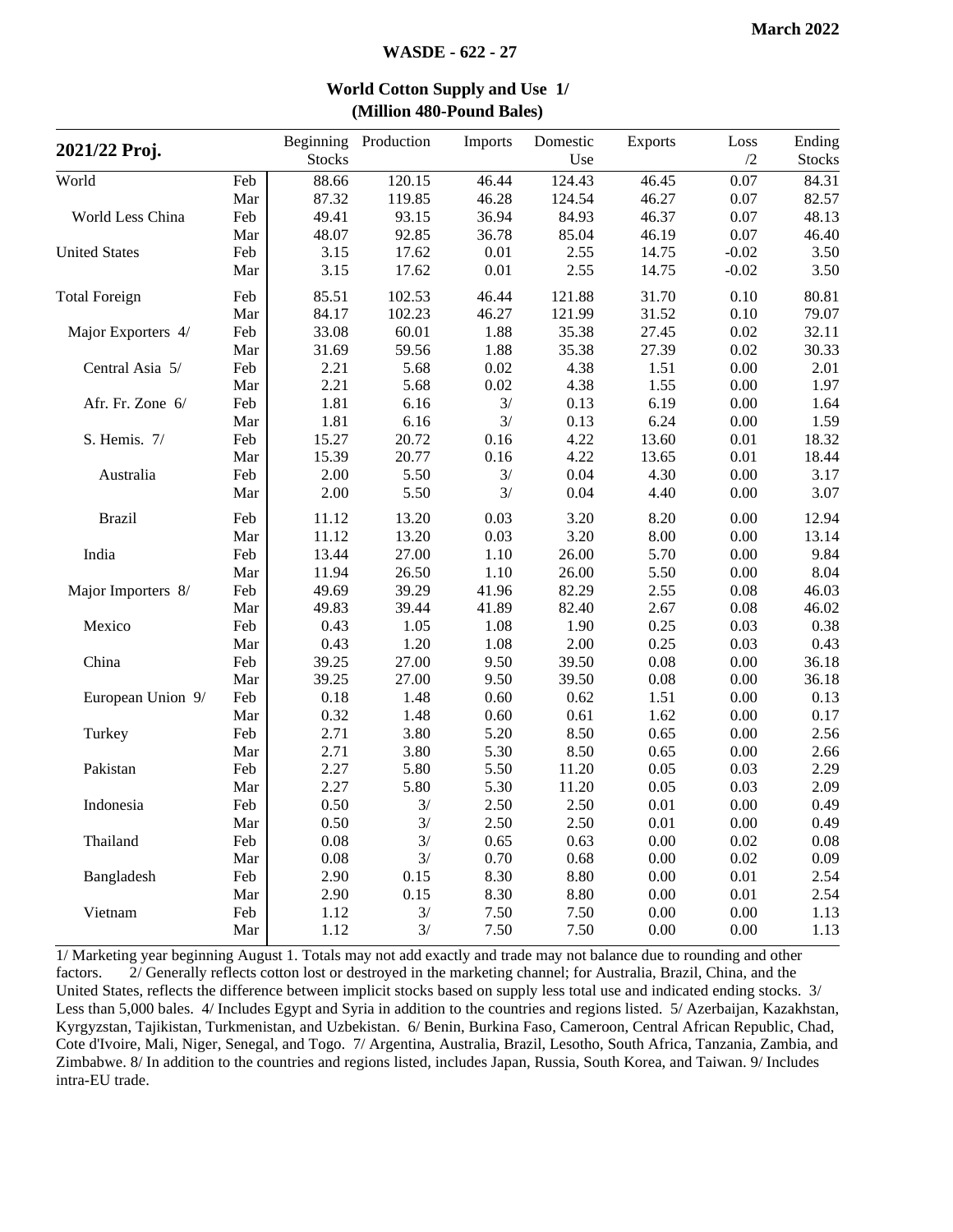**World Soybean Supply and Use 1/**

|                      |     |               |            | (Million Metric Tons) |          |          |                |               |
|----------------------|-----|---------------|------------|-----------------------|----------|----------|----------------|---------------|
| 2019/20              |     | Beginning     | Production | Imports               | Domestic | Domestic | <b>Exports</b> | Ending        |
|                      |     | <b>Stocks</b> |            |                       | Crush    | Total    |                | <b>Stocks</b> |
| World 2/             |     | 114.74        | 339.88     | 165.05                | 312.11   | 357.67   | 165.17         | 96.83         |
| World Less China     |     | 95.28         | 321.79     | 66.52                 | 220.61   | 248.47   | 165.08         | 70.04         |
| <b>United States</b> |     | 24.74         | 96.67      | 0.42                  | 58.91    | 61.85    | 45.70          | 14.28         |
| <b>Total Foreign</b> |     | 90.00         | 243.21     | 164.63                | 253.20   | 295.82   | 119.47         | 82.55         |
| Major Exporters 3/   |     | 61.73         | 189.54     | 5.45                  | 89.09    | 99.05    | 110.68         | 46.99         |
| Argentina            |     | 28.89         | 48.80      | 4.88                  | 38.77    | 45.92    | 10.00          | 26.65         |
| <b>Brazil</b>        |     | 32.47         | 128.50     | 0.55                  | 46.74    | 49.39    | 92.14          | 20.00         |
| Paraguay             |     | 0.35          | 10.25      | $0.01\,$              | 3.50     | 3.66     | 6.62           | 0.33          |
| Major Importers 4/   |     | 22.36         | 21.76      | 131.94                | 119.98   | 145.67   | 0.34           | 30.05         |
| China                |     | 19.46         | 18.09      | 98.53                 | 91.50    | 109.20   | 0.09           | 26.79         |
| European Union       |     | 1.52          | 2.62       | 15.02                 | 15.60    | 17.17    | 0.23           | 1.76          |
| Southeast Asia       |     | 0.71          | 0.60       | 9.32                  | 4.48     | 9.77     | 0.02           | 0.84          |
| Mexico               |     | 0.44          | 0.24       | 5.74                  | 6.00     | 6.05     | 0.00           | 0.37          |
| 2020/21 Est.         |     |               |            |                       |          |          |                |               |
| World 2/             |     | 96.83         | 366.23     | 165.24                | 315.19   | 362.08   | 164.48         | 101.74        |
| World Less China     |     | 70.04         | 346.63     | 65.48                 | 222.19   | 250.48   | 164.41         | 67.26         |
|                      |     |               |            |                       |          |          |                |               |
| <b>United States</b> |     | 14.28         | 114.75     | 0.54                  | 58.26    | 61.05    | 61.52          | 6.99          |
| <b>Total Foreign</b> |     | 82.55         | 251.48     | 164.70                | 256.93   | 301.03   | 102.96         | 94.75         |
| Major Exporters 3/   |     | 46.99         | 195.81     | 5.85                  | 90.29    | 100.37   | 94.81          | 53.47         |
| Argentina            |     | 26.65         | 46.20      | 4.82                  | 40.16    | 47.41    | 5.20           | 25.06         |
| <b>Brazil</b>        |     | 20.00         | 138.00     | 1.02                  | 46.75    | 49.41    | 81.65          | 27.95         |
| Paraguay             |     | 0.33          | 9.90       | 0.01                  | 3.30     | 3.47     | 6.33           | 0.44          |
| Major Importers 4/   |     | 30.05         | 23.24      | 133.38                | 122.10   | 148.76   | 0.27           | 37.64         |
| China                |     | 26.79         | 19.60      | 99.76                 | 93.00    | 111.60   | 0.07           | 34.48         |
| European Union       |     | 1.76          | 2.58       | 14.79                 | 15.80    | 17.37    | 0.19           | 1.57          |
| Southeast Asia       |     | 0.84          | 0.58       | 9.64                  | 4.75     | 10.10    | 0.01           | 0.96          |
| Mexico               |     | 0.37          | 0.25       | 6.10                  | 6.20     | 6.25     | 0.00           | 0.46          |
| 2021/22 Proj.        |     |               |            |                       |          |          |                |               |
| World 2/             | Feb | 100.42        | 363.86     | 162.76                | 320.24   | 369.17   | 165.03         | 92.83         |
|                      | Mar | 101.74        | 353.80     | 156.73                | 315.26   | 363.68   | 158.63         | 89.96         |
| World Less China     | Feb | 65.93         | 347.46     | 65.76                 | 226.24   | 255.47   | 164.93         | 58.75         |
|                      | Mar | 67.26         | 337.40     | 62.73                 | 223.26   | 251.98   | 158.53         | 56.87         |
| <b>United States</b> | Feb | 6.99          | 120.71     | 0.41                  | 60.28    | 63.47    | 55.79          | 8.84          |
|                      | Mar | 6.99          | 120.71     | 0.41                  | 60.28    | 63.46    | 56.88          | 7.77          |
| <b>Total Foreign</b> | Feb | 93.42         | 243.16     | 162.35                | 259.95   | 305.70   | 109.24         | 83.99         |
|                      | Mar | 94.75         | 233.09     | 156.32                | 254.98   | 300.22   | 101.75         | 82.19         |
| Major Exporters 3/   | Feb | 53.47         | 187.90     | 3.57                  | 89.18    | 99.20    | 100.93         | 44.81         |
|                      | Mar | 53.47         | 177.82     | 3.37                  | 88.18    | 98.21    | 93.80          | 42.65         |
| Argentina            | Feb | 25.06         | 45.00      | 3.10                  | 40.00    | 47.20    | 3.75           | 22.21         |
|                      | Mar | 25.06         | 43.50      | 2.90                  | 40.00    | 47.21    | 2.75           | 21.50         |
| <b>Brazil</b>        | Feb | 27.95         | 134.00     | 0.45                  | 46.90    | 49.55    | 90.50          | 22.35         |
|                      | Mar | 27.95         | 127.00     | 0.45                  | 46.25    | 48.90    | 85.50          | 21.00         |
| Paraguay             | Feb | 0.44          | 6.30       | $0.01\,$              | 2.20     | 2.37     | 4.15           | 0.24          |
|                      | Mar | 0.44          | 5.30       | $0.01\,$              | 1.85     | 2.02     | 3.60           | 0.14          |
| Major Importers 4/   | Feb | 36.69         | 20.22      | 131.13                | 123.83   | 151.80   | 0.35           | 35.89         |
|                      | Mar | 37.64         | 20.19      | 127.66                | 121.45   | 149.30   | 0.34           | 35.86         |
| China                | Feb | 34.48         | 16.40      | 97.00                 | 94.00    | 113.70   | 0.10           | 34.08         |
|                      | Mar | 34.48         | 16.40      | 94.00                 | 92.00    | 111.70   | 0.10           | 33.08         |
| European Union       | Feb | 1.17          | 2.75       | 14.80                 | 16.00    | 17.72    | 0.23           | 0.77          |
|                      | Mar | 1.57          | 2.74       | 14.50                 | 15.70    | 17.37    | 0.23           | 1.21          |
| Southeast Asia       | Feb | 0.77          | 0.53       | 9.85                  | 4.98     | 10.39    | 0.02           | 0.74          |
|                      | Mar | 0.96          | 0.53       | 9.69                  | 4.90     | 10.25    | 0.01           | 0.91          |
| Mexico               | Feb | 0.10          | 0.30       | 6.20                  | 6.40     | 6.45     | 0.00           | 0.15          |
|                      | Mar | 0.46          | 0.29       | 6.20                  | 6.40     | 6.45     | 0.00           | 0.50          |

1/ Data based on local marketing years except Argentina and Brazil which are adjusted to an October-September year. 2/ World imports and exports may not balance due to differences in local marketing years and to time lags between reported exports and imports. Therefore, world supply may not equal world use. 3/ Argentina, Brazil, Paraguay, and Uruguay. 4/ China, European Union, Japan, Mexico, and Southeast Asia (includes Indonesia, Malaysia, Philippines, Vietnam, and Thailand). Totals may not add due to rounding.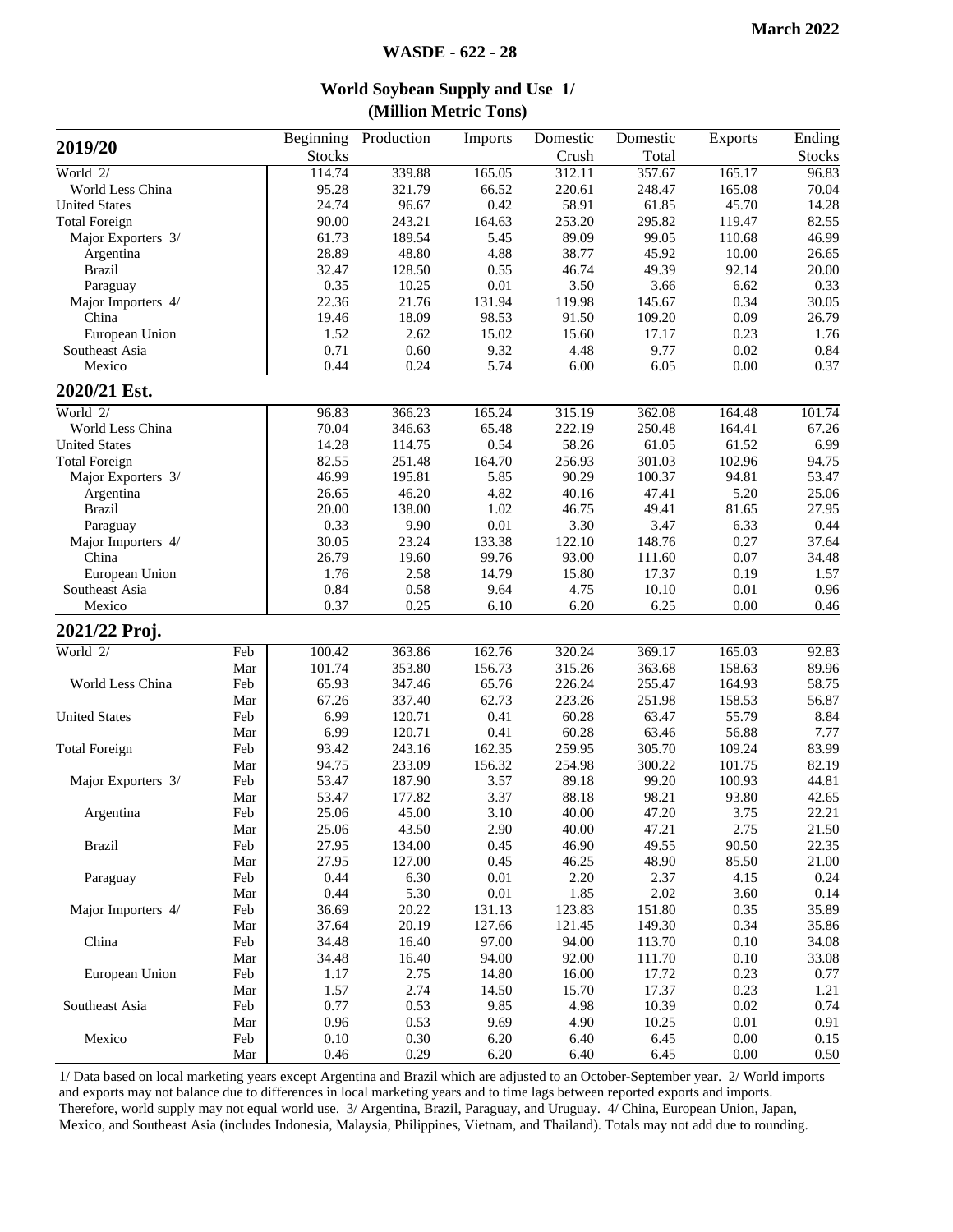| 2019/20              |            | Beginning<br><b>Stocks</b> | Production | Imports  | Domestic<br>Total | Exports  | Ending<br><b>Stocks</b> |
|----------------------|------------|----------------------------|------------|----------|-------------------|----------|-------------------------|
| World $2/$           |            | 15.30                      | 245.34     | 62.01    | 240.14            | 67.61    | 14.90                   |
| World Less China     |            | 15.30                      | 172.87     | 61.95    | 168.63            | 66.59    | 14.90                   |
| <b>United States</b> |            | 0.37                       | 46.36      | 0.58     | 34.44             | 12.55    | 0.31                    |
| <b>Total Foreign</b> |            | 14.93                      | 198.98     | 61.43    | 205.70            | 55.06    | 14.59                   |
| Major Exporters 3/   |            | 6.90                       | 73.19      | 0.03     | 27.37             | 45.85    | 6.91                    |
| Argentina            |            | 2.99                       | 30.24      | 0.00     | 3.20              | 27.46    | 2.57                    |
| <b>Brazil</b>        |            | 3.54                       | 36.23      | 0.01     | 18.50             | 17.50    | 3.77                    |
| India                |            | 0.38                       | 6.72       | 0.02     | 5.67              | 0.89     | 0.57                    |
| Major Importers 4/   |            | 2.42                       | 22.37      | 37.36    | 59.08             | 0.99     | 2.08                    |
| European Union       |            | 0.96                       | 12.32      | 16.33    | 28.27             | 0.87     | 0.47                    |
| Mexico               |            | 0.25                       | 4.74       | 1.82     | 6.65              | 0.01     | 0.15                    |
| Southeast Asia 5/    |            | 1.11                       | 3.50       | 17.36    | 20.62             | 0.11     | 1.23                    |
| China                |            | 0.00                       | 72.47      | 0.05     | 71.51             | 1.01     | 0.00                    |
| 2020/21 Est.         |            |                            |            |          |                   |          |                         |
| World 2/             |            | 14.90                      | 247.83     | 63.86    | 243.55            | 68.67    | 14.37                   |
| World Less China     |            | 14.90                      | 174.17     | 63.79    | 170.87            | 67.62    | 14.37                   |
| <b>United States</b> |            | 0.31                       | 45.87      | 0.71     | 34.09             | 12.49    | 0.31                    |
| <b>Total Foreign</b> |            | 14.59                      | 201.95     | 63.15    | 209.45            | 56.18    | 14.06                   |
| Major Exporters 3/   |            | 6.91                       | 75.16      | 0.25     | 28.43             | 46.93    | 6.96                    |
| Argentina            |            | 2.57                       | 31.32      | 0.00     | 3.30              | 28.32    | 2.27                    |
| <b>Brazil</b>        |            | 3.77                       | 36.24      | 0.02     | 19.14             | 16.59    | 4.31                    |
| India                |            | 0.57                       | 7.60       | 0.24     | 6.00              | 2.03     | 0.38                    |
| Major Importers 4/   |            | 2.08                       | 22.87      | 37.26    | 59.34             | 1.12     | 1.76                    |
| European Union       |            | 0.47                       | 12.49      | 16.53    | 28.34             | 0.85     | 0.30                    |
| Mexico               |            | 0.15                       | 4.90       | 1.85     | 6.75              | 0.01     | 0.15                    |
| Southeast Asia 5/    |            | 1.23                       | 3.70       | 17.05    | 20.63             | 0.27     | 1.08                    |
| China                |            | 0.00                       | 73.66      | 0.07     | 72.68             | 1.05     | 0.00                    |
| 2021/22 Proj.        |            |                            |            |          |                   |          |                         |
| World $2/$           | Feb        | 13.28                      | 251.40     | 63.72    | 247.50            | 68.64    | 12.27                   |
|                      | Mar        | 14.37                      | 247.55     | 62.92    | 244.10            | 67.78    | 12.96                   |
| World Less China     | Feb        | 13.28                      | 176.96     | 63.66    | 173.89            | 67.74    | 12.27                   |
|                      | Mar        | 14.37                      | 174.69     | 62.86    | 172.07            | 66.88    | 12.96                   |
| <b>United States</b> | Feb        | 0.31                       | 47.09      | 0.41     | 34.38             | 13.06    | 0.36                    |
|                      | Mar        | 0.31                       | 47.09      | 0.41     | 34.38             | 13.06    | 0.36                    |
| <b>Total Foreign</b> | Feb        | 12.97                      | 204.31     | 63.31    | 213.12            | 55.58    | 11.90                   |
|                      | Mar        | 14.06                      | 200.46     | 62.51    | 209.72            | 54.72    | 12.60                   |
| Major Exporters 3/   | Feb        | 6.96                       | 75.55      | 0.72     | 29.47             | 46.95    | 6.81                    |
|                      | Mar        | 6.96                       | 75.21      | 0.52     | 29.29             | 46.60    | 6.79                    |
| Argentina            | Feb        | 2.27                       | 31.20      | $0.00\,$ | 3.33              | 28.00    | 2.15                    |
|                      | Mar        | 2.27                       | 31.20      | 0.00     | 3.33              | 28.00    | 2.15                    |
| <b>Brazil</b>        | Feb        | 4.31                       | 36.35      | 0.02     | 19.80             | 16.85    | 4.02                    |
|                      | Mar        | 4.31                       | 35.85      | 0.02     | 19.65             | 16.50    | 4.02                    |
| India                | Feb        | 0.38                       | 8.00       | 0.70     | 6.35              | 2.10     | 0.64                    |
|                      | Mar        | 0.38                       | 8.16       | 0.50     | 6.32              | 2.10     | 0.63                    |
| Major Importers 4/   | Feb        | 1.47                       | 23.39      | 37.45    | 59.90             | 1.14     | 1.26                    |
|                      | Mar        | 1.76                       | 23.14      | 37.28    | 59.49             | 1.06     | 1.62                    |
| European Union       | Feb        | 0.28                       | 12.65      | 16.60    | 28.42             | 0.85     | 0.26                    |
|                      | Mar        | 0.30                       | 12.41      | 16.55    | 28.22             | 0.75     | 0.29                    |
| Mexico               | Feb        | 0.12                       | 5.06       | 1.93     | 7.00              | 0.01     | 0.09                    |
|                      |            | 0.15                       | 5.06       | 1.93     | 6.95              | $0.01\,$ |                         |
| Southeast Asia 5/    | Mar<br>Feb | 0.85                       | 3.88       | 17.12    | 20.88             | 0.29     | 0.18                    |
|                      |            |                            |            |          |                   |          | 0.69                    |
|                      | Mar        | 1.08                       | 3.82       | 17.00    | 20.67             | 0.30     | 0.93                    |
| China                | Feb        | 0.00                       | 74.45      | 0.06     | 73.61             | 0.90     | 0.00                    |
|                      | Mar        | 0.00                       | 72.86      | 0.06     | 72.02             | 0.90     | 0.00                    |

#### **World Soybean Meal Supply and Use 1/ (Million Metric Tons)**

1/ Data based on local marketing years except for Argentina and Brazil which are adjusted to an October-September year. 2/ World imports and exports may not balance due to differences in local marketing years and to time lags between reported exports and imports. Therefore, world supply may not equal world use. 3/ Argentina, Brazil, and India. 4/ European Union, Southeast Asia, and Japan. 5/ Indonesia, Malaysia, Philippines, Vietnam, and Thailand. Totals may not add due to rounding.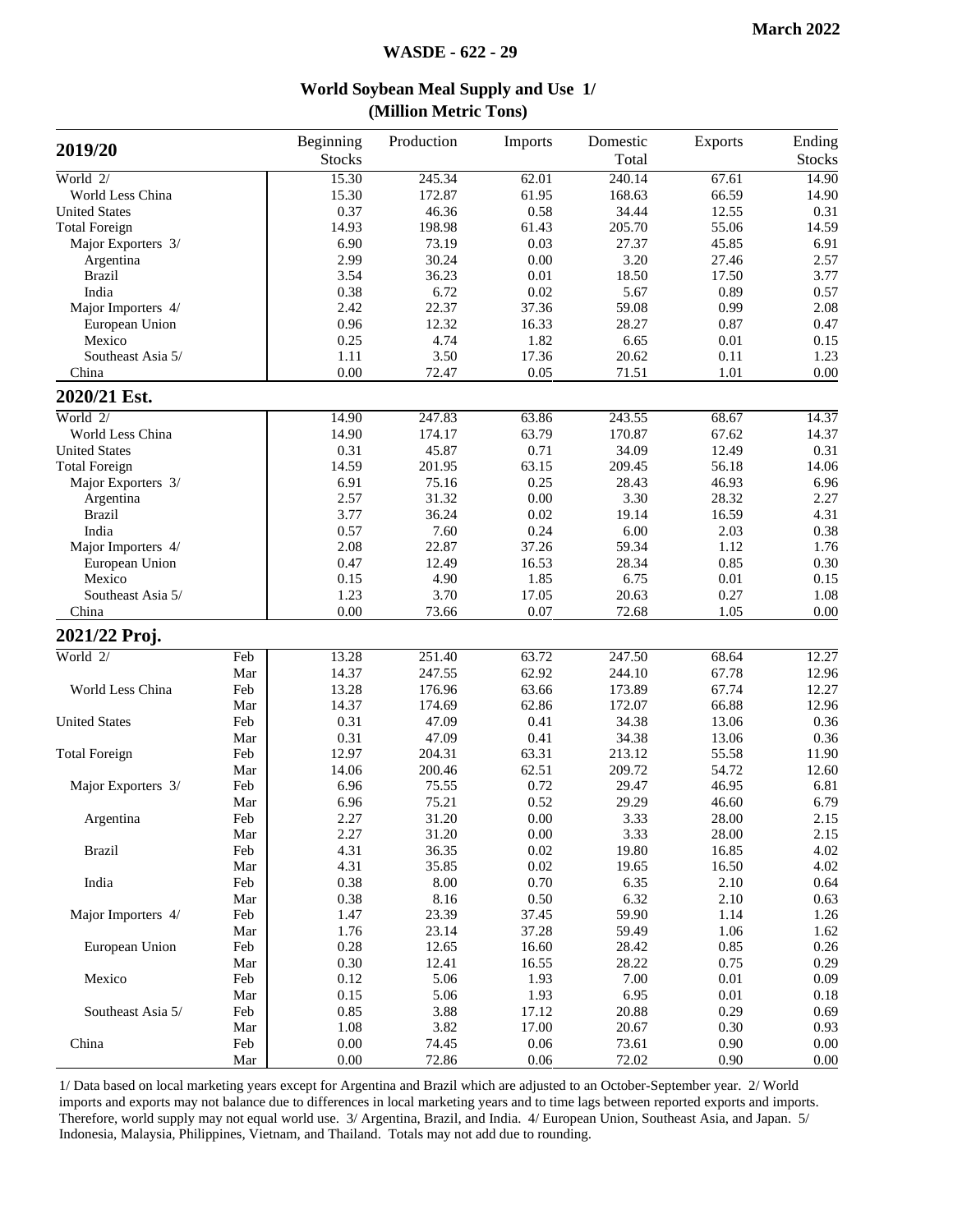| 2019/20              |     | Beginning<br><b>Stocks</b> | Production | Imports | Domestic<br>Total | Exports | Ending<br><b>Stocks</b> |
|----------------------|-----|----------------------------|------------|---------|-------------------|---------|-------------------------|
| World 2/             |     | 4.63                       | 58.50      | 11.52   | 57.11             | 12.36   | 5.18                    |
| World Less China     |     | 4.13                       | 42.10      | 10.52   | 40.02             | 12.20   | 4.53                    |
| <b>United States</b> |     | 0.81                       | 11.30      | 0.15    | 10.12             | 1.29    | 0.84                    |
| <b>Total Foreign</b> |     | 3.83                       | 47.20      | 11.37   | 46.99             | 11.07   | 4.34                    |
| Major Exporters 3/   |     | 1.08                       | 20.33      | 0.56    | 12.36             | 8.10    | 1.51                    |
| Argentina            |     | 0.43                       | 7.70       | 0.00    | 2.18              | 5.40    | 0.55                    |
| <b>Brazil</b>        |     | 0.32                       | 9.00       | 0.07    | 7.75              | 1.16    | 0.48                    |
| European Union       |     | 0.26                       | 2.96       | 0.48    | 2.38              | 0.91    | 0.41                    |
| Major Importers 4/   |     | 1.24                       | 19.42      | 7.10    | 25.87             | 0.47    | 1.41                    |
| China                |     | 0.50                       | 16.40      | 1.00    | 17.09             | 0.16    | 0.65                    |
| India                |     | 0.14                       | 1.51       | 3.63    | 5.12              | 0.02    | 0.14                    |
| North Africa 5/      |     | 0.33                       | 1.04       | 1.78    | 2.45              | 0.29    | 0.42                    |
| 2020/21 Est.         |     |                            |            |         |                   |         |                         |
| World 2/             |     | 5.18                       | 59.16      | 11.76   | 58.68             | 12.56   | 4.86                    |
| World Less China     |     | 4.53                       | 42.50      | 10.52   | 40.88             | 12.52   | 4.16                    |
| <b>United States</b> |     | 0.84                       | 11.35      | 0.14    | 10.58             | 0.78    | 0.97                    |
| <b>Total Foreign</b> |     | 4.34                       | 47.81      | 11.62   | 48.10             | 11.78   | 3.89                    |
| Major Exporters 3/   |     | 1.51                       | 20.53      | 0.74    | 12.44             | 9.02    | 1.31                    |
| Argentina            |     | 0.55                       | 7.90       | 0.00    | 2.04              | 6.14    | 0.27                    |
| <b>Brazil</b>        |     | 0.48                       | 9.00       | 0.25    | 7.94              | 1.26    | 0.53                    |
| European Union       |     | 0.41                       | 3.00       | 0.49    | 2.41              | 1.06    | 0.44                    |
| Major Importers 4/   |     | 1.41                       | 19.87      | 6.74    | 26.59             | 0.21    | 1.23                    |
| China                |     | 0.65                       | 16.67      | 1.23    | 17.81             | 0.04    | 0.70                    |
| India                |     | 0.14                       | 1.71       | 3.25    | 4.94              | 0.01    | 0.15                    |
| North Africa 5/      |     | 0.42                       | 0.99       | 1.61    | 2.61              | 0.13    | 0.28                    |
| 2021/22 Proj.        |     |                            |            |         |                   |         |                         |
| World 2/             | Feb | 4.35                       | 60.28      | 11.51   | 60.24             | 12.18   | 3.72                    |
|                      | Mar | 4.86                       | 59.37      | 11.80   | 59.66             | 12.39   | 3.98                    |
| World Less China     | Feb | 3.65                       | 43.43      | 10.41   | 42.19             | 12.08   | 3.22                    |
|                      | Mar | 4.16                       | 42.89      | 10.70   | 41.93             | 12.29   | 3.53                    |
| <b>United States</b> | Feb | 0.97                       | 11.89      | 0.20    | 11.47             | 0.65    | 0.94                    |
|                      | Mar | 0.97                       | 11.89      | 0.20    | 11.38             | 0.74    | 0.94                    |
| <b>Total Foreign</b> | Feb | 3.39                       | 48.39      | 11.30   | 48.77             | 11.53   | 2.78                    |
|                      | Mar | 3.89                       | 47.49      | 11.59   | 48.28             | 11.65   | 3.04                    |
| Major Exporters 3/   | Feb | 1.23                       | 20.39      | 0.63    | 12.44             | 8.75    | 1.05                    |
|                      | Mar | 1.31                       | 20.13      | 0.60    | 12.11             | 9.01    | 0.93                    |
| Argentina            | Feb | 0.27                       | 7.90       | 0.00    | 2.10              | 5.80    | 0.27                    |
|                      | Mar | 0.27                       | 7.90       | 0.00    | 2.05              | 5.90    | 0.22                    |
| <b>Brazil</b>        | Feb | 0.53                       | 9.03       | 0.13    | 7.65              | 1.53    | 0.50                    |
|                      | Mar | 0.53                       | 8.90       | 0.13    | 7.50              | 1.70    | 0.36                    |
| European Union       | Feb | 0.36                       | 3.04       | 0.50    | 2.63              | 1.03    | 0.25                    |
|                      | Mar | 0.44                       | 2.98       | 0.48    | 2.51              | 1.05    | 0.34                    |
| Major Importers 4/   | Feb | 1.15                       | 20.32      | 6.61    | 26.90             | 0.28    | 0.89                    |
|                      | Mar | 1.23                       | 19.84      | 6.99    | 26.87             | 0.22    | 0.97                    |
| China                | Feb | 0.70                       | 16.85      | 1.10    | 18.05             | 0.10    | 0.50                    |
|                      | Mar | 0.70                       | 16.49      | 1.10    | 17.74             | 0.10    | 0.45                    |
| India                | Feb | 0.15                       | 1.80       | 3.20    | 5.00              | 0.02    | 0.14                    |
|                      | Mar | 0.15                       | 1.84       | 3.55    | 5.30              | 0.02    | 0.22                    |
| North Africa 5/      | Feb | 0.26                       | 1.07       | 1.63    | 2.55              | 0.17    | 0.24                    |
|                      | Mar | 0.28                       | 1.00       | 1.59    | 2.54              | 0.11    | 0.22                    |

**World Soybean Oil Supply and Use 1/ (Million Metric Tons)**

1/ Data based on local marketing years except for Argentina and Brazil which are adjusted to an October-September year. 2/ World imports and exports may not balance due to differences in local marketing years and to time lags between reported exports and imports. Therefore, world supply may not equal world use. 3/ Argentina, Brazil and European Union. 4/ China, India, and North Africa. 5/ Algeria, Egypt, Morocco, and Tunisia. Totals may not add due to rounding.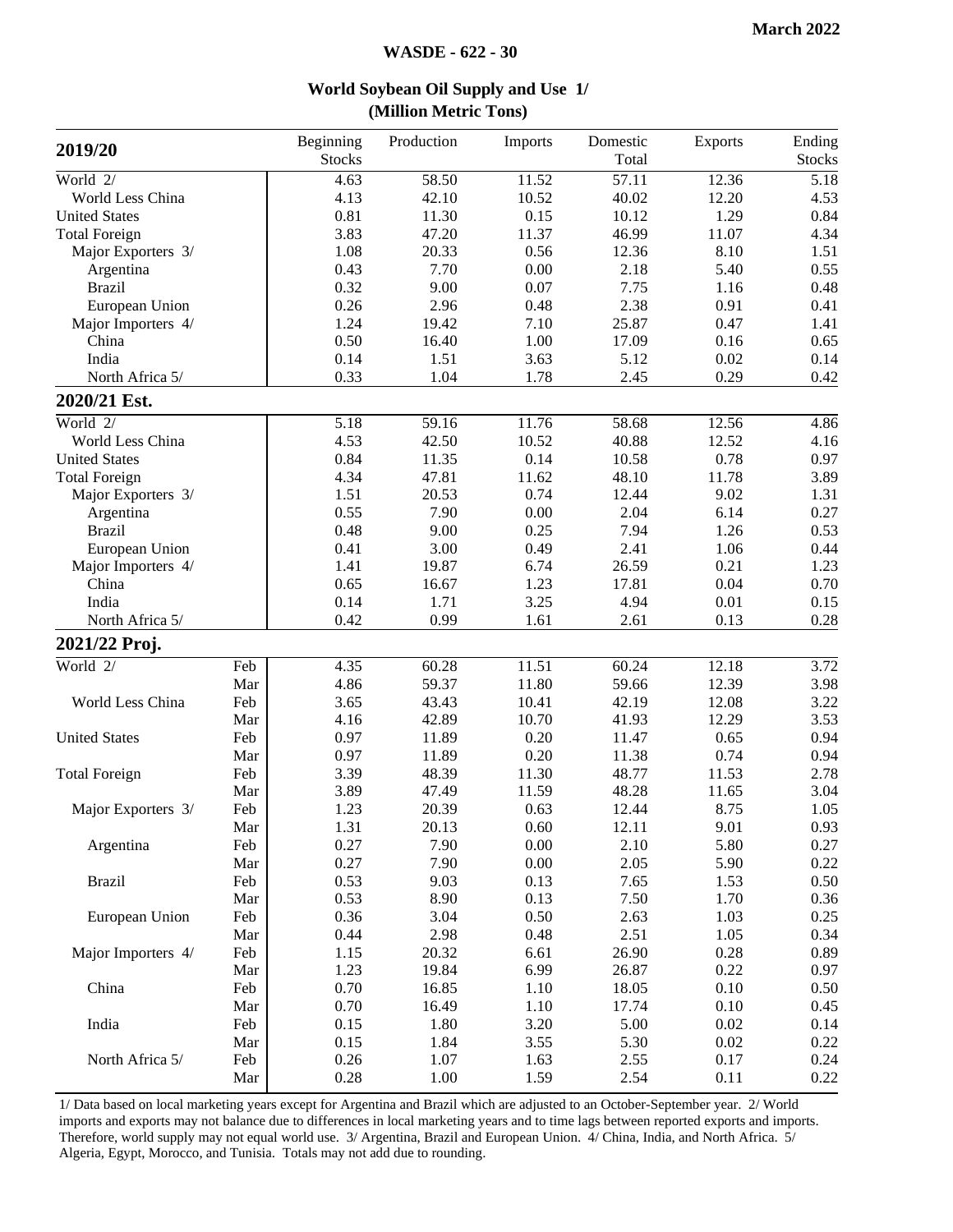|      | <b>Year and Quarter</b> | Beef                  |        | Pork Red Meat<br>2/ | <b>Broiler</b> | Turkey | Total<br>Poultry 3/ | Red Meat<br>& Poultry | Egg     | Milk  |
|------|-------------------------|-----------------------|--------|---------------------|----------------|--------|---------------------|-----------------------|---------|-------|
|      |                         | <b>Million Pounds</b> |        |                     |                |        |                     | Mil doz               | Bil lbs |       |
| 2020 | Annual                  | 27,174                | 28,303 | 55,680              | 44,583         | 5,743  | 50,876              | 106,556               | 9,292   | 223.3 |
| 2021 | I                       | 6,895                 | 7,291  | 14,235              | 10,893         | 1,390  | 12,410              | 26,645                | 2,290   | 56.8  |
|      | $\mathbf{I}$            | 6,957                 | 6,668  | 13,673              | 11,231         | 1,399  | 12,770              | 26,443                | 2,277   | 58.1  |
|      | Ш                       | 6,978                 | 6,529  | 13,551              | 11,581         | 1,403  | 13,124              | 26,675                | 2,299   | 55.8  |
|      | IV                      | 7,108                 | 7,185  | 14,342              | 11,193         | 1,366  | 12,687              | 27,030                | 2,371   | 55.4  |
|      | Annual                  |                       |        |                     |                |        |                     |                       |         |       |
|      | Feb Est.                | 27,937                | 27,673 | 55,801              | 44,889         | 5,558  | 50,982              | 106,784               | 9,327   | 226.3 |
|      | Mar Est.                | 27,937                | 27,673 | 55,802              | 44,898         | 5,558  | 50,991              | 106,793               | 9,238   | 226.3 |
| 2022 | $I^*$                   | 7,015                 | 6.910  | 13,972              | 11,050         | 1,375  | 12,555              | 26,527                | 2,315   | 56.2  |
|      | $II^*$                  | 6,845                 | 6,550  | 13,442              | 11,325         | 1,410  | 12,880              | 26,322                | 2,290   | 57.7  |
|      | $III*$                  | 6,930                 | 6.685  | 13.660              | 11.625         | 1.415  | 13.185              | 26,845                | 2,360   | 56.1  |
|      | $IV^*$                  | 6,780                 | 7,170  | 14,000              | 11,225         | 1,420  | 12,775              | 26,775                | 2,420   | 56.0  |
|      | Annual                  |                       |        |                     |                |        |                     |                       |         |       |
|      | Feb Proj.               | 27,375                | 27.380 | 54,951              | 45,485         | 5,615  | 51,650              | 106,601               | 9,430   | 227.2 |
|      | Mar Proj.               | 27,570                | 27,315 | 55,074              | 45,225         | 5,620  | 51,395              | 106,469               | 9,385   | 226.0 |

#### **U.S. Quarterly Animal Product Production 1/**

\* Projection. 1/ Commercial production for red meats; federally inspected for poultry meats. 2/ Beef, pork, veal and lamb & mutton. 3/ Broilers, turkeys and mature chicken.

|      |                         |                     | <b>U.S. Quarterly Prices for Animal Products</b> |                       |               |            |            |
|------|-------------------------|---------------------|--------------------------------------------------|-----------------------|---------------|------------|------------|
|      | <b>Year and Quarter</b> | <b>Steers</b><br>2/ | <b>Barrows</b><br>and gilts<br>3/                | <b>Broilers</b><br>4/ | Turkeys<br>5/ | Eggs<br>6/ | Milk<br>7/ |
|      |                         | Dol./cwt            | Dol./cwt                                         | Cents/lb.             | Cents/lb.     | Cents/doz. | Dol./cwt   |
| 2020 | Annual                  | 108.51              | 43.18                                            | 73.2                  | 106.5         | 112.2      | 18.24      |
| 2021 | $\mathbf{I}$            | 112.98              | 55.71                                            | 84.0                  | 110.1         | 127.8      | 17.33      |
|      | $\mathbf H$             | 120.75              | 80.92                                            | 104.4                 | 117.7         | 94.2       | 18.67      |
|      | III                     | 123.51              | 76.15                                            | 105.4                 | 129.7         | 120.1      | 18.00      |
|      | IV                      | 132.36              | 56.36                                            | 110.9                 | 133.4         | 131.8      | 20.77      |
|      | Annual                  |                     |                                                  |                       |               |            |            |
|      | Feb Est.                | 122.40              | 67.29                                            | 101.2                 | 122.8         | 118.5      | 18.69      |
|      | Mar Est.                | 122.40              | 67.29                                            | 101.2                 | 122.8         | 118.5      | 18.69      |
| 2022 | $\mathbf{I}^*$          | 140.00              | 66.00                                            | 132.0                 | 132.0         | 157.0      | 24.75      |
|      | $II^*$                  | 139.00              | 78.00                                            | 124.0                 | 131.0         | 132.0      | 25.90      |
|      | $III^*$                 | 136.00              | 75.00                                            | 109.0                 | 132.0         | 120.0      | 24.45      |
|      | $IV^*$                  | 142.00              | 65.00                                            | 101.0                 | 133.0         | 137.0      | 25.20      |
|      | Annual                  |                     |                                                  |                       |               |            |            |
|      | Feb Proj.               | 137.5               | 65.0                                             | 113.0                 | 126.5         | 131.5      | 23.55      |
|      | Mar Proj.               | 139.5               | 71.0                                             | 116.5                 | 132.0         | 136.5      | 25.05      |

\*Projection. 1/ Simple average of months. 2/ 5-Area, Direct, Total all grades 3/ National Base, Live equiv 51-52% lean. 4/ Wholesale, National Composite Weighted Average. 5/ 8-16 lbs, hens National. 6/ Grade A large, New York, volume buyers. 7/ Prices received by farmers for all milk.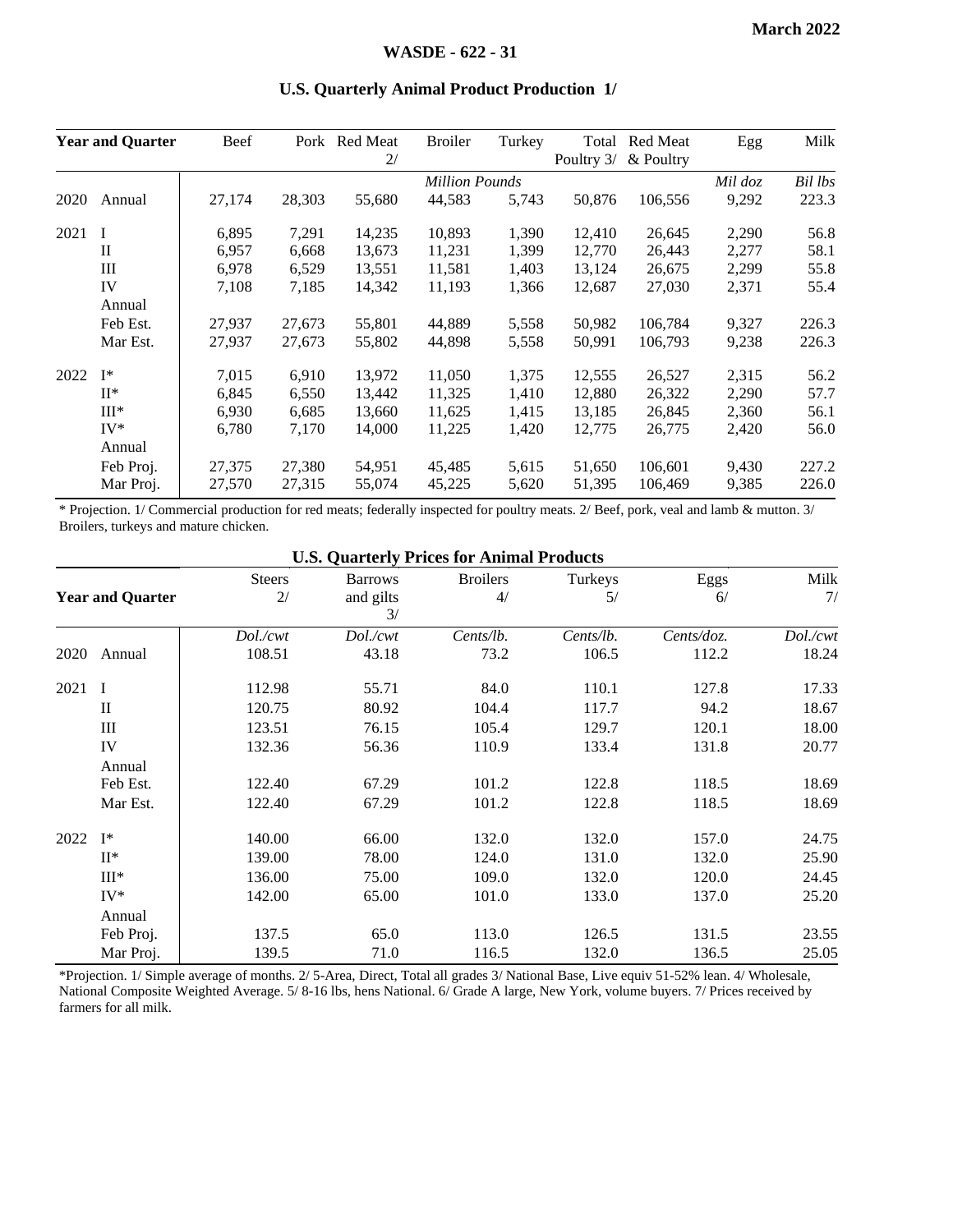#### **U.S. Meats Supply and Use**

|                  |                | <b>Beginning Production</b> |         |         | Total   |                   | Ending        |        | Total Per Capita |
|------------------|----------------|-----------------------------|---------|---------|---------|-------------------|---------------|--------|------------------|
|                  |                | stocks                      | 1/      | Imports | Supply  | <b>Exports</b>    | <b>Stocks</b> | Use    | 2/3/             |
|                  |                |                             |         |         |         | Million Pounds /4 |               |        |                  |
| Beef             | 2020           | 642                         | 27,244  | 3,342   | 31,227  | 2,951             | 716           | 27,561 | 58.1             |
|                  | 2021 Est. Feb  | 716                         | 28,007  | 3,348   | 32,070  | 3,447             | 671           | 27,952 | 59.0             |
|                  | Mar            | 716                         | 28,007  | 3,348   | 32,071  | 3,447             | 676           | 27,948 | 58.9             |
|                  | 2022 Proj. Feb | 671                         | 27,445  | 3,370   | 31,486  | 3,270             | 640           | 27,576 | 58.1             |
|                  | Mar            | 676                         | 27,640  | 3,420   | 31,736  | 3,300             | 650           | 27,786 | 58.4             |
| Pork             | 2020           | 646                         | 28,318  | 904     | 29,869  | 7,280             | 467           | 22,121 | 51.7             |
|                  | 2021 Est. Feb  | 467                         | 27,688  | 1,180   | 29,335  | 7,030             | 449           | 21,856 | 51.2             |
|                  | Mar            | 467                         | 27,688  | 1,180   | 29,335  | 7,030             | 446           | 21,859 | 51.1             |
|                  | 2022 Proj. Feb | 449                         | 27,395  | 1,310   | 29,154  | 6,810             | 460           | 21,884 | 51.1             |
|                  | Mar            | 446                         | 27,330  | 1,385   | 29,161  | 6,730             | 450           | 21,981 | 51.2             |
| <b>Total Red</b> | 2020           | 1,330                       | 55,774  | 4,547   | 61,651  | 10,235            | 1,217         | 50,199 | 111.3            |
| Meat 5/          | 2021 Est. Feb  | 1,217                       | 55,896  | 4,892   | 62,005  | 10,481            | 1,146         | 50,378 | 111.7            |
|                  | Mar            | 1,217                       | 55,896  | 4,892   | 62,005  | 10,481            | 1,147         | 50,377 | 111.5            |
|                  | 2022 Proj. Feb | 1,146                       | 55,046  | 5,065   | 61,256  | 10,083            | 1,131         | 50,042 | 110.7            |
|                  | Mar            | 1,147                       | 55,169  | 5,190   | 61,505  | 10,033            | 1,129         | 50,343 | 111.1            |
| <b>Broiler</b>   | 2020           | 937                         | 44,106  | 145     | 45,188  | 7,367             | 830           | 36,991 | 95.8             |
|                  | 2021 Est. Feb  | 830                         | 44,409  | 155     | 45,393  | 7,367             | 704           | 37,322 | 96.7             |
|                  | Mar            | 830                         | 44,418  | 155     | 45,402  | 7,367             | 705           | 37,329 | 96.5             |
|                  | 2022 Proj. Feb | 704                         | 44,998  | 145     | 45,847  | 7,375             | 755           | 37,717 | 97.5             |
|                  | Mar            | 705                         | 44,741  | 148     | 45,594  | 7,305             | 745           | 37,544 | 96.8             |
| Turkey           | 2020           | 233                         | 5,743   | 21      | 5,997   | 571               | 223           | 5,203  | 15.7             |
|                  | 2021 Est. Feb  | 223                         | 5,558   | $22\,$  | 5,803   | 549               | 171           | 5,083  | 15.3             |
|                  | Mar            | 223                         | 5,558   | $22\,$  | 5,803   | 549               | 166           | 5,089  | 15.3             |
|                  | 2022 Proj. Feb | 171                         | 5,615   | $22\,$  | 5,808   | 545               | 180           | 5,083  | 15.3             |
|                  | Mar            | 166                         | 5,620   | 23      | 5,809   | 460               | 175           | 5,174  | 15.5             |
| Total            | 2020           | 1,175                       | 50,398  | 167     | 51,740  | 8,013             | 1,057         | 42,670 | 112.9            |
| Poultry 6/       | 2021 Est. Feb  | 1,057                       | 50,501  | 180     | 51,739  | 7,961             | 878           | 42,900 | 113.6            |
|                  | Mar            | 1,057                       | 50,510  | 180     | 51,748  | 7,961             | 874           | 42,913 | 113.3            |
|                  | 2022 Proj. Feb | 878                         | 51,163  | 170     | 52,211  | 7,972             | 939           | 43,300 | 114.3            |
|                  | Mar            | 874                         | 50,910  | 174     | 51,959  | 7,825             | 924           | 43,210 | 113.8            |
| Red Meat &       | 2020           | 2,504                       | 106,172 | 4,715   | 113,391 | 18,248            | 2,274         | 92,869 | 224.1            |
| Poultry          | 2021 Est. Feb  | 2,274                       | 106,397 | 5,072   | 113,743 | 18,442            | 2,024         | 93,278 | 225.3            |
|                  | Mar            | 2,274                       | 106,406 | 5,072   | 113,752 | 18,442            | 2,021         | 93,290 | 224.8            |
|                  | 2022 Proj. Feb | 2,024                       | 106,208 | 5,235   | 113,467 | 18,055            | 2,070         | 93,342 | 225.0            |
|                  | Mar            | 2,021                       | 106,079 | 5,364   | 113,464 | 17,858            | 2,053         | 93,553 | 224.9            |

1/ Total including farm production for red meats and, for poultry, federally inspected plus non-federally inspected, less condemnations. 2/ Pounds, retail-weight basis for red meat and broilers; certified ready-to-cook weight for turkey. 3/ Population source: Dept. of Commerce. 4/ Carcass weight for red meats and certified ready-to-cook weight for poultry. 5/ Beef, pork, veal, lamb and mutton. 6/ Broilers, turkeys and mature chicken.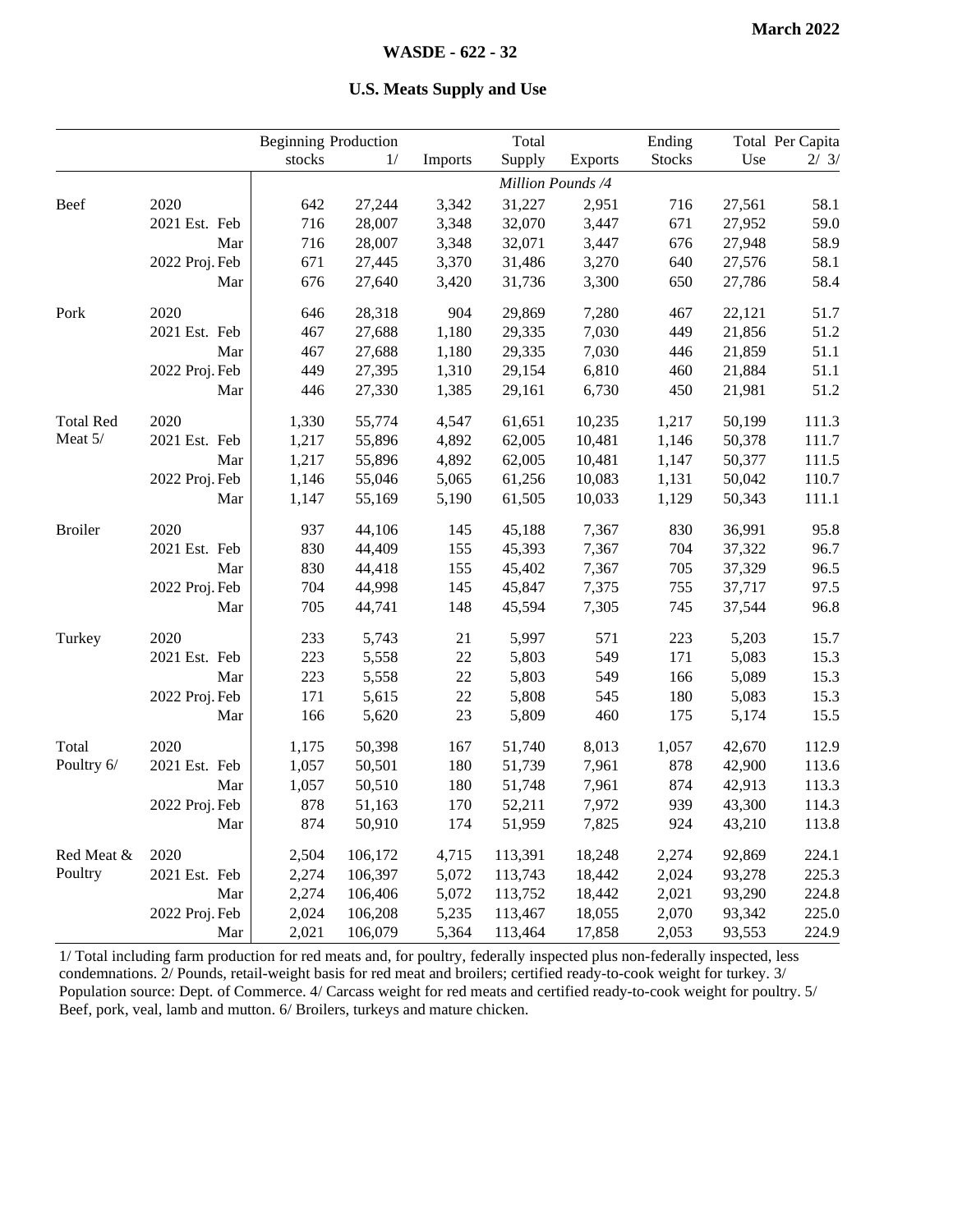|                         | 2019    | 2020    | 2021 Est.            | 2021 Est. | 2022 Proj. | 2022 Proj. |
|-------------------------|---------|---------|----------------------|-----------|------------|------------|
|                         |         |         | Feb                  | Mar       | Feb        | Mar        |
| Eggs                    |         |         | <b>Million Dozen</b> |           |            |            |
| Supply                  |         |         |                      |           |            |            |
| <b>Beginning Stocks</b> | 22.7    | 31.6    | 24.5                 | 24.5      | 18.7       | 19.1       |
| Production              | 9,441.6 | 9,291.8 | 9,326.9              | 9,237.8   | 9,430.0    | 9,385.0    |
| Imports                 | 14.6    | 15.5    | 18.2                 | 18.2      | 18.0       | 17.5       |
| <b>Total Supply</b>     | 9.478.9 | 9,338.9 | 9.369.6              | 9,280.5   | 9,466.7    | 9,421.6    |
| Use                     |         |         |                      |           |            |            |
| <b>Exports</b>          | 333.8   | 344.0   | 392.3                | 392.3     | 355.0      | 330.0      |
| <b>Hatching Use</b>     | 1.081.2 | 1,078.5 | 1.103.7              | 1.103.7   | 1,135.0    | 1,130.0    |
| <b>Ending Stocks</b>    | 31.6    | 24.5    | 18.7                 | 19.1      | 19.5       | 19.5       |
| Disappearance           |         |         |                      |           |            |            |
| Total                   | 8,032.3 | 7.891.8 | 7.854.9              | 7,765.4   | 7.957.2    | 7.942.1    |
| Per Capita (number)     | 293.4   | 285.4   | 284.4                | 280.5     | 287.3      | 286.1      |

#### **U.S. Egg Supply and Use**

#### **U.S. Milk Supply and Use**

|                                 | 2019  | 2020  | 2021 Est.             | 2021 Est. | 2022 Proj. | 2022 Proj. |
|---------------------------------|-------|-------|-----------------------|-----------|------------|------------|
|                                 |       |       | Feb                   | Mar       | Feb        | Mar        |
| Milk                            |       |       | <b>Billion Pounds</b> |           |            |            |
| Production                      | 218.4 | 223.3 | 226.3                 | 226.3     | 227.2      | 226.0      |
| Farm Use                        | 1.0   | 1.1   | 1.1                   | 1.1       | 1.1        | 1.1        |
| Fat Basis Supply                |       |       |                       |           |            |            |
| Beg. Commercial Stocks          | 13.8  | 13.6  | 15.6                  | 15.6      | 14.4       | 14.3       |
| Marketings                      | 217.4 | 222.2 | 225.2                 | 225.2     | 226.1      | 225.0      |
| Imports                         | 6.9   | 6.8   | 6.5                   | 6.5       | 6.9        | 6.8        |
| <b>Total Cml. Supply</b>        | 238.1 | 242.6 | 247.4                 | 247.4     | 247.3      | 246.1      |
| Fat Basis Use                   |       |       |                       |           |            |            |
| <b>Commercial Exports</b>       | 9.1   | 9.3   | 11.6                  | 11.6      | 11.0       | 10.9       |
| <b>Ending Commercial Stocks</b> | 13.6  | 15.6  | 14.4                  | 14.3      | 14.1       | 13.0       |
| <b>CCC</b> Donations            | 0.2   | 0.3   | 0.0                   | 0.0       | 0.0        | 0.0        |
| Domestic Commercial Use         | 215.2 | 217.5 | 221.4                 | 221.4     | 222.2      | 222.2      |
| Skim-solid Basis Supply         |       |       |                       |           |            |            |
| Beg. Commercial Stocks          | 10.7  | 10.2  | 10.9                  | 10.9      | 10.8       | 11.0       |
| Marketings                      | 217.4 | 222.2 | 225.2                 | 225.2     | 226.1      | 225.0      |
| Imports                         | 5.8   | 5.6   | 5.8                   | 5.8       | 5.7        | 5.8        |
| <b>Total Cml. Supply</b>        | 233.9 | 238.0 | 241.9                 | 241.8     | 242.6      | 241.7      |
| Skim-solid Basis Use            |       |       |                       |           |            |            |
| <b>Commercial Exports</b>       | 41.5  | 47.2  | 51.1                  | 51.1      | 51.2       | 49.8       |
| <b>Ending Commercial Stocks</b> | 10.2  | 10.9  | 10.8                  | 11.0      | 10.6       | 11.2       |
| <b>CCC</b> Donations            | 0.2   | 0.1   | 0.0                   | 0.0       | 0.0        | 0.0        |
| Domestic Commercial Use         | 182.0 | 179.8 | 179.9                 | 179.7     | 180.8      | 180.8      |

CCC Donations include purchases made through the USDA Trade Mitigation program. They do not include products purchased under other programs. Dairy domestic commercial use for 2020 includes additional milk marketed but not processed. Note: Totals may not add due to rounding.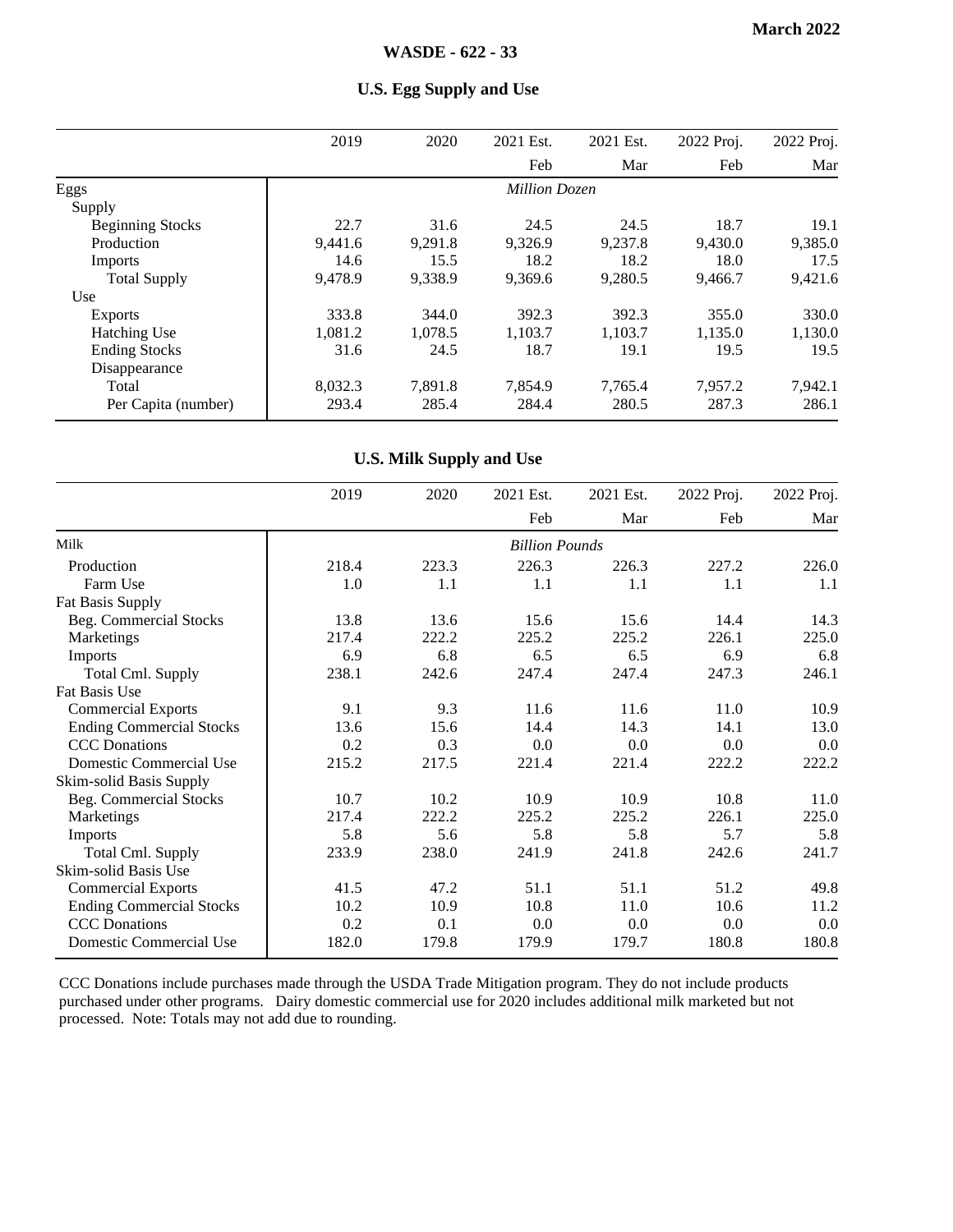|                   | 2019   | 2020   | 2021 Est.              | 2021 Est. | 2022 Proj. | 2022 Proj. |
|-------------------|--------|--------|------------------------|-----------|------------|------------|
|                   |        |        | Feb                    | Mar       | Feb        | Mar        |
| Product Prices 1/ |        |        | Dollars Per Pound      |           |            |            |
| Cheese            | 1.7586 | 1.9236 | 1.6755                 | 1.6755    | 1.900      | 2.030      |
| <b>Butter</b>     | 2.2431 | 1.5808 | 1.7325                 | 1.7325    | 2.390      | 2.575      |
| Nonfat Dry Milk   | 1.0419 | 1.0417 | 1.2693                 | 1.2693    | 1.665      | 1.740      |
| Dry Whey          | 0.3799 | 0.3621 | 0.5744                 | 0.5744    | 0.705      | 0.710      |
|                   |        |        | <b>Dollars Per Cwt</b> |           |            |            |
| Milk Prices 2/    |        |        |                        |           |            |            |
| Class III         | 16.96  | 18.16  | 17.08                  | 17.08     | 20.30      | 21.65      |
| Class IV          | 16.30  | 13.49  | 16.09                  | 16.09     | 22.30      | 23.70      |
| All Milk $3/$     | 18.65  | 18.24  | 18.69                  | 18.69     | 23.55      | 25.05      |

#### **U.S. Dairy Prices**

1/ Simple average of monthly prices calculated by AMS from weekly average dairy product prices for class price computations. 2/ Annual Class III and Class IV prices are the simple averages of monthly minimum Federal order milk prices paid by regulated plants for milk used in the respective classes. All milk price is the simple average of monthly prices received by farmers for milk at average test. 3/ Does not reflect any deductions from producers as authorized by legislation.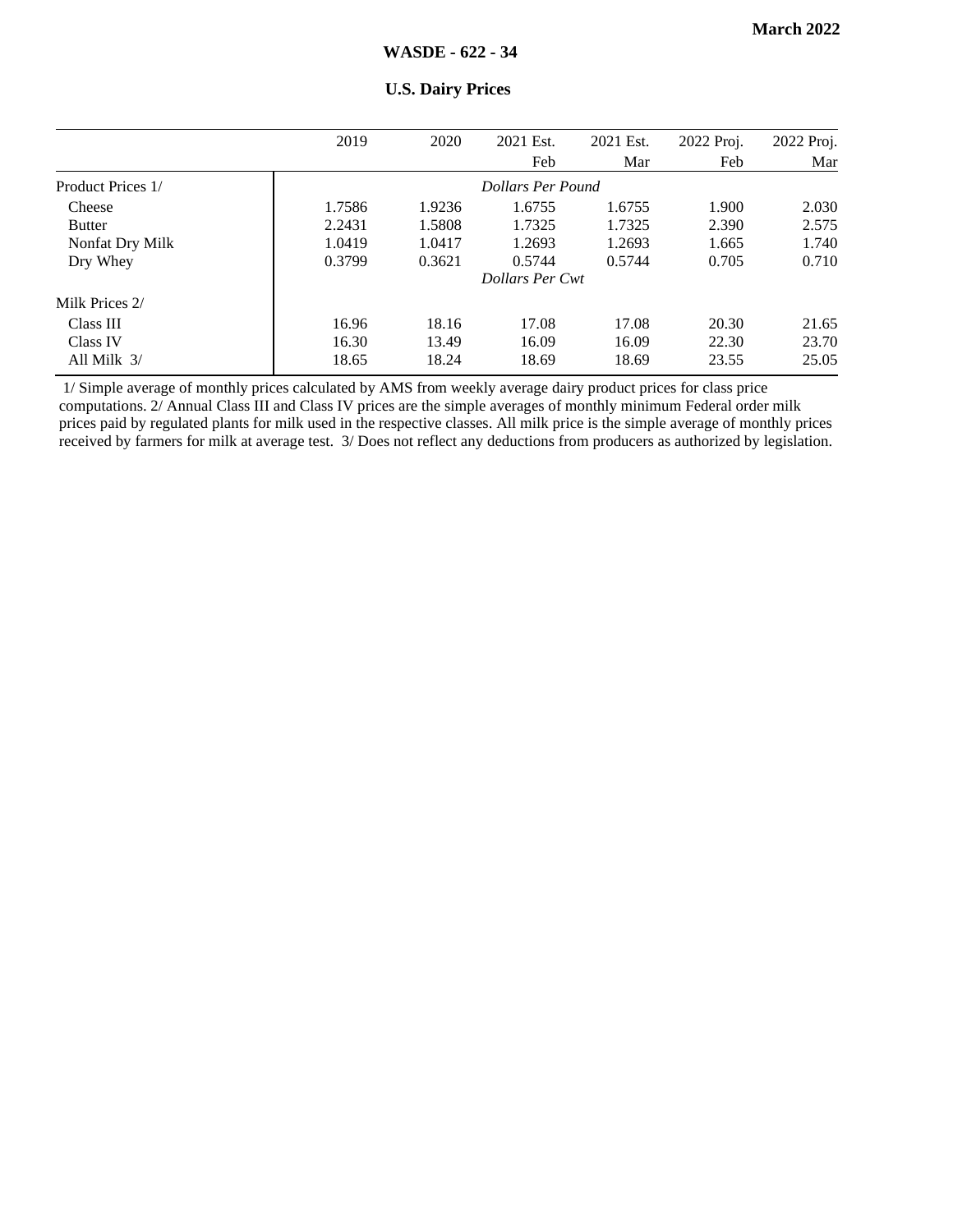#### **WASDE - 622 - 35**

#### **Reliability of March Projections 1/**

Note: Tables on pages 35-37 present a record of the March projection and the final Estimate. Using world wheat production as an example, the "root mean square error" means that chances are 2 out of 3 that the current forecast will not be above or below the final estimate by more than 0.5 percent. Chances are 9 out of 10 (90% confidence level) that the difference will not exceed 0.9 percent. The average difference between the March projection and the final estimate is 2.4 million tons, ranging from 0 million to 8 million tons. The March projection has been below the estimate 29 times and above 11 times.

|                               | Differences between forecast and final estimate |            |         |                            |         |              |                  |  |
|-------------------------------|-------------------------------------------------|------------|---------|----------------------------|---------|--------------|------------------|--|
|                               |                                                 | 90 percent |         |                            |         |              | Years            |  |
|                               | Root mean                                       | confidence |         |                            |         | <b>Below</b> | Above            |  |
|                               | square error                                    | interval   | Average | Smallest                   | Largest | Final        | Final            |  |
| <b>WHEAT</b>                  | Percent                                         |            |         | <b>Million Metric Tons</b> |         |              |                  |  |
| Production                    |                                                 |            |         |                            |         |              |                  |  |
| World                         | 0.5                                             | 0.9        | 2.4     | 0.0                        | 8.0     | 29           | 11               |  |
| U.S.                          | 0.2                                             | 0.3        | 0.1     | $0.0\,$                    | 0.3     | 18           | 11               |  |
| Foreign                       | 0.6                                             | 1.1        | 2.4     | 0.1                        | 8.0     | 29           | 11               |  |
| <b>Exports</b>                |                                                 |            |         |                            |         |              |                  |  |
| World                         | 4.3                                             | 7.2        | 4.4     | 0.0                        | 17.0    | 33           | $\overline{7}$   |  |
| U.S.                          | 3.1                                             | 5.3        | $0.8\,$ | 0.0                        | 2.4     | 21           | 18               |  |
| Foreign                       | 5.2                                             | 8.8        | 4.3     | 0.1                        | 16.0    | 31           | 9                |  |
| Domestic Use                  |                                                 |            |         |                            |         |              |                  |  |
| World                         | 0.9                                             | 1.6        | 4.4     | 0.2                        | 12.2    | 17           | 23               |  |
| U.S.                          | 3.8                                             | 6.4        | 0.9     | 0.0                        | 2.4     | 14           | $26\,$           |  |
| Foreign                       | 0.9                                             | 1.6        | 4.2     | 0.1                        | 11.5    | 22           | 18               |  |
| <b>Ending Stocks</b>          |                                                 |            |         |                            |         |              |                  |  |
| World                         | 4.2                                             | 7.1        | 5.8     | 0.2                        | 14.1    | 28           | 12               |  |
| U.S.                          | 8.1                                             | 13.7       | 1.1     | 0.0                        | 4.5     | 25           | 15               |  |
| Foreign                       | 4.5                                             | 7.6        | 5.1     | 0.0                        | 13.5    | 27           | 12               |  |
| <b>COARSE GRAINS 2/</b>       |                                                 |            |         |                            |         |              |                  |  |
| Production                    |                                                 |            |         |                            |         |              |                  |  |
| World                         | 1.2                                             | 2.0        | 10.8    | 0.5                        | 35.1    | 33           | 7                |  |
| U.S.                          | 0.2                                             | 0.3        | 0.2     | 0.0                        | 1.8     | 17           |                  |  |
| Foreign                       | 1.7                                             | 2.9        | 10.8    | 0.5                        | 35.1    | 33           | $\frac{9}{7}$    |  |
| <b>Exports</b>                |                                                 |            |         |                            |         |              |                  |  |
| World                         | 5.2                                             | 8.8        | 5.4     | 0.0                        | 24.2    | 28           | 12               |  |
| U.S.                          | 8.3                                             | 14.1       | 3.4     | 0.0                        | 9.1     | 20           | $20\,$           |  |
| Foreign                       | 8.3                                             | 14.2       | 5.2     | 0.1                        | 21.5    | 26           | 14               |  |
| Domestic Use                  |                                                 |            |         |                            |         |              |                  |  |
| World                         | 1.0                                             | 1.6        | 7.3     | 0.1                        | 24.2    | 23           | 17               |  |
| U.S.                          | 2.9                                             | 4.9        | 4.0     | 0.2                        | 17.3    | 14           | 26               |  |
| Foreign                       | 1.1                                             | 1.9        | 7.2     | 0.4                        | 24.6    | 27           | 13               |  |
| <b>Ending Stocks</b>          |                                                 |            |         |                            |         |              |                  |  |
| World                         | 10.3                                            | 17.5       | 13.8    | 0.6                        | 143.8   | 35           | $\sqrt{5}$       |  |
| U.S.                          | 13.5                                            | 22.9       | 4.6     | 0.1                        | 15.3    | 23           | 17               |  |
| Foreign                       | 12.6                                            | 21.4       | 11.5    | 0.5                        | 142.1   | 36           | $\overline{4}$   |  |
| RICE, milled                  |                                                 |            |         |                            |         |              |                  |  |
| Production                    |                                                 |            |         |                            |         |              |                  |  |
| World                         | 1.3                                             | 2.2        | 3.5     | 0.2                        | 13.8    | 29           | 11               |  |
| U.S.                          | 1.2                                             | 2.1        | 0.0     | 0.0                        | 0.2     | 11           | 6                |  |
| Foreign                       | 1.3                                             | 2.3        | 3.5     | 0.1                        | 13.8    | 29           | 11               |  |
| <b>Exports</b>                |                                                 |            |         |                            |         |              |                  |  |
| World                         | 8.0                                             | 13.6       | 1.5     | 0.1                        | 5.3     | 31           | $\overline{9}$   |  |
| U.S.                          | 7.1                                             | 12.0       | 0.2     | 0.0                        | 0.5     | 19           | 18               |  |
| Foreign                       | 8.9                                             | 15.2       | 1.5     | 0.1                        | 4.9     | 30           | $10\,$           |  |
| Domestic Use                  |                                                 |            |         |                            |         |              |                  |  |
| World                         | 1.1                                             | 1.9        | 3.2     | 0.2                        | 13.9    | 26           | 14               |  |
| U.S.                          | 7.1                                             | 12.0       | 0.2     | 0.0                        | 0.5     | 16           | 23               |  |
| Foreign                       | 1.1                                             | 1.9        | 3.2     | 0.2                        | 13.5    | 26           | 14               |  |
| <b>Ending Stocks</b>          |                                                 |            |         |                            |         |              |                  |  |
| World                         | 8.5                                             | 14.5       | 5.0     | 0.5                        | 25.8    | 28           | 12               |  |
| U.S.                          | 18.4                                            | 31.3       | 0.2     | 0.0                        | 0.4     | 21           | 17               |  |
| Foreign                       | 8.8                                             | 14.9       | 5.0     | 0.3                        | 25.7    | 28           | 12               |  |
| 1/ Footnotes at end of table. |                                                 |            |         |                            |         |              | <b>CONTINUED</b> |  |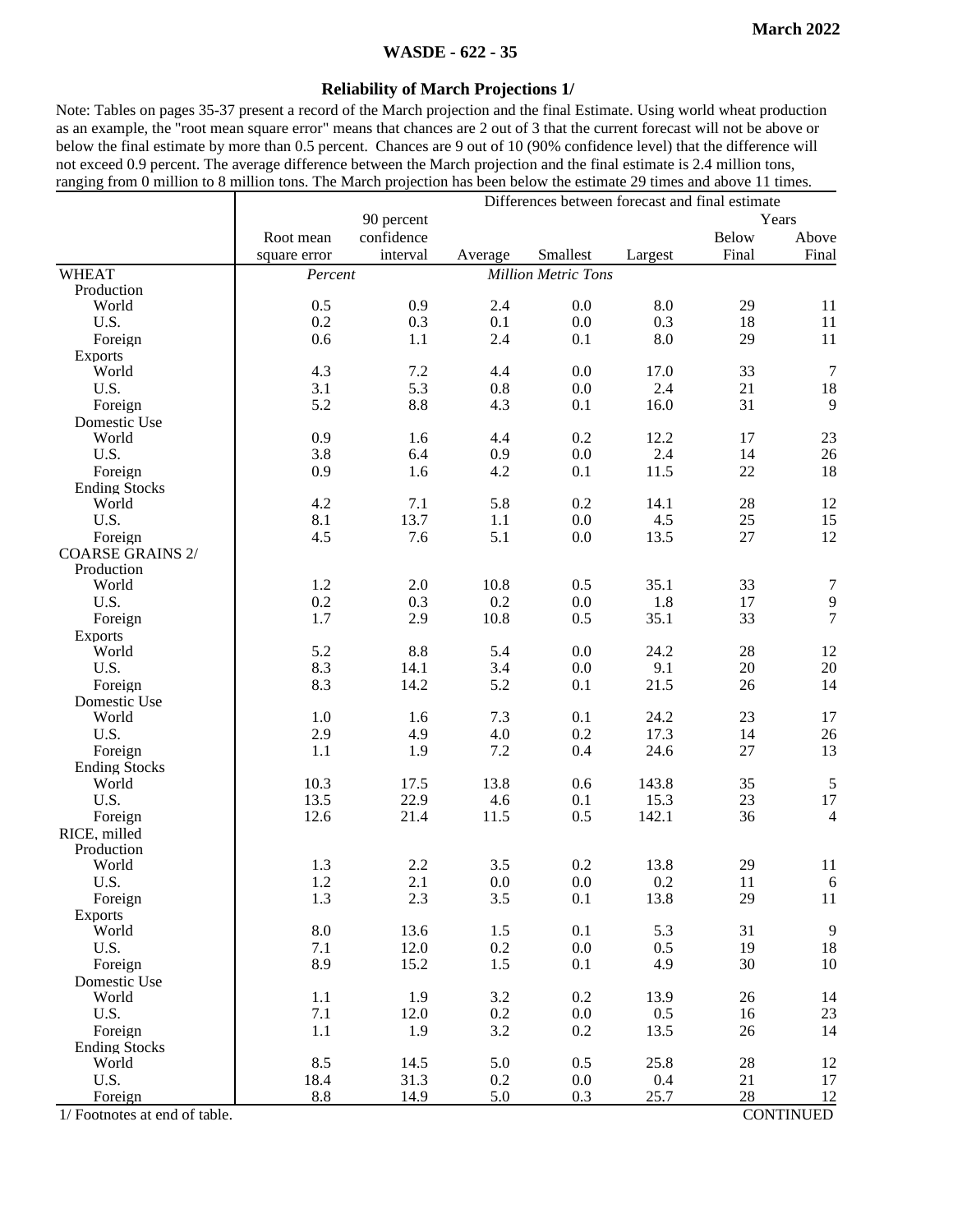Above

|           |              |            |         | Differences between forecast and final estimate |         |              |  |
|-----------|--------------|------------|---------|-------------------------------------------------|---------|--------------|--|
|           |              | 90 percent |         |                                                 |         | Years        |  |
|           | Root mean    | confidence |         |                                                 |         | <b>Below</b> |  |
|           | square error | interval   | Average | Smallest                                        | Largest | Final        |  |
| <b>NS</b> | Percent      |            |         | <b>Million Metric Tons</b>                      |         |              |  |
| tion      |              |            |         |                                                 |         |              |  |
| 1d        | 2.2          | 3.7        | 3.4     | 0.1                                             | 12.4    | 21           |  |
|           | 1.4          | 2.3        | 0.7     | 0.0                                             | 3.2     | 17           |  |
| ign       | 3.6          | 6.2        | 3.3     | 0.1                                             | 12.6    | 22           |  |
|           |              |            |         |                                                 |         |              |  |

#### **Reliability of March Projections (Continued) 1/**

|                      | square error | interval                | Average | Smallest                   | Largest | Final | Final |
|----------------------|--------------|-------------------------|---------|----------------------------|---------|-------|-------|
| <b>SOYBEANS</b>      | Percent      |                         |         | <b>Million Metric Tons</b> |         |       |       |
| Production           |              |                         |         |                            |         |       |       |
| World                | 2.2          | 3.7                     | 3.4     | 0.1                        | 12.4    | 21    | 19    |
| U.S.                 | 1.4          | 2.3                     | 0.7     | 0.0                        | 3.2     | 17    | 16    |
| Foreign              | 3.6          | 6.2                     | 3.3     | 0.1                        | 12.6    | 22    | 18    |
| <b>Exports</b>       |              |                         |         |                            |         |       |       |
| World                | 5.5          | 9.4                     | 3.0     | 0.0                        | 12.8    | 26    | 13    |
| U.S.                 | 6.5          | 11.0                    | 1.7     | 0.1                        | 6.7     | 28    | 12    |
| Foreign              | 14.3         | 24.3                    | 2.7     | 0.1                        | 16.8    | 19    | 21    |
| Domestic Use         |              |                         |         |                            |         |       |       |
| World                | 2.1          | 3.5                     | 3.0     | 0.0                        | 11.4    | 20    | 20    |
| U.S.                 | 3.0          | 5.0                     | 1.1     | 0.0                        | 3.0     | 26    | 13    |
| Foreign              | 2.4          | 4.1                     | 2.5     | 0.1                        | 12.8    | 18    | 22    |
| <b>Ending Stocks</b> |              |                         |         |                            |         |       |       |
| World                | 13.1         | 22.2                    | 4.1     | 0.1                        | 16.4    | 21    | 19    |
| U.S.                 | 40.0         | 67.9                    | 2.0     | 0.1                        | 7.2     | 12    | 28    |
| Foreign              | 14.0         | 23.8                    | 3.6     | 0.1                        | 17.1    | 27    | 13    |
| <b>COTTON</b>        |              | Million 480-Pound Bales |         |                            |         |       |       |
| Production           |              |                         |         |                            |         |       |       |
| World                | 1.8          | 3.0                     | 1.3     | 0.0                        | 5.2     | 24    | 14    |
| U.S.                 | 0.9          | 1.6                     | 0.1     | 0.0                        | 0.3     | 14    | 25    |
| Foreign              | 2.1          | 3.6                     | 1.3     | 0.0                        | 5.3     | 24    | 15    |
| <b>Exports</b>       |              |                         |         |                            |         |       |       |
| World                | 5.1          | 8.7                     | 1.3     | 0.0                        | 6.5     | 22    | 17    |
| U.S.                 | 6.5          | 11.1                    | 0.5     | 0.0                        | 1.7     | 18    | 21    |
| Foreign              | 6.5          | 11.0                    | $1.1\,$ | $0.0\,$                    | 5.8     | 24    | 16    |
| Domestic Use         |              |                         |         |                            |         |       |       |
| World                | 3.2          | 5.5                     | 1.9     | 0.0                        | 16.1    | 20    | 20    |
| U.S.                 | 7.3          | 12.4                    | 0.2     | 0.0                        | 0.9     | 20    | 18    |
| Foreign              | 4.0          | 6.9                     | 2.1     | 0.1                        | 15.3    | 21    | 19    |
| <b>Ending Stocks</b> |              |                         |         |                            |         |       |       |
| World                | 8.8          | 14.9                    | 3.5     | 0.2                        | 16.2    | 24    | 16    |
| U.S.                 | 18.1         | 30.7                    | 0.6     | 0.0                        | 2.2     | 14    | 26    |
| Foreign              | 9.4          | 16.0                    | 3.4     | 0.0                        | 14.0    | 26    | 14    |

1/ Marketing years 1981/82 through 2020/21 for grains, soybeans (U.S. only), and cotton. Final for grains, soybeans, and cotton is defined as the first November estimate following the marketing year for 1981/82 through 2019/20, and for 2020/21 the last month's estimate. 2/ Includes corn, sorghum, barley, oats, rye, millet, and mixed grain.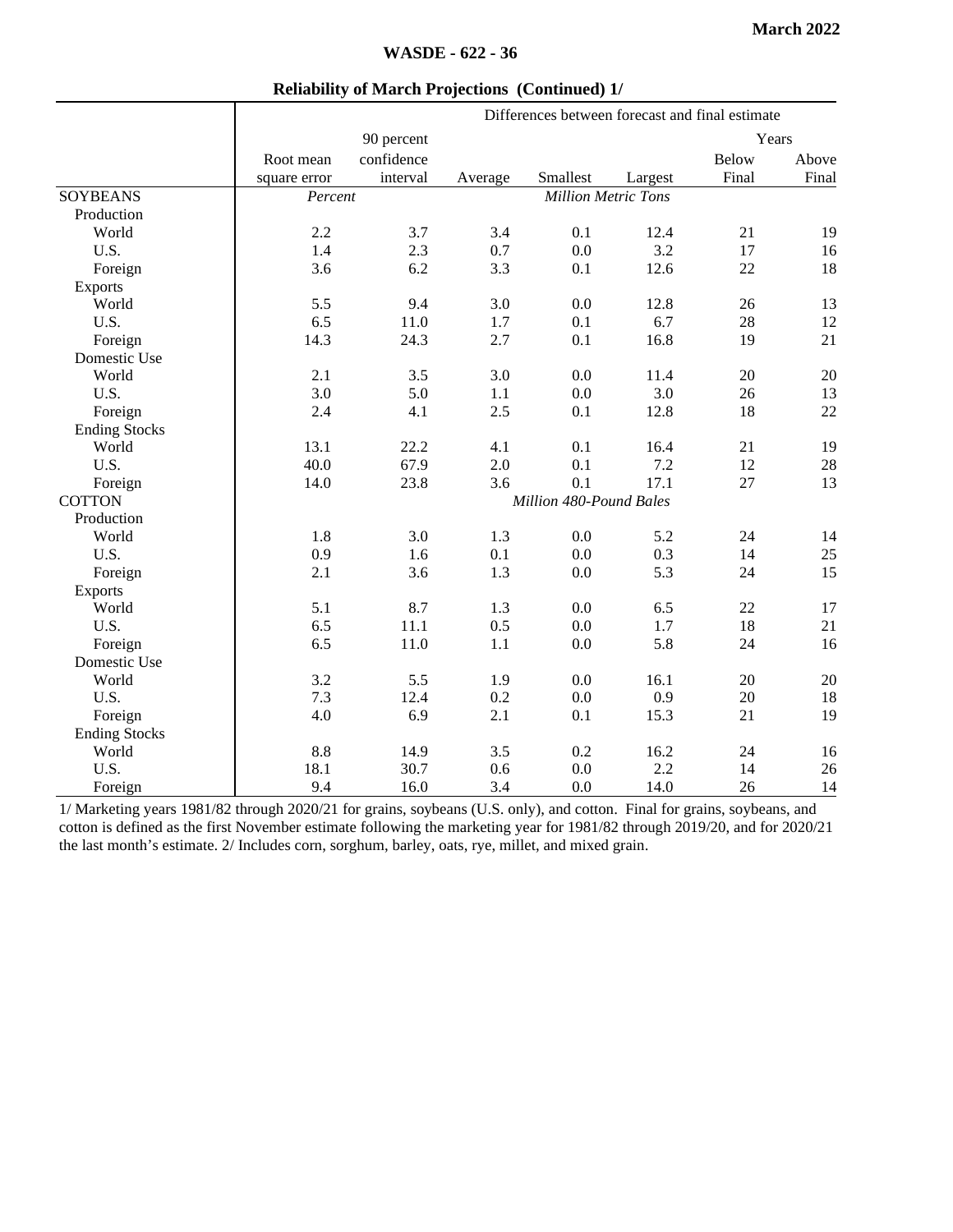|                      |                       | Differences between forecast and final estimate |                  |                        |                |                  |                |  |
|----------------------|-----------------------|-------------------------------------------------|------------------|------------------------|----------------|------------------|----------------|--|
|                      |                       | 90 percent                                      |                  |                        |                |                  | Years          |  |
|                      | Root mean             | confidence                                      |                  |                        |                | <b>Below</b>     | Above          |  |
|                      | square error          | interval                                        | Average          | Smallest               | Largest        | Final            | Final          |  |
| <b>CORN</b>          | Percent               |                                                 |                  | <b>Million Bushels</b> |                |                  |                |  |
| Production           | 0.2                   | 0.3                                             | 5                | $\overline{0}$         | 72             | $\mathbf{1}$     | $\overline{4}$ |  |
| Exports              | 8.4                   | 14.3                                            | 123              | 13                     | 310            | 19               | 21             |  |
| Domestic Use         | 2.8                   | 4.7                                             | 139              | 9                      | 474            | 15               | 25             |  |
| <b>Ending Stocks</b> | 15.1                  | 25.6                                            | 180              | 3                      | 713            | 24               | 16             |  |
| <b>SORGHUM</b>       |                       |                                                 |                  |                        |                |                  |                |  |
| Production           | 0.1                   | 0.2                                             | $\boldsymbol{0}$ | $\boldsymbol{0}$       | 4              | $\boldsymbol{0}$ | $\overline{2}$ |  |
| Exports              | 14.3                  | 24.3                                            | 26               | $\mathbf{0}$           | 90             | 25               | 13             |  |
| Domestic Use         | 15.4                  | 26.2                                            | 31               | $\mathbf{1}$           | 178            | 17               | 23             |  |
| <b>Ending Stocks</b> | 41.0                  | 69.6                                            | 23               | $\mathbf{1}$           | 148            | 15               | 25             |  |
| <b>BARLEY</b>        |                       |                                                 |                  |                        |                |                  |                |  |
| Production           | 0.9                   | 1.6                                             | 1                | $\overline{0}$         | 11             | 19               | $\overline{4}$ |  |
| Exports              | 16.4                  | 27.8                                            | 5                | $\mathbf{0}$           | 20             | 14               | 22             |  |
| Domestic Use         | 6.6                   | 11.3                                            | 14               | $\boldsymbol{0}$       | 70             | 17               | 21             |  |
| <b>Ending Stocks</b> | 13.4                  | 22.7                                            | 13               | $\mathbf{1}$           | 53             | 25               | 15             |  |
| <b>OATS</b>          |                       |                                                 |                  |                        |                |                  |                |  |
| Production           | 0.4                   | 0.7                                             | $\boldsymbol{0}$ | $\boldsymbol{0}$       | $\overline{c}$ | 5                | $\overline{4}$ |  |
| <b>Exports</b>       | 33.7                  | 57.2                                            | $\mathbf{1}$     | $\boldsymbol{0}$       | 3              | 6                | 6              |  |
| Domestic Use         | 5.3                   | 9.0                                             | 11               | $\mathbf{1}$           | 36             | 15               | 25             |  |
| <b>Ending Stocks</b> | 16.9                  | 28.7                                            | 11               | $\overline{0}$         | 47             | 23               | 16             |  |
| <b>SOYBEAN MEAL</b>  |                       | <b>Thousand Short Tons</b>                      |                  |                        |                |                  |                |  |
| Production           | 3.0                   | 5.0                                             | 922              | 79                     | 2,917          | 29               | 11             |  |
| <b>Exports</b>       | 8.7                   | 14.8                                            | 592              | 1                      | 2,426          | 32               | 8              |  |
| Domestic Use         | 2.5                   | 4.2                                             | 560              | 41                     | 2,066          | 27               | 13             |  |
| <b>Ending Stocks</b> | 34.3                  | 58.2                                            | 65               | $\theta$               | 253            | 16               | 22             |  |
| <b>SOYBEAN OIL</b>   | <b>Million Pounds</b> |                                                 |                  |                        |                |                  |                |  |
| Production           | 2.9                   | 4.9                                             | 424              | 7                      | 1,173          | 29               | 11             |  |
| Exports              | 20.2                  | 34.3                                            | 280              | $\boldsymbol{0}$       | 877            | 24               | 15             |  |
| Domestic Use         | 2.4                   | 4.0                                             | 311              | 9                      | 760            | 25               | 15             |  |
| <b>Ending Stocks</b> | 17.8                  | 30.2                                            | 258              | 17                     | 721            | 24               | 16             |  |
| ANIMAL PROD.         | <b>Million Pounds</b> |                                                 |                  |                        |                |                  |                |  |
| Beef                 | 2.6                   | 4.4                                             | 533              | 77                     | 1,613          | 24               | 15             |  |
| Pork                 | 2.9                   | 4.9                                             | 369              | 5                      | 1,667          | 23               | 16             |  |
| <b>Broilers</b>      | 1.6                   | 2.7                                             | 358              | 16                     | 1,501          | 22               | 17             |  |
| Turkeys              | 2.8                   | 4.8                                             | 118              | 3                      | 447            | 18               | 21             |  |
|                      |                       |                                                 |                  | <b>Million Dozen</b>   |                |                  |                |  |
| Eggs                 | 1.8                   | 3.0                                             | 93               | 3                      | 534            | 23               | 16             |  |
|                      |                       |                                                 |                  |                        |                |                  |                |  |
|                      |                       |                                                 |                  | <b>Billion Pounds</b>  |                |                  |                |  |
| Milk                 | 1.3                   | 2.2                                             | 1.6              | 0.1                    | 5.2            | 22               | 17             |  |

1/ See pages 35 and 36 for record of reliability for U.S. wheat, rice, soybeans, and cotton. Marketing years 1981/82 through 2020/21 for grains, soybeans, and cotton. Final for grains, soybeans, and cotton is defined as the first November estimate following the marketing year for 1981/82 through 2020/21. Calendar years 1982 through 2020 for meats, eggs, and milk. Final for animal products is defined as the latest annual production estimate published by NASS for 1982-2020.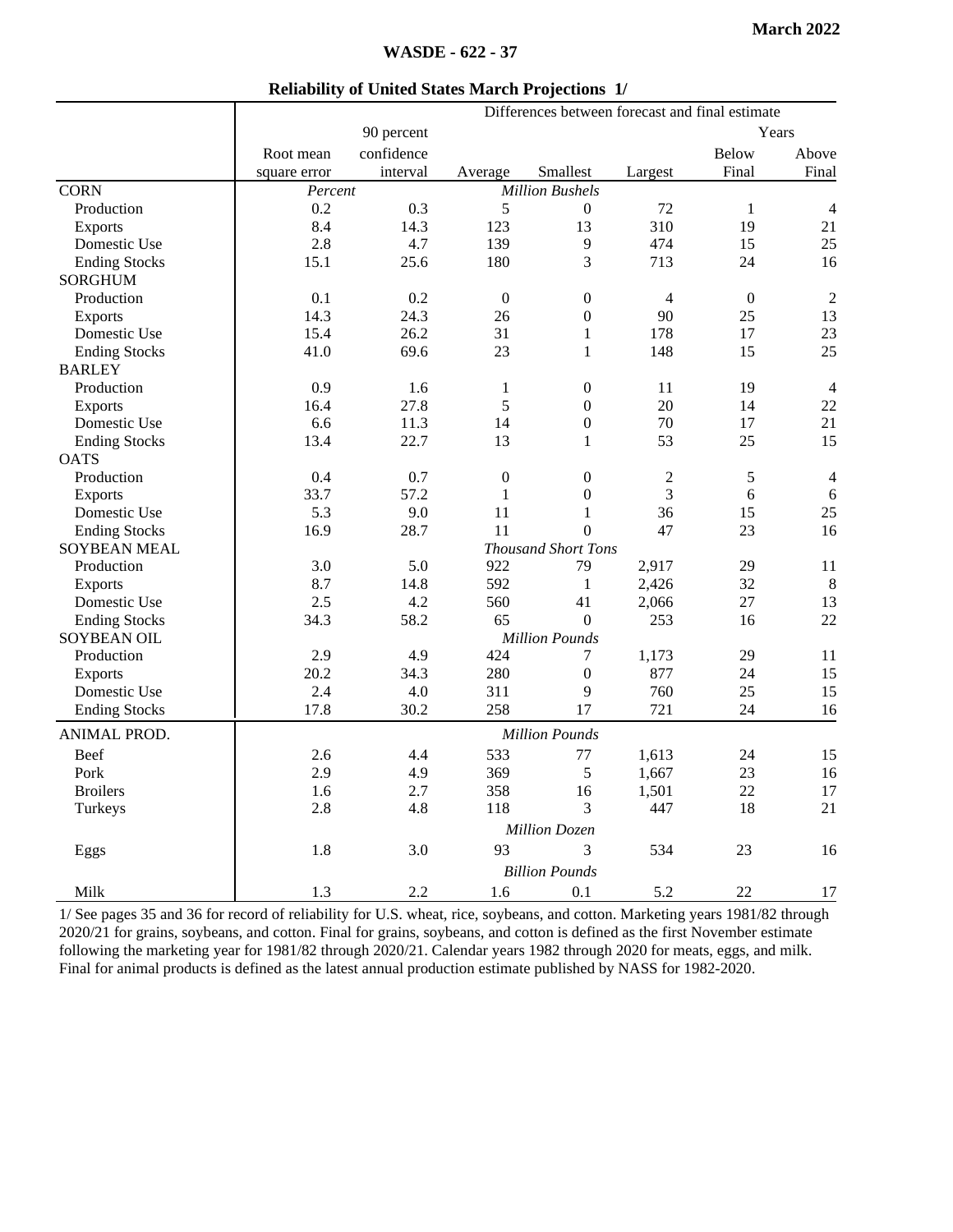# **Related USDA Reports**

The *WASDE* report incorporates information from a number of statistical reports published by USDA and other government agencies. In turn, the *WASDE* report provides a framework for more detailed reports issued by USDA's Economic Research Service and Foreign Agricultural Service. For more information on how the *WASDE* report is prepared, go to: http://www.usda.gov/oce/commodity/wasde.

# **Supply and Demand Database**

The Foreign Agricultural Service publishes Production, Supply, and Demand Online, a comprehensive database of supply and demand balances by commodity for 190 countries and regions at https://apps.fas.usda.gov/psdonline/app/index.html. Data for grains, oilseeds, and cotton are updated monthly and data for other commodities are updated less frequently.

## **Foreign Production Assessments**

Preliminary foreign production assessments and satellite imagery analysis used to prepare the *WASDE* report are provided by the International Production Assessment Division (IPAD) of the Foreign Agricultural Service. IPAD is located at [https://ipad.fas.usda.gov/.](https://gcc02.safelinks.protection.outlook.com/?url=https%3A%2F%2Fipad.fas.usda.gov%2F&data=02%7C01%7C%7C29f32aed80ba45f7952b08d7f1b5f50f%7Ced5b36e701ee4ebc867ee03cfa0d4697%7C0%7C0%7C637243636109752291&sdata=9IpKngEdDfYDP0LIFS2E3Ke9krbVRVdzQF28Zshdfys%3D&reserved=0)

### **Metric Conversion Factors**

| $\mathsf{I}$ Niloyi dili = 2.20402 Founds |                 |               |  |  |  |
|-------------------------------------------|-----------------|---------------|--|--|--|
| <b>Metric-Ton Equivalent</b>              | = Domestic Unit | <b>Factor</b> |  |  |  |
| Wheat & Soybeans                          | bushels         | .027216       |  |  |  |
| <b>Rice</b>                               | cwt             | .045359       |  |  |  |
| Corn, Sorghum, & Rye                      | bushels         | .025401       |  |  |  |
| <b>Barley</b>                             | bushels         | .021772       |  |  |  |
| Oats                                      | <b>bushels</b>  | .014515       |  |  |  |
| Sugar                                     | short tons      | .907185       |  |  |  |
| Cotton                                    | 480-lb bales    | .217720       |  |  |  |

#### **1 Hectare = 2.4710 Acres 1 Kilogram = 2.20462 Pounds**